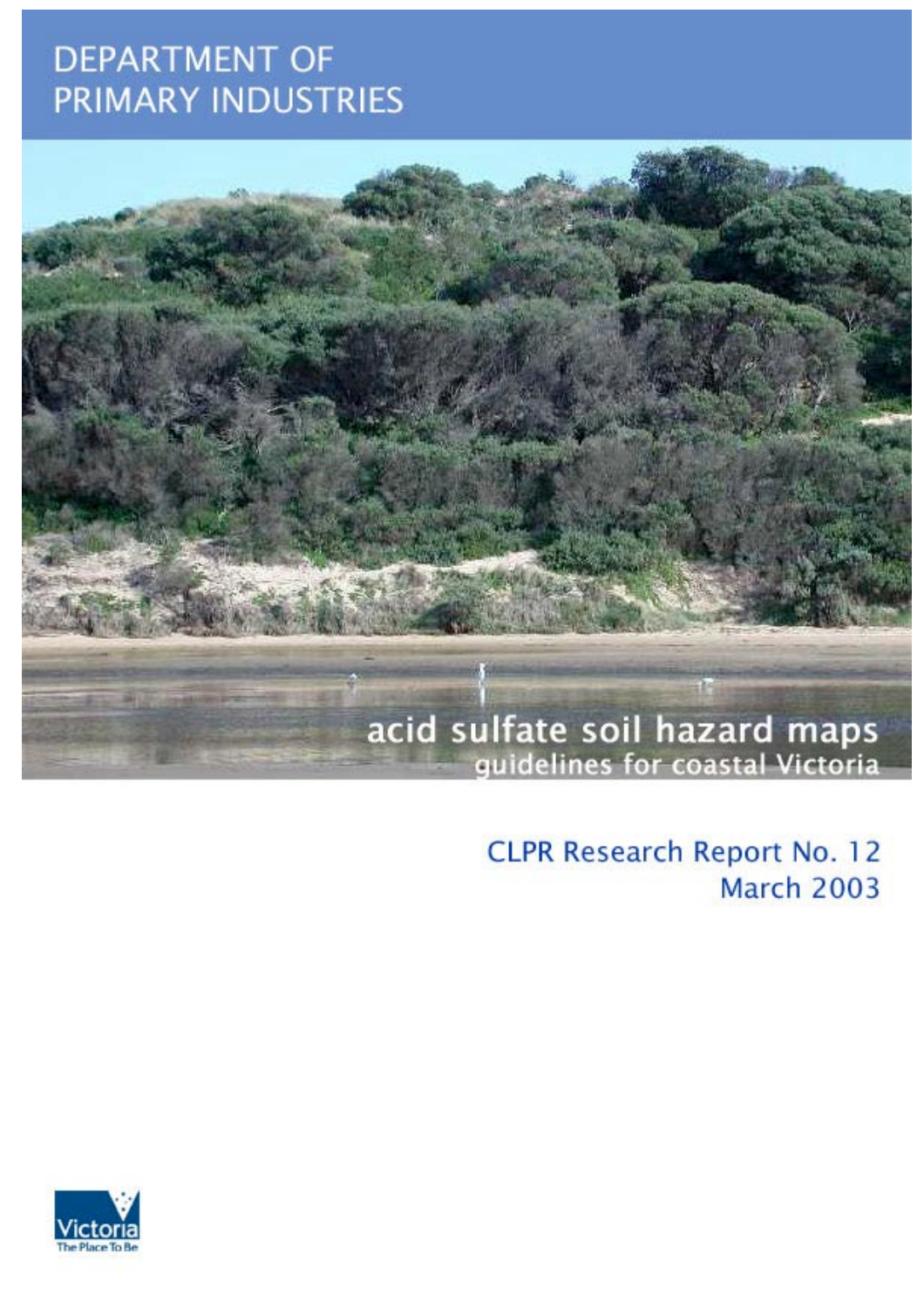#### **CONTRIBUTORS**

| <b>Project Management:</b>    | Analysis:            |
|-------------------------------|----------------------|
| Colin Smith                   | George Croatto       |
| <b>Austin Brown</b>           | John Cauduro         |
| Mapping:                      | <b>Bruce Shelley</b> |
| Paul Rampant (Project Leader) | Juris Ozols          |
| Doug Crawford                 | Report:              |
| Grant Boyle                   | Paul Rampant         |
| Steve Ryan                    | <b>Austin Brown</b>  |
| Nathan Robinson               | George Croatto       |

The State of Victoria, Department of Primary Industries, 2003

Published by the Department of Primary Industries, 2003 Centre for Land Protection Research Cnr Midland Highway and Taylor St Epsom Vic 3551 Website: Http://www.nre.vic.gov.au/clpr

The National Library of Australia Cataloguing-in-Publication entry:

Rampant, Paul, 1965- . Acid sulfate soil hazard maps : guidelines for coastal Victoria.

Bibliography. ISBN 1 74106 380 9.

1. Acid sulphate soils - Victoria. 2. Acid sulphate soils - Victoria - Maps. I. Brown, A. J. (Austin James), 1954- . II. Croatto, George, 1954- . III. Centre for Land Protection Research (Vic.). IV. Title. (Series : CLPR research report ; no. 12).

631.42 ISSN 1447-1043

.

This publication may be of assistance to you but the State of Victoria and its employees do not guarantee that the publication is without flaw of any kind or is wholly appropriate for your particular purposes and therefore disclaims all liability for any error, loss or other consequence which may arise from you relying on any information in this publication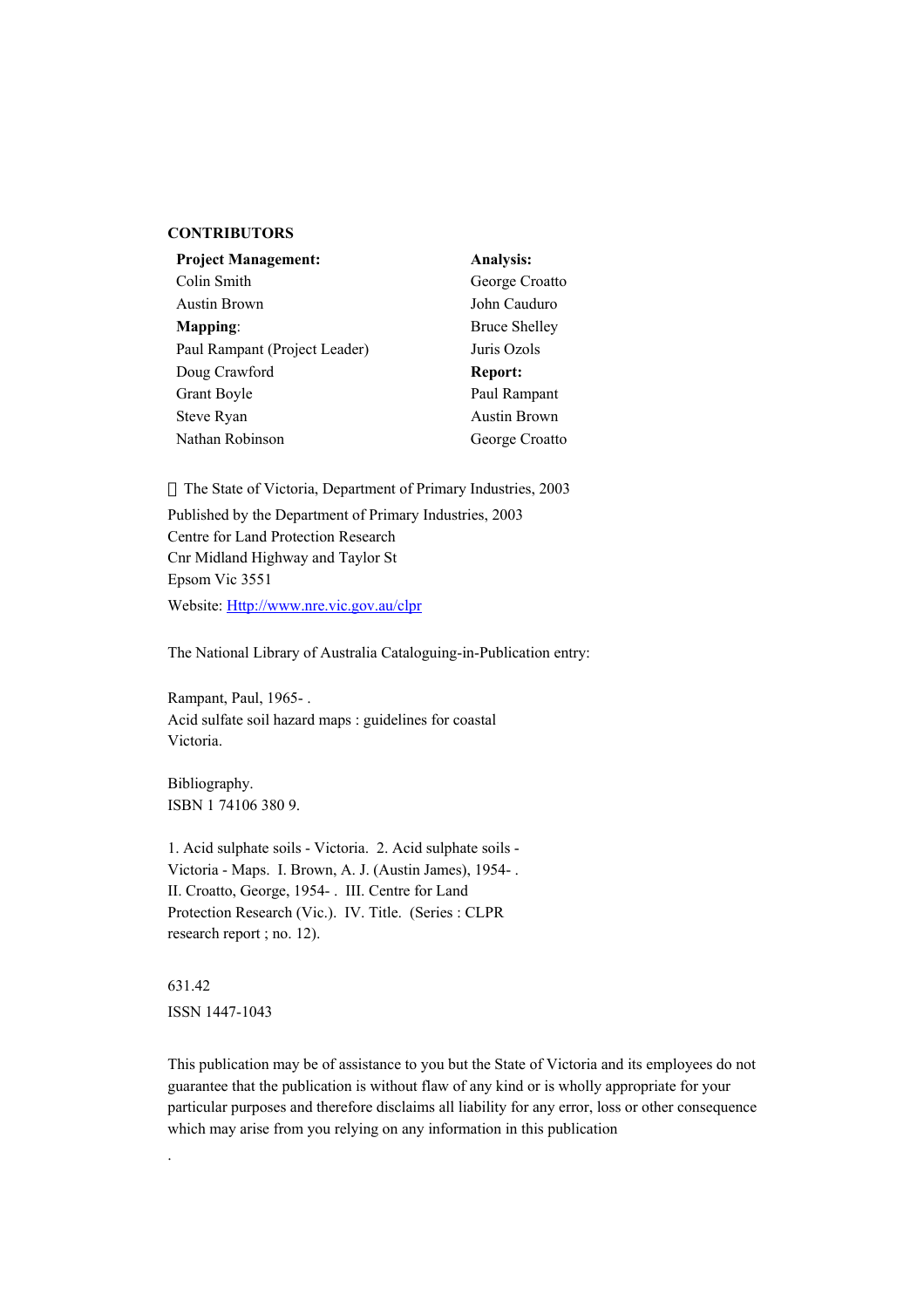## **Contents**

| $\mathbf{1}$            |  |
|-------------------------|--|
| 1.1                     |  |
| 1.2                     |  |
|                         |  |
|                         |  |
| $\overline{2}$          |  |
| 2.1                     |  |
| 2.2                     |  |
|                         |  |
|                         |  |
| 2.3                     |  |
|                         |  |
|                         |  |
|                         |  |
| 2.4                     |  |
| 3                       |  |
|                         |  |
| 3.1                     |  |
| 3.2                     |  |
| 3.3                     |  |
| 3.4                     |  |
|                         |  |
| 3.5                     |  |
|                         |  |
|                         |  |
|                         |  |
|                         |  |
|                         |  |
| $\overline{\mathbf{4}}$ |  |
| 4.1                     |  |
| 4.2                     |  |
| 4.3                     |  |
| 5                       |  |
|                         |  |
|                         |  |
|                         |  |
|                         |  |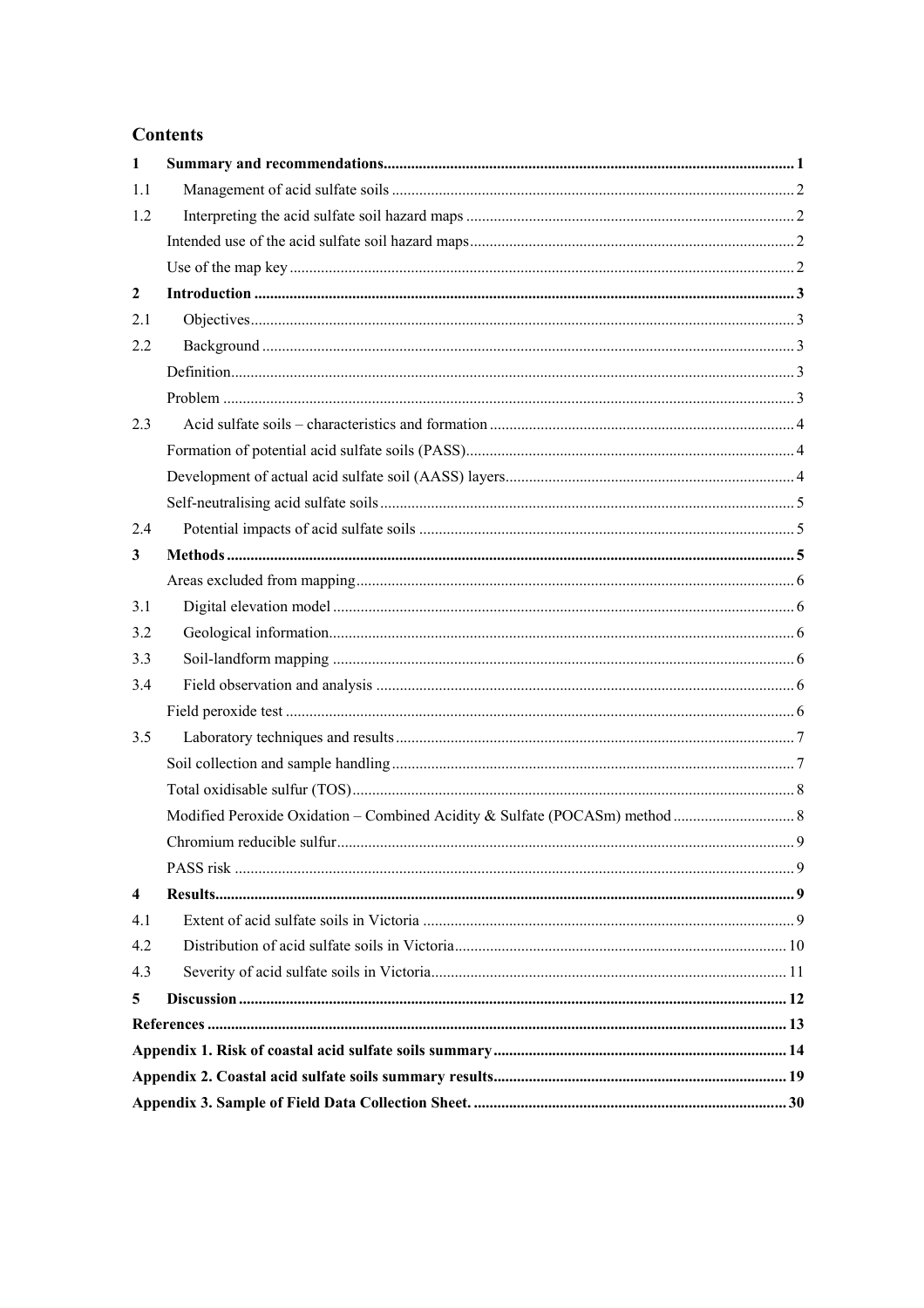## **List of Figures**

## **List of Tables**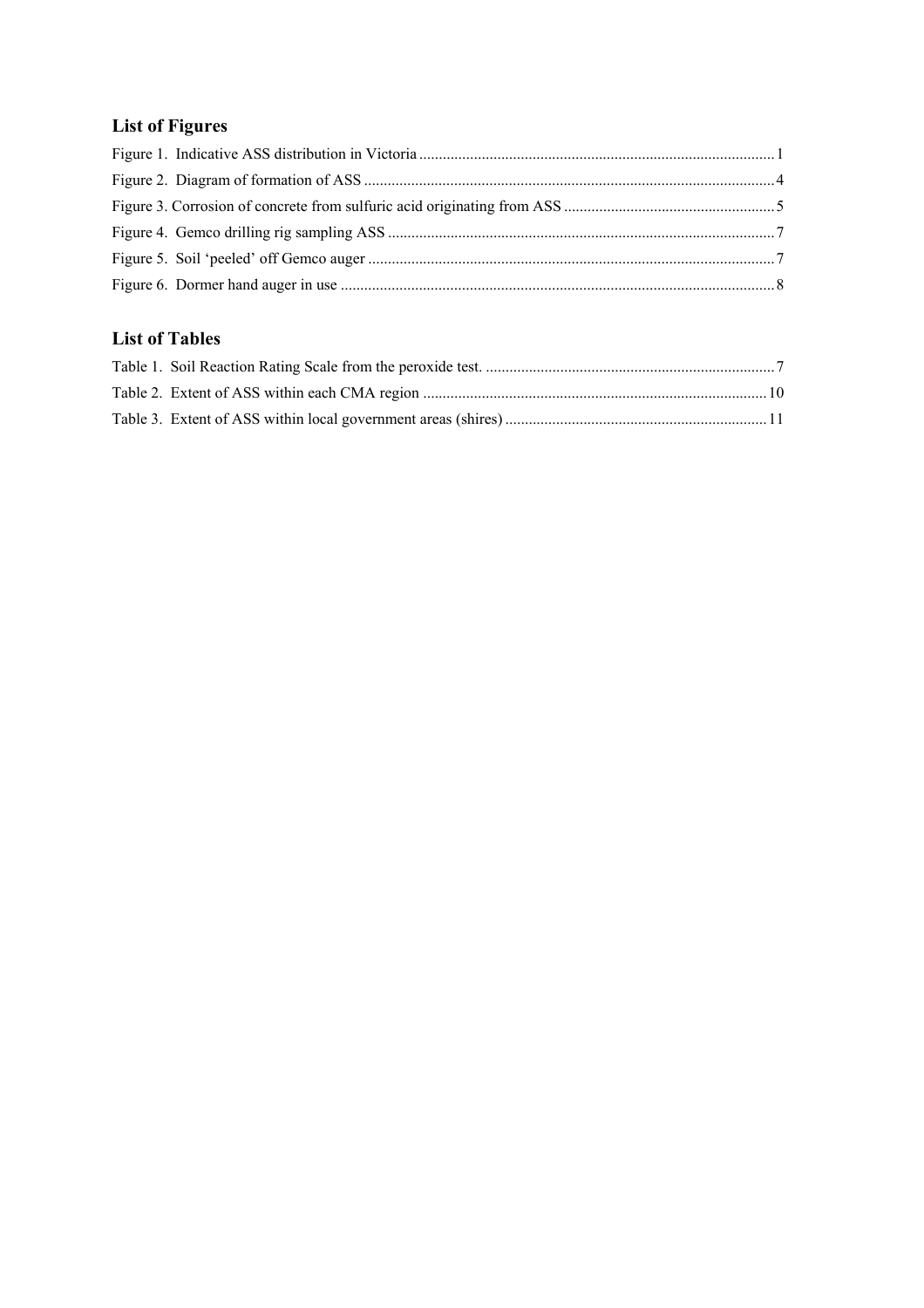# **Acid sulfate soil hazard maps guidelines for coastal Victoria**

*Paul Rampant, Austin Brown and George Croatto*

## 1 Summary and recommendations

The disturbance of acid sulfate soils in coastal areas of New South Wales and Queensland has resulted in degradation of lowland environments and estuarine water quality. Recorded disturbance of acid sulfate soils in Victoria has been quite low. This may be due to the relatively low occurrence of acid sulfate soils within the state (Figure 1). A number of incidents may have been caused by the disturbance of such soils, but in most cases there was no investigation of the presence or effects of acid sulfate soils.



Figure 1. Indicative ASS distribution in Victoria

Assessment of geological records, analysis of digital elevation models, aerial photo interpretation, extensive field work and laboratory analyses of soil samples were used to produce acid sulfate soil risk maps. A set of 1:100 000 scale maps of coastal acid sulfate soils is presented for the purposes of land management and environmental planning in landscapes in coastal Victoria. The maps show two land classes, indicating either low to high, or nil to very low probability of occurrence of acid sulfate soils. Boundaries for public land, local government and catchment management authorities are also shown.

The mapping has been designed to provide information on acid sulfate soil distribution and indicate to land managers where caution is needed or where further investigation and analysis is required before any land disturbance. Due to the scale limitations of mapping, areas adjacent to those assessed as having a probable hazard should also be investigated.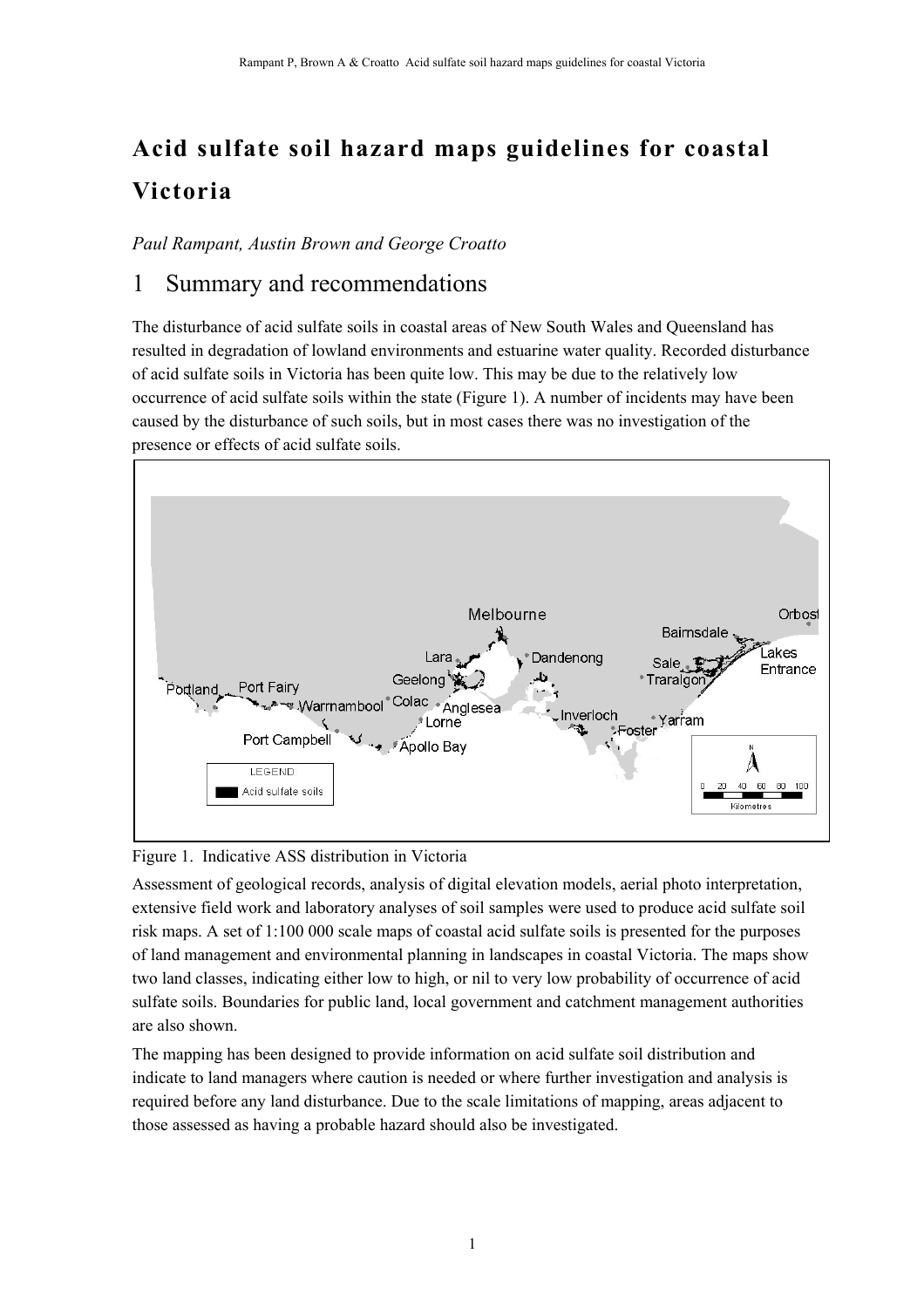## 1.1 Management of acid sulfate soils

## *The best management technique for ASS is to avoid the disturbance of the ASS layers.*

The greatest risk of disturbance of ASS in Victoria is urban and rural development. As further pressure for housing development occurs in the coastal zone, the likelihood of disturbance of ASS increases due to increased engineering works such as bridges, tunnels and pipes. Being aware of the existence of ASS is the first step. The second step is the knowledge of the likelihood of ASS occurring in the area of interest and avoiding it*.* This was the main purpose of this mapping project.

If disturbance is unavoidable then refer to the Environment Protection Authority (EPA) *Industrial Waste Management Policy (Waste Acid Sulfate Soils)* (EPA 1999).

## 1.2 Interpreting the acid sulfate soil hazard maps

#### **Intended use of the acid sulfate soil hazard maps**

The acid sulfate soil hazard maps predict the distribution of ASS based on an assessment of the geomorphic environment. Included in the mapping are the public land boundaries as well as boundaries for local government and catchment management authorities (CMAs).

#### **Use of the map key**

The acid sulfate soil hazard maps display two types of information.

#### *Map class description*

This is the estimated distribution of acid sulfate soils.

The maps have two primary classes:

- $\epsilon$  Low to high probability of occurrence of ASS (solid green on maps)
- $\epsilon$  Nil or very low probability of occurrence of ASS (all other areas of maps)

The coastal ASS hazard maps for Victoria were produced at a scale of 1:100 000. Due to this scale, the areas mapped as low, medium or high probability may include areas that have no ASS. Similarly, the areas outside the mapped region may also include some small areas of ASS.

#### *Site information*

The site information included on the maps is exclusively based on survey work (field and laboratory) conducted at the time of mapping.

This information includes three levels of data (with priority in the following order):

- 1. ASS detected within 1 m from the soil surface (red dot on maps).
- 2. ASS detected deeper than 1 m from the surface (yellow dot on maps).
- 3. No ASS detected at the site (red cross on maps).

If ASS was detected, the value on the map was given a symbol of a size relating to the concentration of ASS (low, medium or high).

The body of this report presents a more detailed description of the nature of ASS, the methodologies used in this project and a discussion related to the results that were obtained.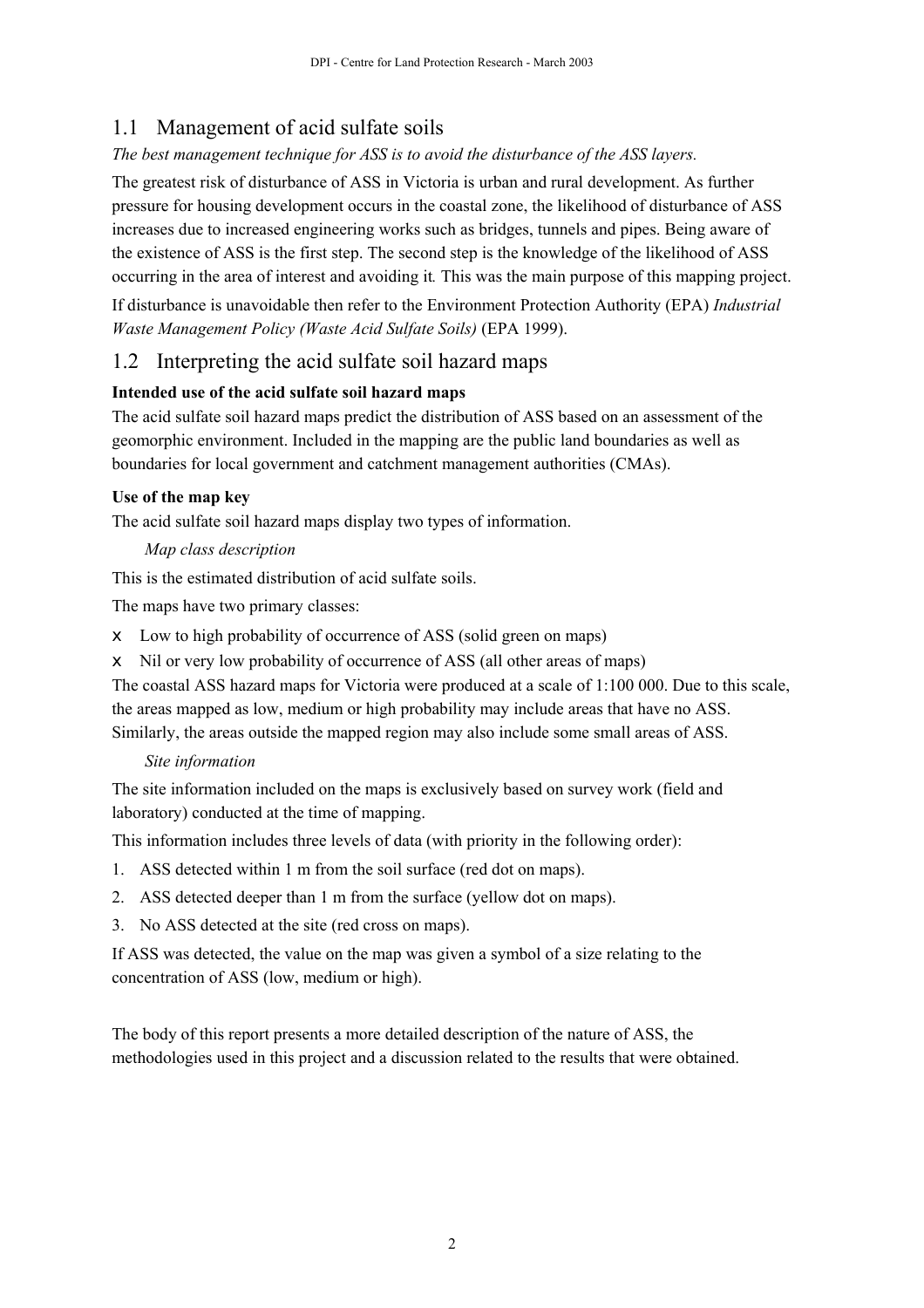## 2 Introduction

Acid sulfate soils (ASS) present a serious economic threat and there is an urgent need to recognise their occurrence and distribution. Victoria is a signatory to the *National Strategy for the Management of Coastal Acid Sulfate Soils* (National Working Party on Acid Sulfate Soils 1999). Other strategies in place are the *Victorian Coastal Strategy* (Victorian Coastal Council 2002) which includes the management strategies for coastal ASS, and the statewide *Industrial Waste Management Policy (Waste acid sulfate soils)* (EPA 1999).

Relevant state agencies in New South Wales and Queensland have determined the extent and severity of ASS along the majority of their coastlines. In the Northern Territory some mapping close to Darwin has been completed, while in South Australia the process of mapping the extent of ASS in the coastal zones has recently commenced. In Victoria, a scoping study of the distribution of ASS in the coastal zone was conducted in 2001 by the Department of Natural Resources and Environmentís (NRE) Centre for Land Protection Research (CLPR) and State Chemistry Laboratory (SCL). Funding was provided by NRE and the project included input from the Victorian Coastal Council (VCC) and the Environment Protection Authority (EPA).

## 2.1 Objectives

Study objectives were to:

- $\epsilon$  obtain an understanding of the extent and severity of ASS within the Victorian coastal region
- $\epsilon$  assess the risk of acid sulfate soils if disturbed through coastal development
- $\epsilon$  inform the review of the local government planning and regional catchment strategies
- $\neq$  inform the review and development of coastal action plans.

## 2.2 Background

#### **Definition**

Soils that contain significant amounts of iron sulfides are referred to as ASS. Most of the coastal ASS in Victoria were formed since the sea level was last at its highest, approximately 10 000 years ago during the Holocene epoch. The formation of ASS requires seawater infiltration into an existing freshwater environment. In this estuarine condition, sulfate in seawater mixes with the organic and iron-rich sediments of the freshwater. A suite of biological and chemical processes lead to formation of iron sulfides in sediments and soil; the most common being pyrite. In Victoria, these iron sulfide layers commonly occur well below the soil surface and within a saturated zone (local watertable).

## **Problem**

Whilst the iron sulfide layers remain under anaerobic (without oxygen) conditions under water, they usually have a near neutral pH and are therefore not problematic. Under these conditions, the soils are known as potential acid sulfate soils (PASS) as they have the potential to form sulfuric acid. When these iron sulfides are oxidised, they can produce large volumes of acid and the pH is often below a value of 4. When this occurs, these soils are called actual acid sulfate soils (AASS). AASS will normally only occur in Victoria if the soils are disturbed, for example, in the event of urban or industrial development.

In Queensland and New South Wales, agricultural development has been known to expose or drain these acid-producing soils. There are many possible negative impacts when these soils are exposed to air. If distributed across the surface, the acid may have long-term detrimental effects on plant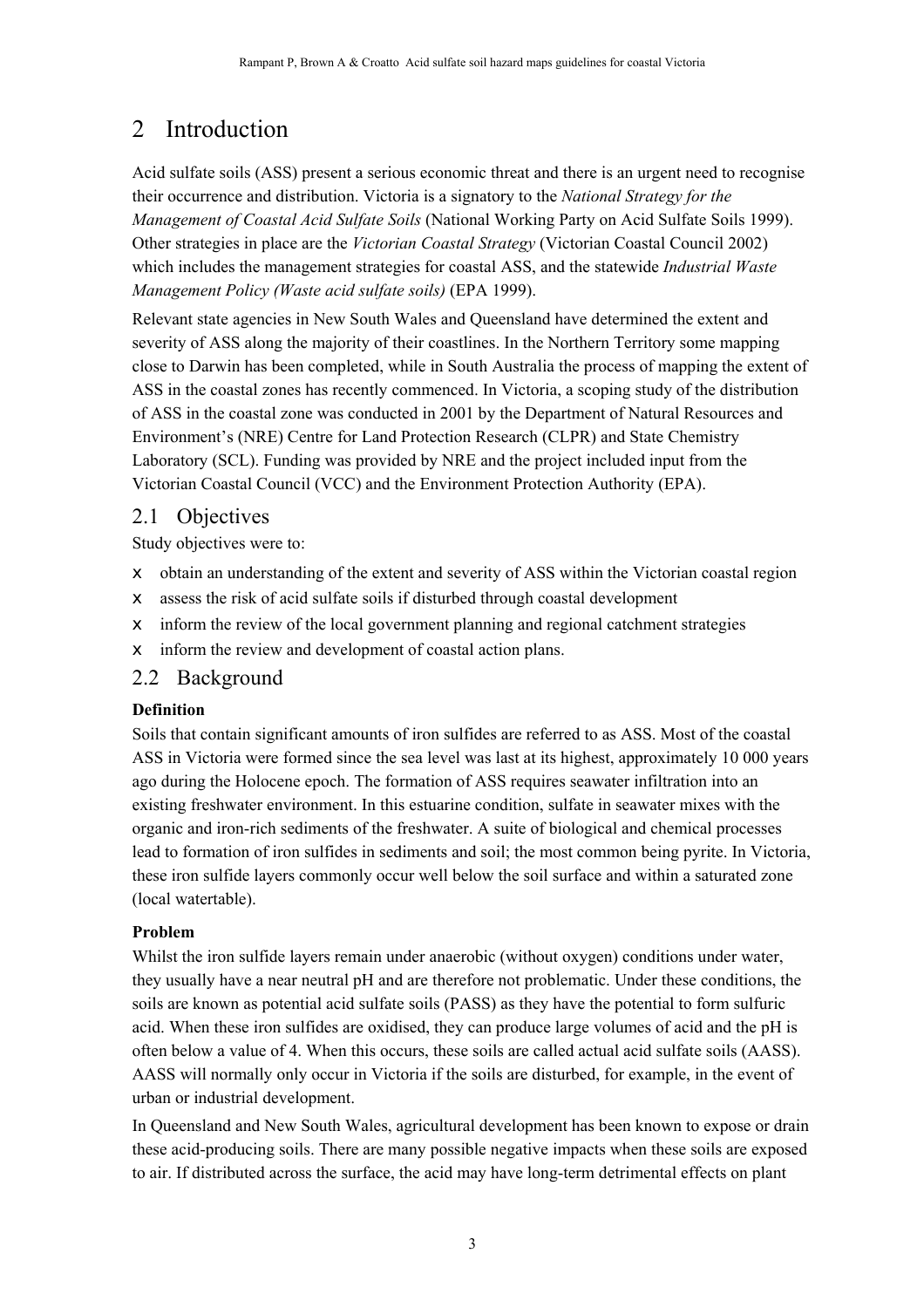growth. Leached acid from these soils may corrode concrete and steel infrastructure. It may also mobilise toxic levels of iron, aluminium and manganese, which are harmful to aquatic organisms.

## 2.3 Acid sulfate soils  $-\alpha$  characteristics and formation

## **Formation of potential acid sulfate soils (PASS)**

The focus of this study was on the ASS formed since the last major sea level rise within the last 10 000 years, or the Holocene epoch. Due to the sea level change, areas in Victoria that are prone to the formation of ASS are commonly within 2.5 m of current sea level. In Victoria, areas that have been built-up by urban development (e.g. Melbourne Docklands) and areas where there has been potential for accumulation of large quantities of alluvium, the depth to ASS may exceed 2 m. Generally ASS are found within 1.5 m of the soil surface.

There are two main coastal environments in which pyrite sediments form. The first and most dominant is a saline and brackish lowland including tidal flats, salt marshes and mangrove swamps (Pons & van Breeman 1982). The other is a lower sedimentary environment of saline and brackish estuaries, rivers, lakes and creeks.

In these anaerobic environments certain types of bacteria can reduce sulfates in seawater and break down the organic matter (often transported by streams and rivers) to eventually form pyrites. These pyritic sediments are called potential acid sulfate soil (PASS). Pyrite is still being formed in present-day mangrove and salt marshes (Naylor *et al.* 1998). In other areas, ASS are covered with either a wind or water borne sediment which effectively caps the pyritic layer and, with the associated water level, prevents oxidation and the associated acid production (Figure 2).



## **Development of actual acid sulfate soil (AASS) layers**

Actual acid sulfate soils (AASS) are formed when pyrites and other oxidisable sulfides (in PASS) are exposed to air. The principal end product of this oxidation process is sulfuric acid. Exposure of PASS layers to form AASS layers is usually the result of drainage or excavation. The acid produced by the oxidation process can affect the soil and water. Acidification can cause the mobilisation of iron and manganese from the soil (Sammut *et al*. 1993). These soils form an extremely hostile environment for plant growth and, if at the surface, will often result in areas denuded of all vegetation. Any water crossing or originating from this acidic area transfers the acid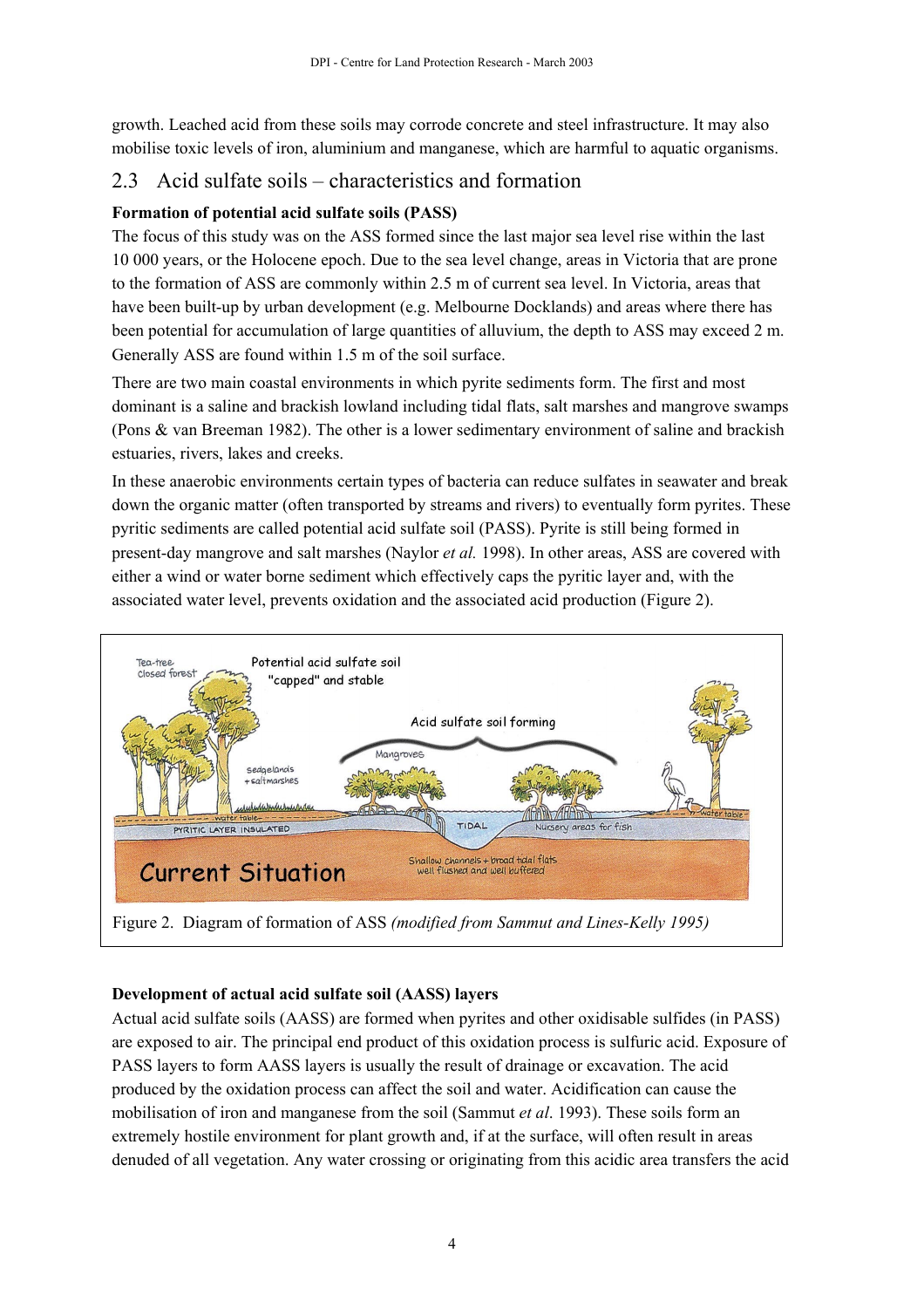and dissolved metals to watercourses and waterbodies. A concentration of these acid products has devastating effects on aquatic flora and fauna.

In New South Wales and Queensland there have been large areas of AASS formed when floodplains were drained (predominantly for agricultural purposes). Due to the relatively small extent of coastal floodplains, this type of activity is not a major contribution to the formation of AASS in Victoria.

#### **Self-neutralising acid sulfate soils**

Potential acid sulfate soils (PASS) are often neutral to slightly acidic (pH 6-7) and may be found in conjunction with layers of shell and other carbonates. This naturally occurring lime has the potential to neutralise the acid formed from oxidised pyrite. However, the shell layers vary in thickness and may be quite discontinuous. Also, large shell fragments may acquire a relatively insoluble iron coating under some acidic conditions.

## 2.4 Potential impacts of acid sulfate soils

Oxidation of pyritic material can generate large amounts of sulfuric acid and have an immediate, and often long-term, effect on plant growth on the affected land. The acidic runoff from these soils leaches iron and aluminium from the soil and water.

The resultant runoff and leachate has a severe detrimental terrestrial and aquatic impact. Massive fish kills may occur when this acid is washed into waterways. Aquaculture industries such as oyster farms that utilise natural watercourses are particularly vulnerable to acidification.

The acid has a corrosive effect on infrastructure such as bridges, tunnels and pipes, to the extent where structures may fail prematurely.

## 3 Methods

The following methods were used to predict the occurrence of ASS and assist with the delineation of the extent and severity of ASS.

- $\epsilon$  A digital elevation model (DEM) was utilised to determine the approximate height above sea level.
- $\epsilon$  Geological studies were utilised to indicate the formations that occurred over the Holocene epoch.
- $\epsilon$  Where soil-landform mapping existed it was utilised to indicate the presence of pyritic material.
- $\epsilon$  Targeted fieldwork to ground-truth the mapping.
- $\epsilon$  Laboratory analysis of soil samples collected during the fieldwork was used to confirm field observations and determine the concentrations of pyritic material in the sediments along the Victorian coast.



Figure 3. Corrosion of concrete from sulfuric acid originating from ASS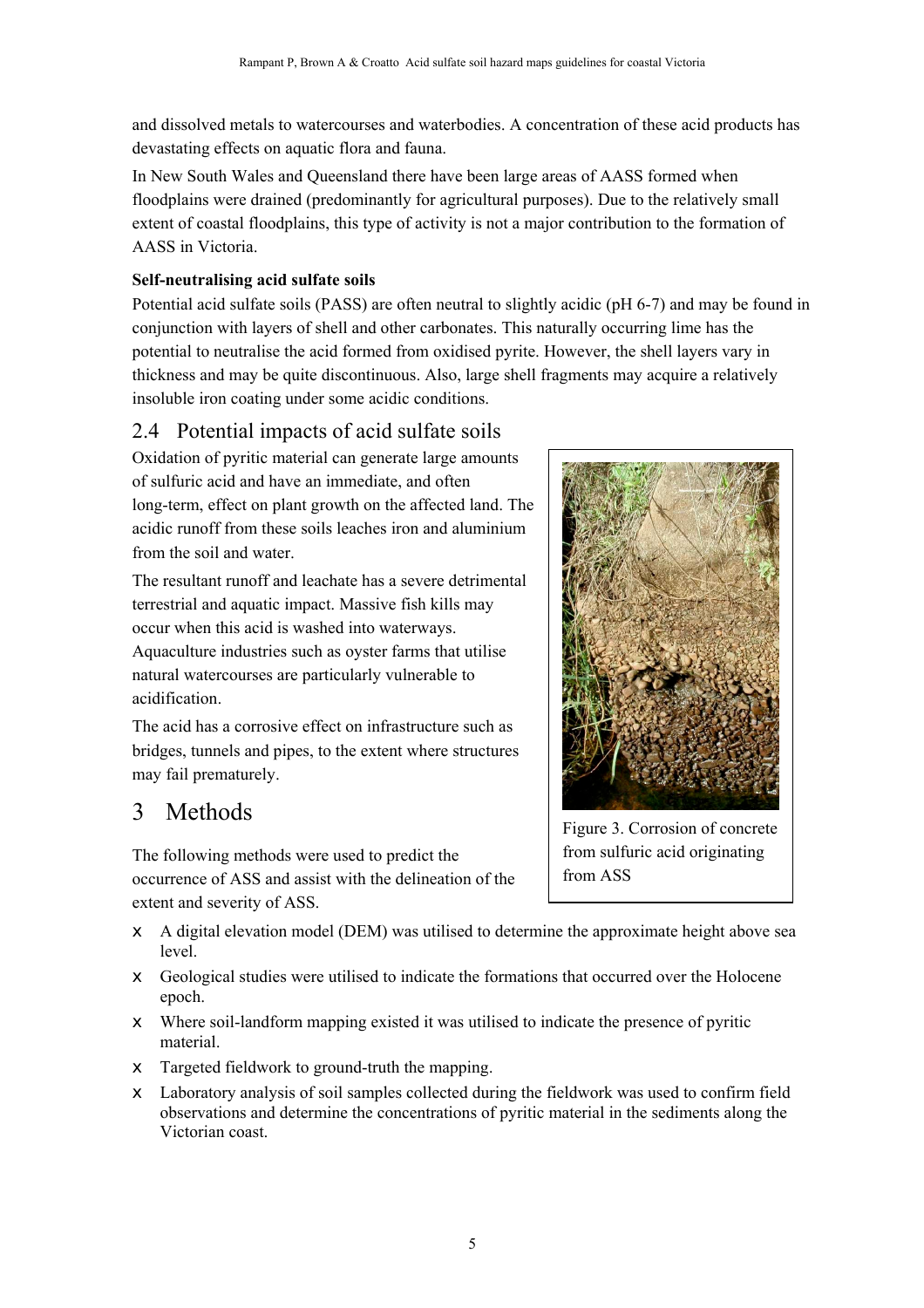## **Areas excluded from mapping**

- $\epsilon$  This survey focussed on the occurrence of ASS in close proximity to the coast. The areas higher than 10 m above sea level were excluded except in locations where ASS were already known to exist and had been disturbed due to building programs (e.g. Melbourne Docklands).
- $\epsilon$  The risk of PASS in the saltmarsh intratidal area is known to be high especially in mangrove communities. Mangrove areas were not included in this study because they are protected under the Wetlands Conservation Program and are therefore not likely to be disturbed or developed.
- $\epsilon$  Pyrite can exists in a range of sedimentary and metamorphic rocks. Activities such as mining and road construction can expose deposits of rock containing pyrite to oxidation and creation of acid sulfate conditions (Naylor *et al.* 1998). These sources of acidification were not considered in this mapping program.

## 3.1 Digital elevation model

The sea level in southern Australia has dropped by up to 2.5 m since the major deposition of the pyritic sediments (Graham & Larson 2000). Therefore the search for coastal ASS was limited to land below 2.5 m above AHD. This includes surfaces that are now greater than 2.5 m above AHD but have been built up over the last 7000–10 000 years by natural or man-made causes. This characteristic of the ASS formation process made the digital elevation model (DEM) one of the primary datasets for the determination of the extent of probable ASS. The DEM used in this case was created with the software package ANUDEM using statewide 1:25 000 topographic data, as well as stream information and spot height information.

## 3.2 Geological information

Geological mapping (1:250 000 scale) was used at a statewide level to indicate the formations developed over the last 10 000 years. In the area around Melbourne, 1:63 000 geology mapping was used. The sediments that formed in the Holocene epoch have the majority of pyritic material in Australia. Geological bore log data was studied for reference to pyritic sediments. Where there was reference to shell material in the logs, further investigation was also warranted, as layers of shell are evidence of marine sediments that are often associated with pyritic layers.

## 3.3 Soil-landform mapping

West of Western Port, unpublished soils mapping by Sargeant and Imhof at a scale of 100 000 and better was also used. The map unit labelled as 'Marine Sediments' had a very strong relationship with occurrence of ASS.

## 3.4 Field observation and analysis

A field description was recorded for each profile in accordance with the *Australian Soil and Land Survey Field Handbook* (McDonald *et al.* 2000). An example of one of these profile descriptions is given in Appendix 3.

## **Field peroxide test**

A simple peroxide field test described in detail by Hey *et al.* (2000) was carried out as a preliminary assessment of the likelihood of ASS. Hydrogen peroxide was used to oxidise the soil and both the immediate visual reaction and the change in pH from another sample of the same soil (measured in water) were recorded. Visible reaction was described according to the scale in Table 1.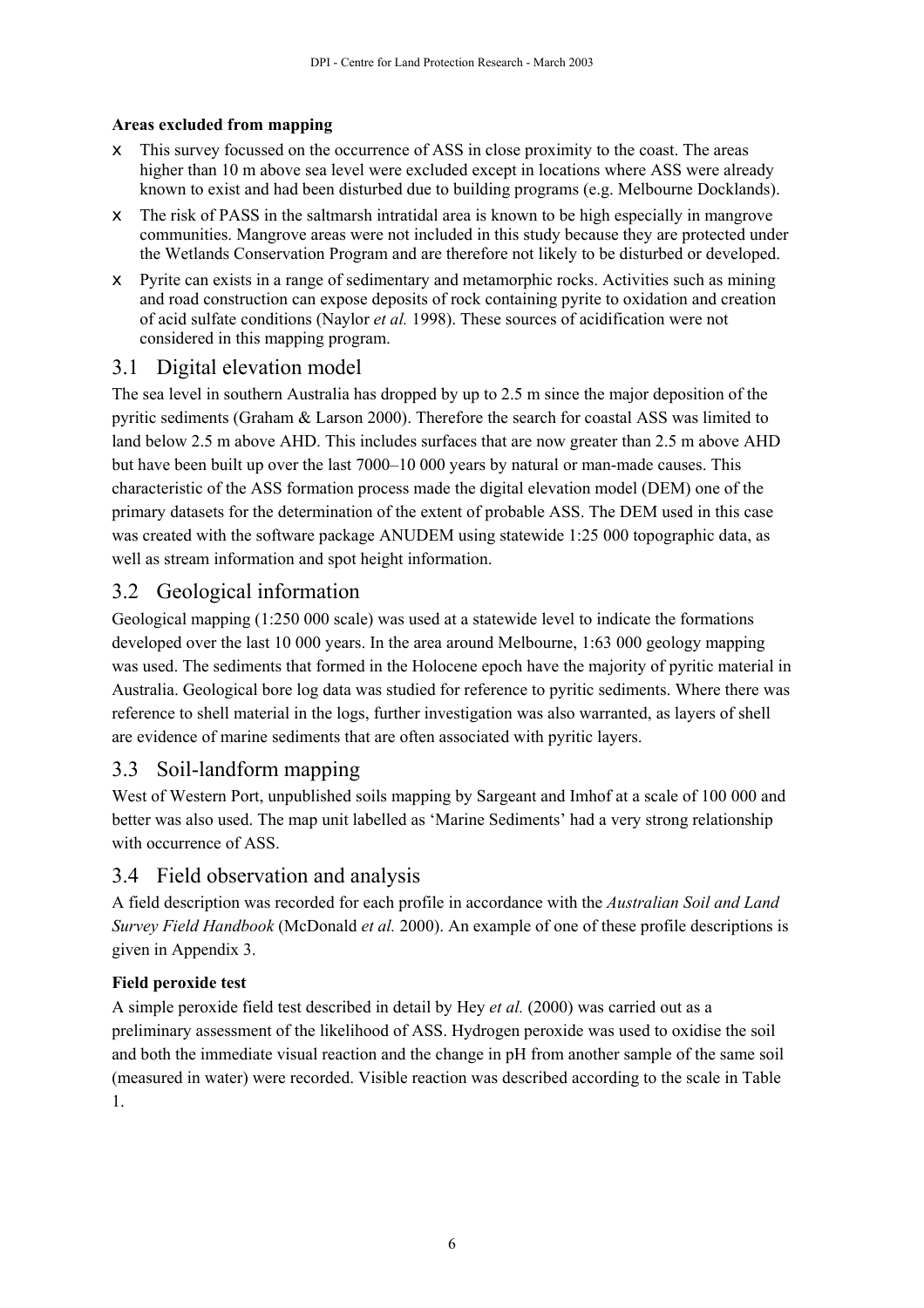| Reaction scale | Rate of reaction                                                                                 |
|----------------|--------------------------------------------------------------------------------------------------|
| X              | Slight effervescence                                                                             |
| XX             | Moderate reaction                                                                                |
| XXX            | Vigorous reaction                                                                                |
| XXXX or V      | Volcanic : very vigorous reaction, gas evolution and heat generation<br>commonly $>80^{\circ}$ C |

Table 1. Soil reaction rating scale from the peroxide test (Hey *et al.* 2000)

The peroxide oxidation is an artificial and much accelerated version of what would occur when the pyrite contacts air. The pH measured at the conclusion of the peroxide reaction ( $pH_{FOX}$ ) is then assessed against the initial  $pH_{\text{wATER}}$  to check for a drop in  $pH$ . The combination of the reaction, the drop in pH and the final pH ( $pH<sub>FOX</sub>$ ) can give a good indication of the presence of PASS.

## 3.5 Laboratory techniques and results

The analytical methods adopted by the State Chemistry Laboratory (SCL) were current with those used by the Queensland Department of Natural Resources and Mines (DNRM).



Figure 5. Soil peeled off Gemco auger flights

#### **Soil collection and sample handling**

The soil samples were collected with powered or hand augers depending on conditions.

Where access was good, a Gemco diesel-powered flighted auger was used (Figure 4). This unit drove the auger into the soil while rotating slowly. The auger was then extracted without rotation and soil was sampled from the flights (Figure 5). Depth measurement in this method is reliable to  $\partial$  10–15 cm.



Figure 4. Gemco drilling rig sampling ASS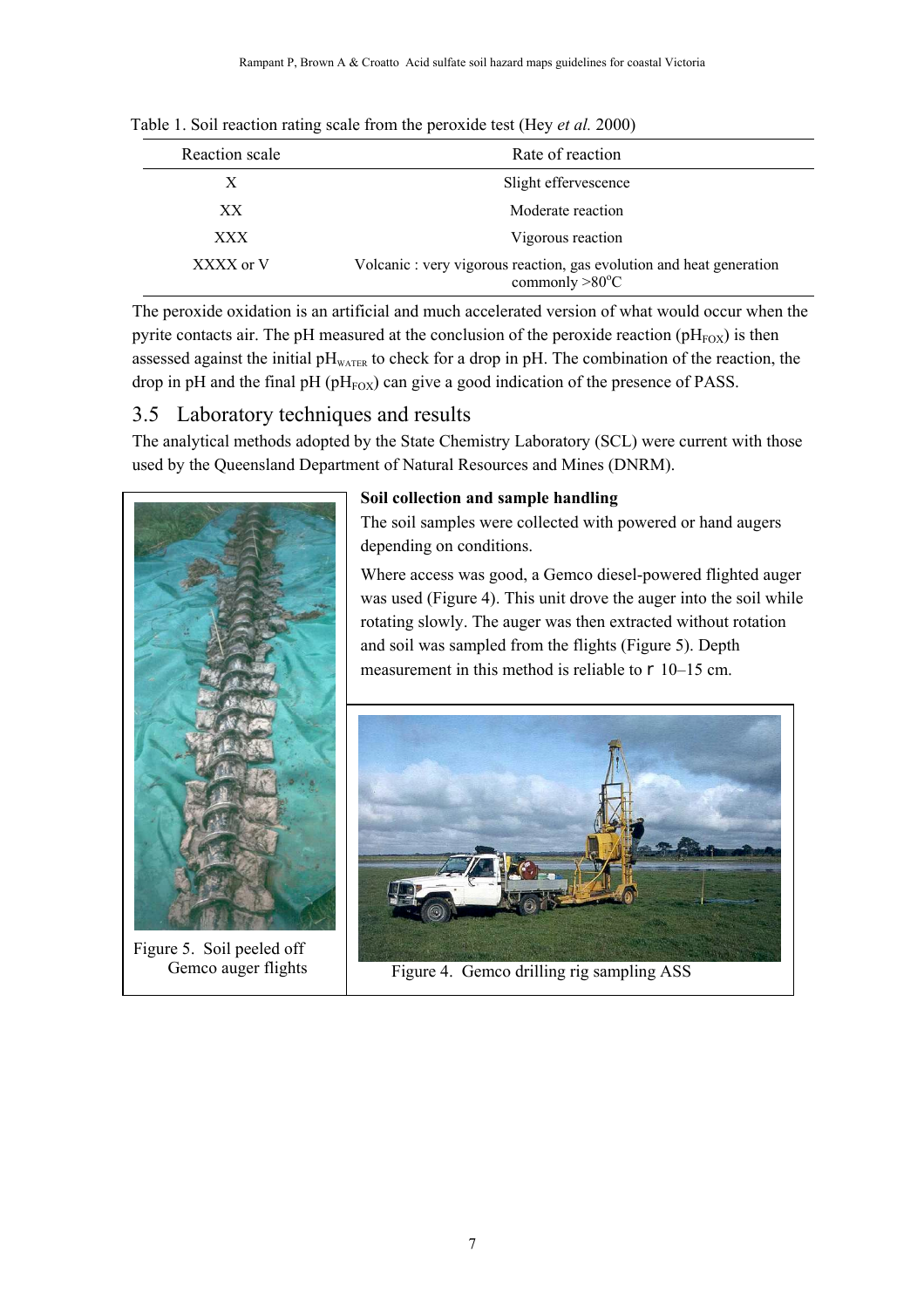The second method of sampling was to use a combination of a Jarret hand auger and a Number 4 Dormer sand auger (Figure 6), depending on the soil texture and ease of extraction.

The collection, handling and storage of the soil samples for analysis were conducted as per the procedures documented in detail by DNRM Queensland (Ahern *et al.* 1998).



The soils were described in the field and the preliminary field tests performed as described above. The soils were then sampled by layers, and placed in snap-lock plastic bags, evacuating as much air as possible. The samples were immediately placed into a portable freezer and transported and stored in a frozen state until time of analysis at SCL.

#### **Total oxidisable sulfur (TOS)**

Analysis of total oxidisable sulfur (TOS) was used primarily as a screening tool to predict the potential acidity of an unoxidised ASS. However, the method is subject to interferences from organic sulfur found in soils with high organic matter content. For soils low in oxidisable sulfur and soils with high levels of organic matter, the chromium reducible sulfur test, which is unaffected by organic sulfur, is preferred.

The TOS method involved two separate assays; a total sulfur analysis using a LECO Sulfur analyser and a hydrochloric acid (4M HCl) extraction of the sample to determine the sulfates or non-pyritic sulfur (Ahern *et al.* 2000a). Total oxidisable sulfur was determined as the difference between total sulfur and HCl extractable sulfur.

## *Total sulfur*

Soil samples were combusted in a high temperature induction furnace (LECOTM CNS 2000) in an oxygen atmosphere. The sulfur dioxide produced was quantitatively sampled by the instrument and measured with an infrared detector. Results were calculated as percentage sulfur in the soil.

#### *HCl extractable sulfur*

HCl extractable sulfur was determined by shaking samples end over end in 1:40 (soil:4M HCl) suspensions for 16 hours. Filtered aliquots were used for determination of calcium, magnesium, sodium and sulfur by ICP-AES. Measurement of calcium and magnesium in the hydrochloric acid extracts enabled estimation of the neutralising capacity of the soil.

#### **Modified Peroxide Oxidation ñ Combined Acidity & Sulfate (POCASm) method**

This method measures both the sulfur trail and the acidity trail as well as the pH before and after oxidation. The POCASm method allows comparison between the acid and sulfur trails and provides a check on the consistency of the amount of neutralising material reacted in the digestion by measuring acid reacted calcium and magnesium. Organic matter is variable in composition and its effects on both the sulfur and acid trail are difficult to quantify and predict. This method can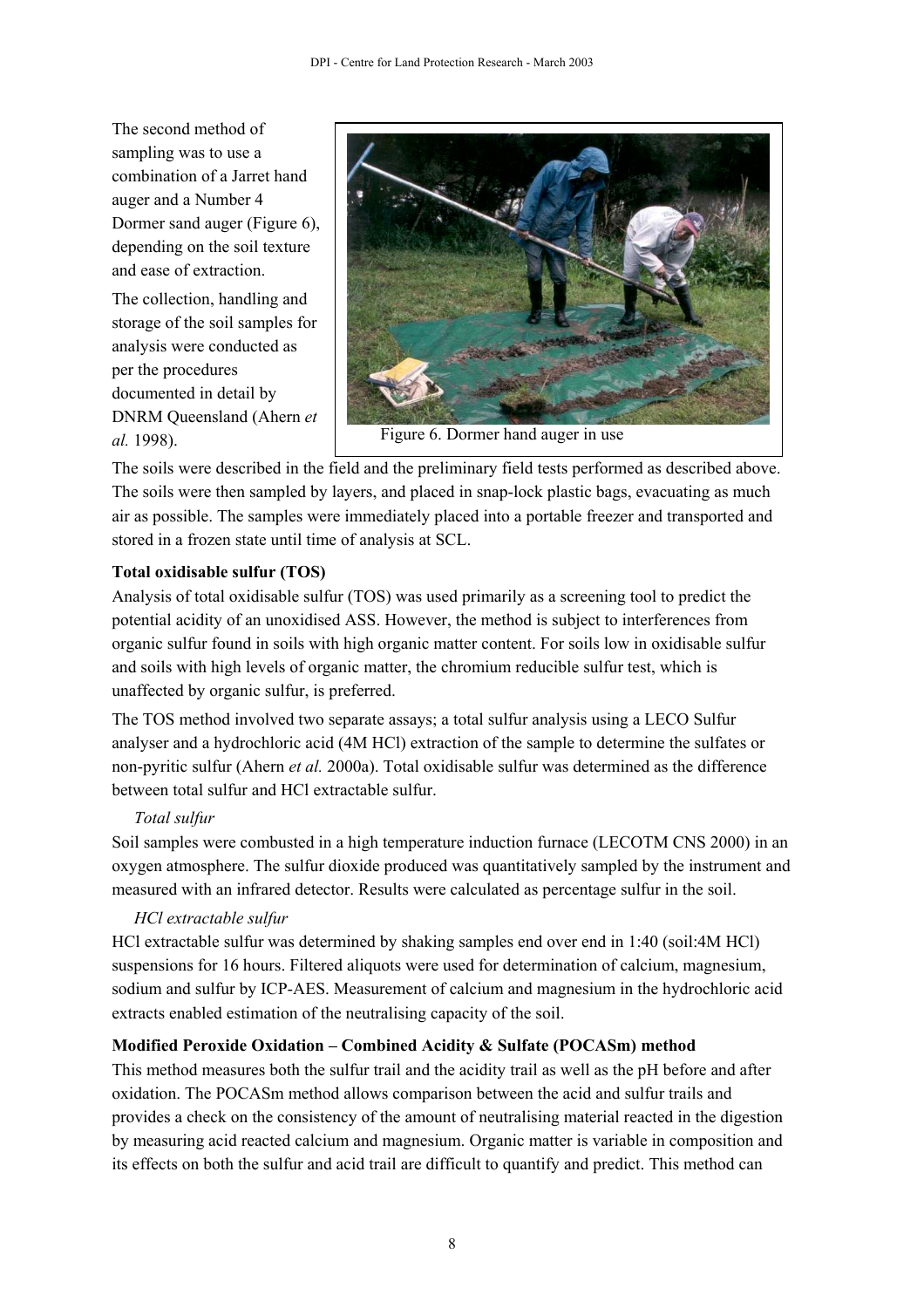overestimate the acid producing potential of acid sulfate soils with high organic matter contents, so again, the chromium reducible sulfur method is recommended for soils low in oxidisable sulfur and/or high in organic matter. Analysis was carried out according to the methods of Ahern *et al.* (2000b).

Titratable acidity and soluble sulfate were determined on separate samples before and after reaction with 30% hydrogen peroxide. Total sulfidic acidity (TSA) was calculated by measuring the difference between the total potential acidity (TPA) after oxidation and total actual acidity (TAA) without oxidation. Peroxide oxidisable sulfur  $(S_{pos} % )$  was calculated by measuring the difference between sulfur determined after peroxide oxidation and potassium chloride (KCl) extractable sulfur without oxidation.

#### *Total actual acidity (TAA)*

Acidity in the soil before oxidation with peroxide was measured by extracting samples for four hours in 1M KCl solution (1:20 soil solution ratio) and allowed to stand overnight. The samples were then shaken for a further 30 minutes. An aliquot of the extract was titrated against a standard sodium hydroxide solution to determine acidity. A second aliquot was analysed by ICP-AES for calcium, magnesium, sodium and sulfur.

#### *Total potential acidity (TPA)*

ASS, when exposed to water and oxygen release (due to oxidation of sulfidic material) sulfuric acid into the environment. This method accelerates this oxidation with the use of 30% hydrogen peroxide. Soils samples were heated to approximately  $80^{\circ}$ C in the presence of repeated additions of 30% hydrogen peroxide. On completion of oxidation, an aliquot of the extract was then analysed (by titration against a standard sodium hydroxide solution) for acidity. A second aliquot was analysed by ICP-AES for calcium, magnesium, sodium and sulfur.

#### **Chromium reducible sulfur**

Chromium reducible sulfur is not subject to interference by organic sulfur and sulfates as are other methods for determining pyritic sulfur in soils. Results from this analysis take precedence when two sulfur trail measurements are in conflict. This analysis is particularly useful for soils with high amounts of organic matter. It is also a sensitive method and can be used on soils where the percentage sulfur is very low (e.g. 0.05% or so). The method was carried out according to Sullivan *et al.* (2000). Soil samples were mixed with an acidic solution of chromium chloride and heated, causing reduction of inorganic sulfur to hydrogen sulfide gas, which was trapped in a solution of zinc acetate as zinc sulfide. The zinc sulfide was then quantified by titration with standard iodine solution and expressed as percentage of sulfur in the soil.

#### **PASS risk**

Rating of PASS risk (based on the POCASm sulfur trail or TOS) followed the Queensland Department of Natural Resources and Mines Laboratory methodology where nil or minimal risk =  $\leq$  25 mol H<sup>+</sup>/tonne, low risk = 25-200 mol H<sup>+</sup>/tonne, medium risk = 200-400 mol H<sup>+</sup>/tonne and high risk  $=$  > 400 mol H<sup>+</sup>/tonne production.

## 4 Results

## 4.1 Extent of acid sulfate soils in Victoria

ASS occurred in a range of soil textures, from loamy sands to light clays and heavier. This survey focussed on the occurrence of ASS in close proximity to the Victorian coast (Figure 1), with some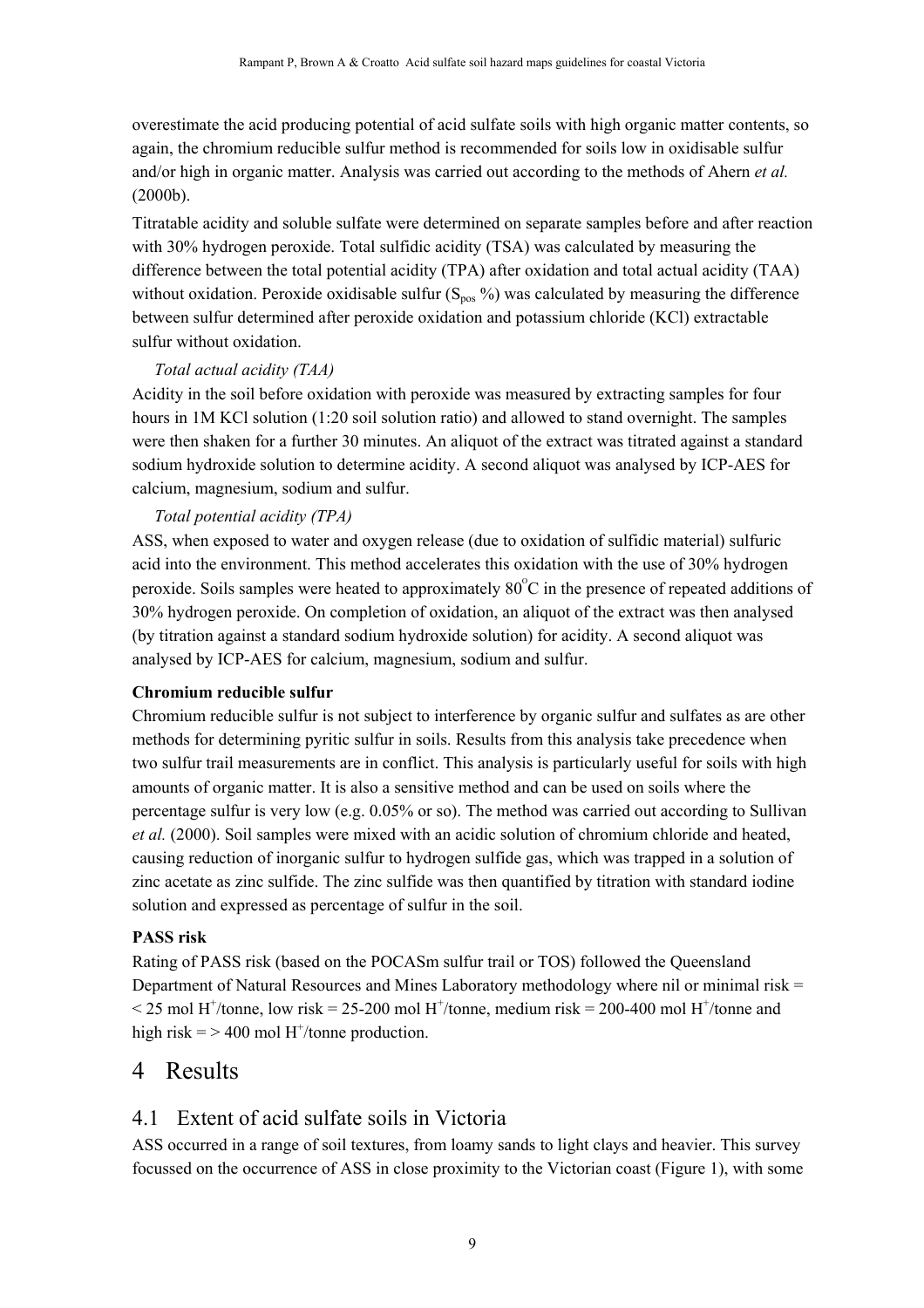exclusions (mangroves). The area of ASS above the high water line was estimated to be approximately 55 000 ha. In comparison with New South Wales and Queensland, this is a relatively small area of land.

## 4.2 Distribution of acid sulfate soils in Victoria

The estimated areas with ASS for each catchment management authority (CMA) region and shire are shown in Tables 2 and 3 respectively. The West Gippsland CMA region has the highest area, followed by Corangamite CMA and then Port Phillip CMA regions (Table 2). About one-quarter of this area is on public land. Shires with the highest areas of ASS are Wellington and Greater Geelong City, each with 3-4 times the area of ASS of the shires of South Gippsland, Moyne, Wyndham, East Gippsland and Glenelg (Table 3).

| CMA region     | Private land | Public land | Total land area |
|----------------|--------------|-------------|-----------------|
|                | (ha)         | (ha)        | (ha)            |
| Corangamite    | 9614         | 4 2 3 1     | 13845           |
| East Gippsland | 1 723        | 928         | 2651            |
| Glenelg        | 5 8 5 0      | 1 2 5 6     | 7 1 0 6         |
| Port Phillip   | 10 277       | 1 3 5 1     | 11 628          |
| West Gippsland | 14 3 0 5     | 5 3 6 1     | 19 666          |

#### Table 2. Extent of ASS within each CMA region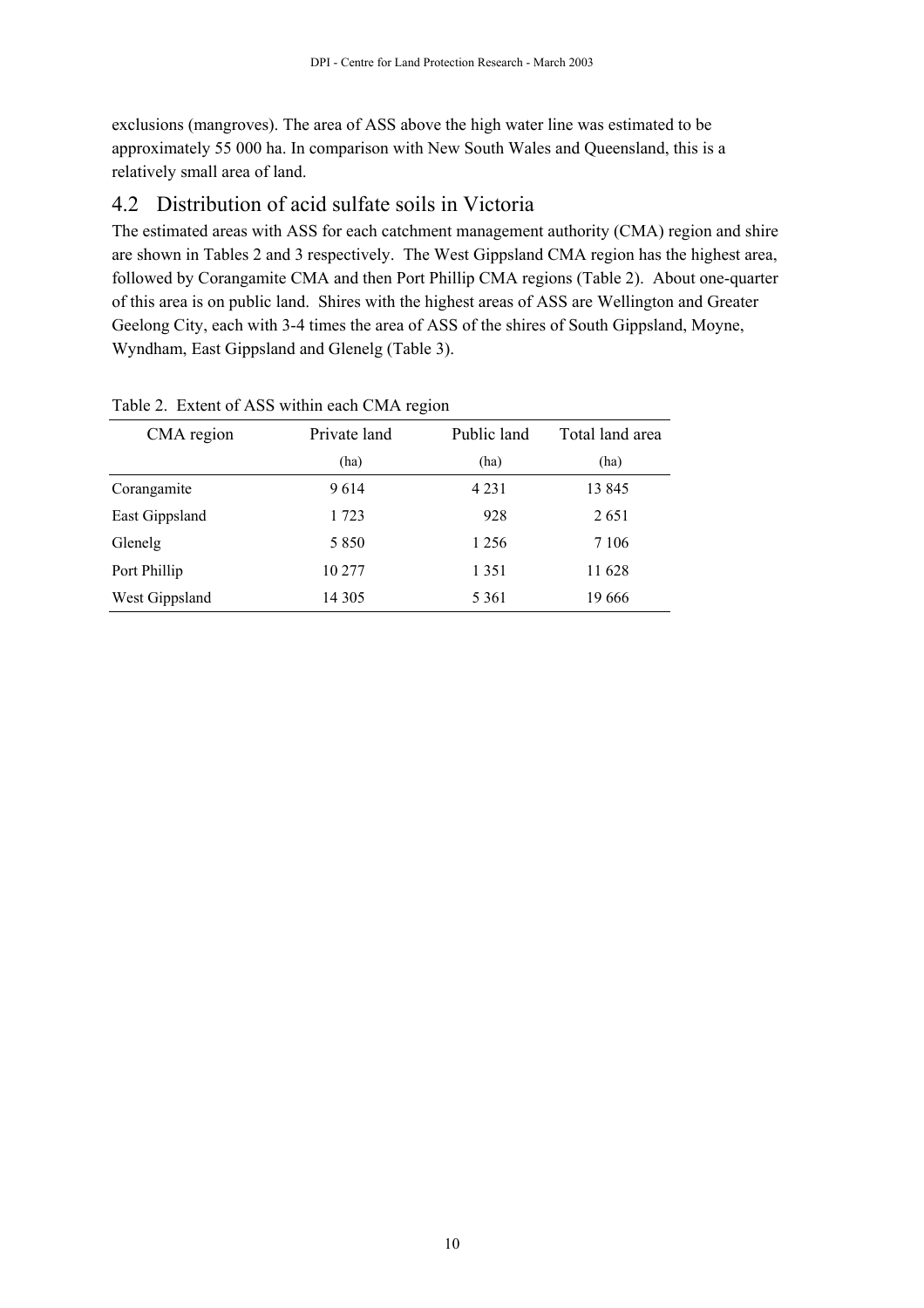| Shire                  | Private land | Public land | Total land area |
|------------------------|--------------|-------------|-----------------|
|                        | (ha)         | (ha)        | (ha)            |
| <b>Bass Coast</b>      | 1 3 3 5      | 599         | 1934            |
| <b>Bayside City</b>    | Nil          | Nil         | Nil             |
| Cardinia City          | 975          | 58          | 1 0 3 3         |
| Casey City             | 1685         | 214         | 1899            |
| Colac Otway            | 815          | 516         | 1 3 3 1         |
| Corangamite            | 858          | 523         | 1381            |
| East Gippsland         | 1505         | 1 1 1 0     | 2615            |
| Frankston City         | 324          | Nil         | 324             |
| Glenelg                | 1938         | 602         | 2 5 4 0         |
| Greater Dandenong City | 119          | Nil         | 119             |
| Greater Geelong City   | 8 3 0 5      | 3 4 4 0     | 11 745          |
| Hobson Bay City        | 764          | 260         | 1 0 2 4         |
| Kingston City          | 1726         | Nil         | 1726            |
| Mornington Peninsula   | 22           | 25          | 47              |
| Moyne                  | 3889         | 572         | 4 4 6 1         |
| Queenscliffe Borough   | 109          | 36          | 145             |
| South Gippsland        | 3 9 4 6      | 636         | 4582            |
| <b>Surf Coast</b>      | 426          | 56          | 482             |
| Warrnambool City       | 391          | 199         | 590             |
| Wellington             | 9697         | 4 2 5 7     | 13 9 54         |
| Wyndham City           | 2937         | 24          | 2961            |

Table 3. Extent of ASS within local government areas (shires)

## 4.3 Severity of acid sulfate soils in Victoria

Of the 44 sites examined in the field and/or laboratory, only three (Tooradin and Venus Bay in West Gippsland and Kings Way, South Melbourne) had actual acid sulfate soil (AASS) while 28 indicated the presence of potential acid sulfate soil (PASS) (Appendix 1). Of the sites with PASS, 10 had at least one soil layer with a high risk rating and a further seven had a layer with medium risk. The depth to an ASS layer ranged from 0.3 to 2.65 m and thickness of the ASS layer ranged from 0.1 to more than 2.9 m. At least 16 of the 28 sites with ASS were potentially self-neutralising due to the presence of shell fragments or fine lime. The concentrations of the pyrite and thickness of the pyritic layer at the sampled sites were in most cases quite low compared to those found in the northern regions of Australia. In field tests, strong effervescence coincided with large pH change for many sites. For example, pH depressions of 5-6 units were observed in samples from Bass Landing (2.0 to 2.6 m), Patterson Lakes (0.9 to 1.6 m), Maribyrnong (1.75 to 2.4 m) and Warrnambool (2.1 to 2.2 m).

A summary of all the field and laboratory data for each site in terms of depth to ASS, depth (or thickness) of ASS, presence of AASS, risk of PASS and potential neutralising value is presented in Appendix 1.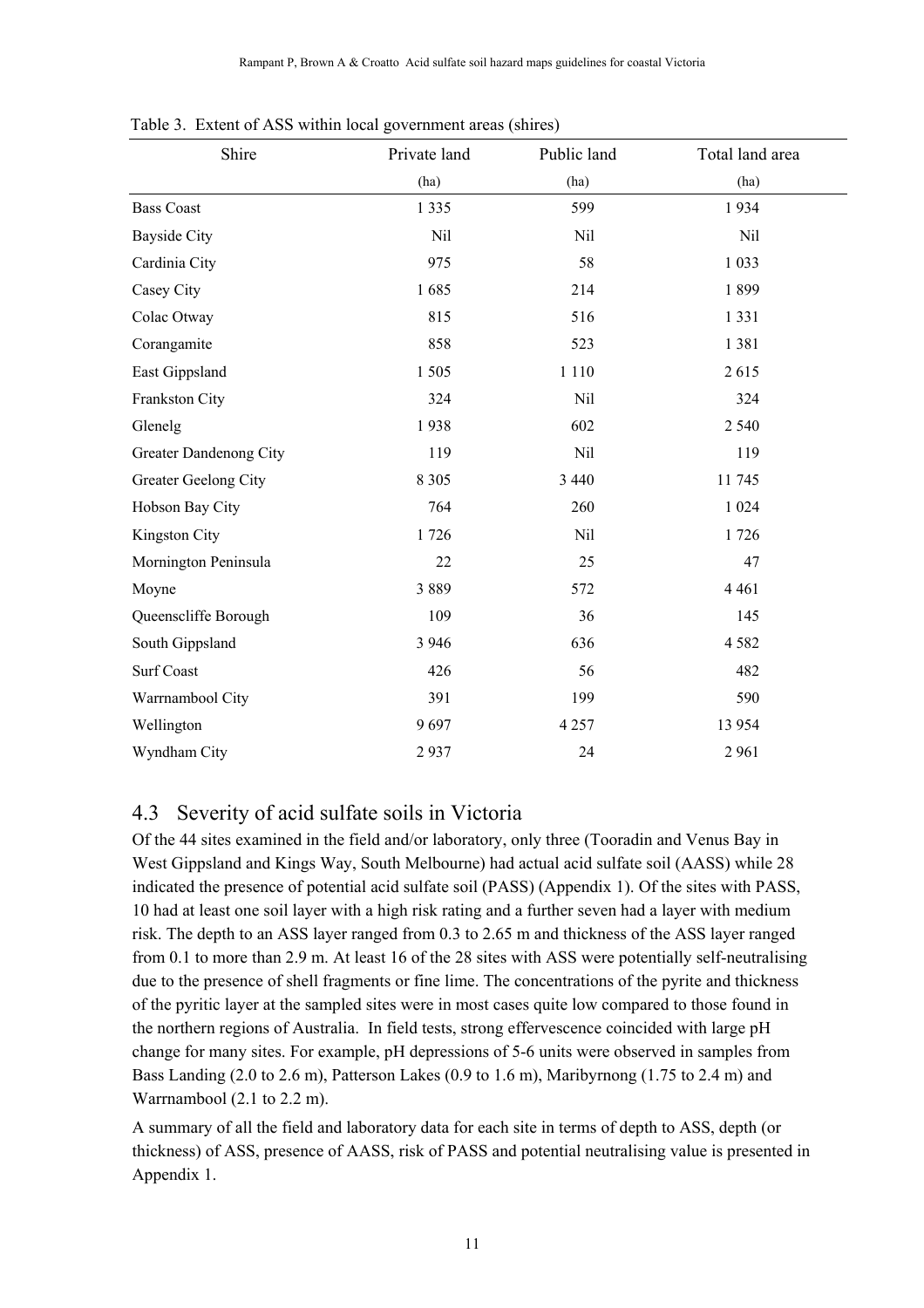## 5 Discussion

The coastal acid sulfate soil hazard maps are a set of preliminary maps presented at a scale of 1:100 000 for the purposes of land management and environmental planning in landscapes of coastal Victoria. The mapped extent of probable ASS is based on a combination of knowledge and data, including formation processes, height above current sea level, geological mapping, soil mapping and site assessment. Due to the state of flux of the environment in which ASS form, and due to the processes that have occurred since their formation, the actual distribution of ASS is difficult to accurately predict. What is mapped is the most likely occurrence of the formation of ASS. At some sites, the laboratory results have indicated the potential for self-neutralisation but due to the extreme spatial variability, this was not included in the mapping.

Observations of shell or lime, field textures, and effervescence and pH change due to oxidation for various layers of each soil profile can be found in Appendix 2. In 25 sites, vigorous or volcanic effervescence was observed in at least one soil layer, but did not always coincide with a large pH change or a very acid soil after oxidation. This could be partly due to the variable nature of the ASS sediments, whereby a small subsample drawn from a layer for effervescence testing may vary from another drawn for pH testing. Where organic matter levels were high (e.g. near surface layers or buried peat layers), excessive frothing during peroxide treatment could mask effervescence. On the other hand, effervescence and pH change could have been inhibited where conditions were cold and the peroxide reaction was slow to take effect. This latter condition was compensated to some degree by using a warm water bath in which to conduct the tests.

Although the laboratory pH data generally agreed with the field pH data they did not always match. The pH after oxidation sometimes varied from that found in the field because of the longer and more complete reaction time provided in the laboratory testing (e.g. more acid produced or alternately, self neutralised from fine lime). Change in pH also varied between field and laboratory, not only due to the difference and completeness of reaction times and subsample variability, but also because the original pre-peroxide pH is measured in a different extract (water in the field, potassium chloride solution in the laboratory).

Total oxidisable sulfur (TOS) testing was performed on most samples from most sites. Selected samples representing soil layers of interest (i.e. often with indications of ASS through field testing) were also analysed by a modification of the Peroxide Oxidation – Combined Acidity  $\&$  Sulfate (POCAS) method, where both a calculation of acid production (mol  $H^+$ /tonne) via an acidity trail and a sulfur trail were made. Comparison of the TOS and POCAS results provide confirmation of the presence or absence of ASS or suggest that other factors play a role in the chemistry of the soil (e.g. the POCAS acidity trail often shows no acid production when self neutralisation due to lime occurs).

Total carbon testing was performed for all samples and, where high, organic sulfur was expected to be giving a misleading high acid production rate. In theses cases chromium reducible sulfur testing was carried out as a confirmatory method (data not shown in this report). Apart from surface soils where organic matter interference was expected, this situation happened occasionally where buried layers of peat occurred (e.g. Dalmore  $-$  site 2, Tooradin  $-$  site 6).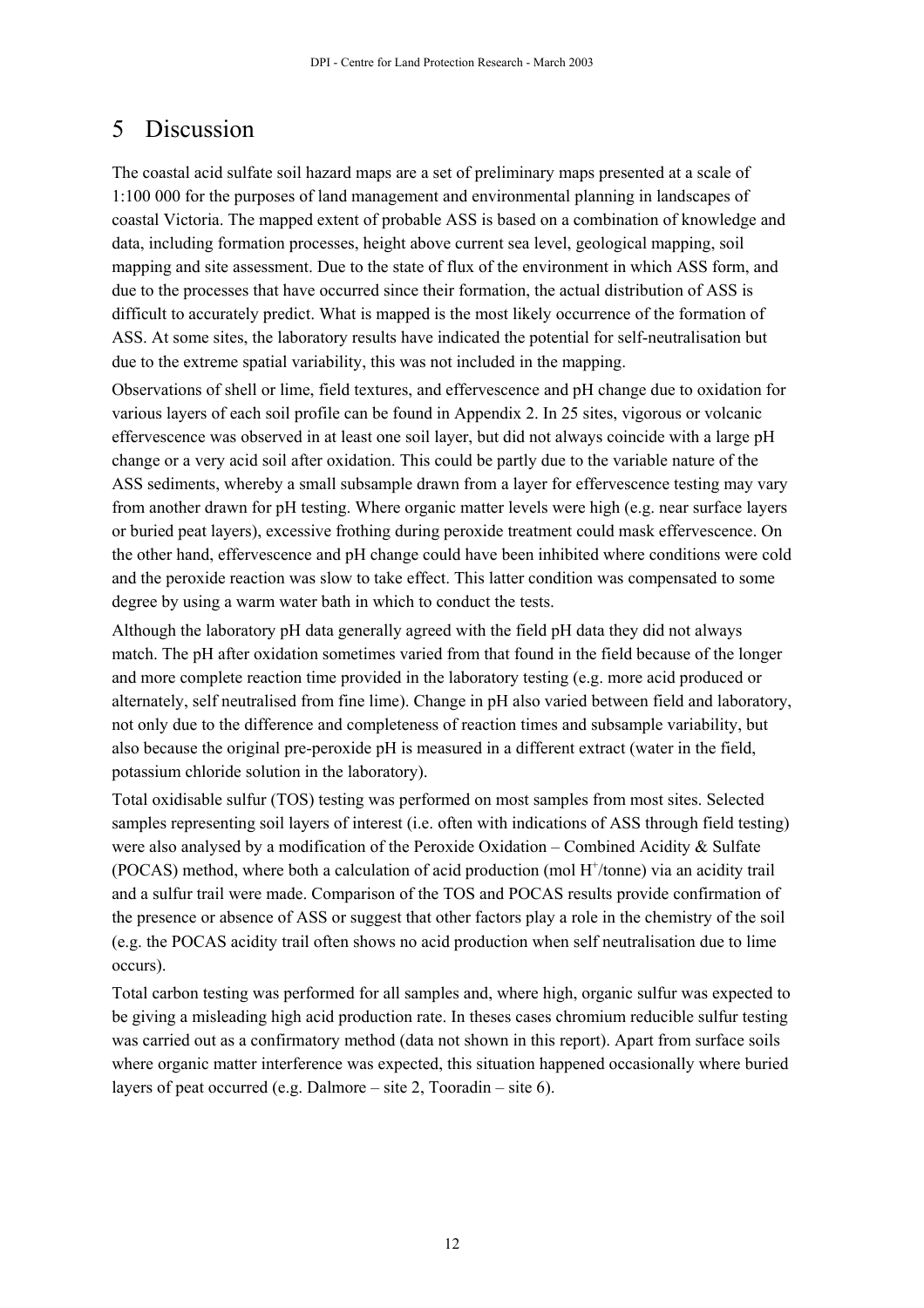## References

- Ahern CR, Ahern MR, Powell B (1998) 'Guidelines for sampling and analysis of lowland acid sulfate soils (ASS) in Queensland 1998.' DNRQ980124 (Department of Natural Resources, Indooroopilly)
- Ahern, CR, McElnea AE, Latham NP (2000a) Total Oxidisable Sulfur (TOS): an instrument based analysis for screening potential acid sulfate soils. Pp. (20)1-11. In 'Acid sulfate soils: environmental issues, assessment and management, technical papers<sup>7</sup>. (Eds CR Ahern, KM Hey, KM Watling and VJ Eldershaw), Brisbane, 20–22 June, 2000. (Department of Natural Resources, Queensland)
- Ahern CR, McElnea AE, Latham, NP Denny SL (2000b) A modified acid sulfate soil method for comparing net acid generation and potential sulfide oxidationPOCASm. Pp.(21)1-11. In Acid sulfate soils: environmental issues, assessment and management, technical papers'. (Eds CR Ahern, KM Hey, KM Watling and VJ Eldershaw), Brisbane, 20–22 June, 2000. (Department of Natural Resources, Queensland)
- EPA (1999) Industrial waste management policy. (Waste acid sulfate soils) Environment Protection Act 1970. Act Number 8056/1970. Victoria Government Gazette No. S 125.
- Graham TL, Larson RM (2000) Coastal geomorphology: progressing the understanding of acid sulfate soil distribution. (13)1-10. In 'Acid sulfate soils: environmental issues, assessment and management, technical papers'. (Eds CR Ahern, KM Hey, KM Watling and VJ Eldershaw), Brisbane, 20–22 June, 2000. (Department of Natural Resources, Queensland)
- Hey KM, Ahern CR, Watling KM (2002) Using chemical field tests to identify acid sulfate soils likelihood. Pp. (16)1-13. In 'Acid sulfate soils: environmental issues, assessment and management, technical papers'. (Eds CR Ahern, KM Hey, KM Watling and VJ Eldershaw), Brisbane, 20–22 June, 2000. (Department of Natural Resources, Queensland)
- McDonald RC, Isbell RF, Speight JG, Walker J, Hopkins MS (2000) 'Australian Soil and Land Field Handbook'. 2<sup>nd</sup> edn (Inkata Press, Melbourne)
- National Working Party on Acid Sulfate Soils (1999) National Strategy for the Management of Coastal Acid Sulfate Soils 1999. **(**National Working Party on Acid Sulfate Soils, Australia) **[URL:**www.affa.gov.au/docs/operating\_environment/armcanz/pubsinfo/ass/ass.html**]**
- Naylor SD, Chapman GA, Atkinson G, Murphy CL, Talau MJ, Flewin TC, Milford HB, Morand DT (1998) 'Guidelines for the use of acid sulfate soil Risk Maps'. 2<sup>nd</sup> ed (Department of Land and Water Conservation, New South Wales)
- Pons LJ, van Breeman N (1982) Factors influencing the formation of potential acidity in tidal swamps. Pp. 37-51. In ëProceedings from the Second International Symposium on acid sulfate soils' Dost H (ed.), ILRI Publ. No. 31, International Institute for Land Reclamation and Improvement, The Netherlands,.
- Sargeant I, Imhof M (unpublished) Major Soils of the West Gippsland Region
- Sullivan LA, Bush RT, McConchie D, Lancaster G, Clark MW, Lin C, Saenger P (2000) Chromium reducible sulfur - Method 22B. (23)1-5. In ëAcid sulfate soils: environmental issues, assessment and management, technical papers'. (Eds CR Ahern, KM Hey, KM Watling and VJ Eldershaw), Brisbane, 20–22 June, 2000. (Department of Natural Resources, Queensland)
- Sammut J, Callinan RB, Fraser GC (1993) The impact of acidified water on freshwater and estuarine fish populations in acid sulfate soil environments. Pp.  $26-40$ . In 'Proceedings of the National Conference on acid sulfate soils'. 24–25 June 1993.
- Sammut J, Lines-Kelly R (1995) 'An introduction to acid sulfate soils' Natural Heritage Trust (Australia)
- Victorian Coastal Council (2002) ëVictorian Coastal Strategy 2002í*.* (The State of Victoria)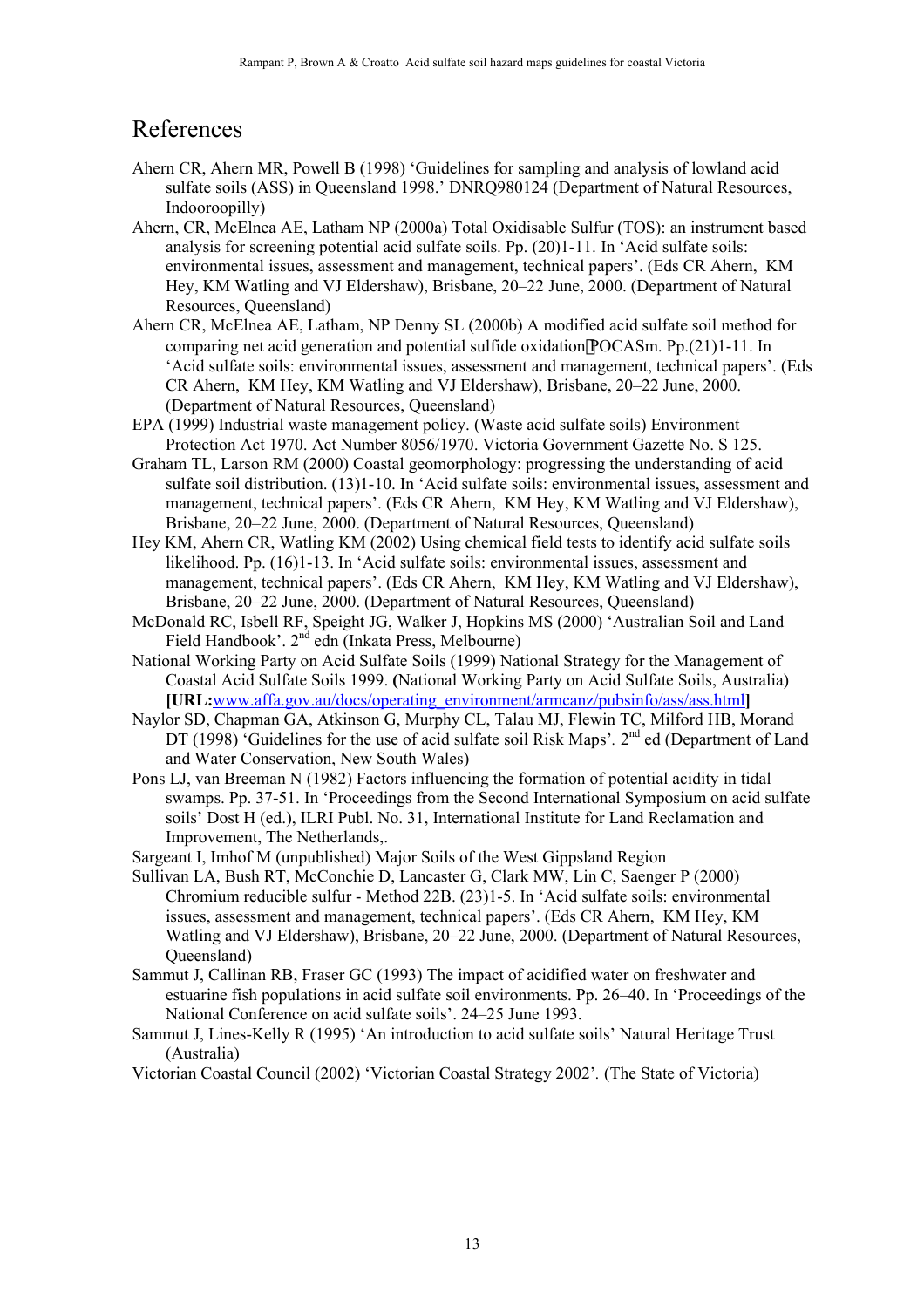Appendix 1. Risk of coastal acid sulfate soils summary Appendix 1. Risk of coastal acid sulfate soils summary

| Site                  | Depth to               | Depth of       | Presence | Risk of                 | Drop in      | Final            | <b>PSN</b>              | Comments                                   |
|-----------------------|------------------------|----------------|----------|-------------------------|--------------|------------------|-------------------------|--------------------------------------------|
|                       | ASS (cm)               | ASS (cm)       | of AASS  | <b>PASS</b>             | lab pH       | lab pH           |                         |                                            |
| $1 - Tooradin:$       | $\operatorname{nil}$ ? | na             | ă        |                         | no data      |                  |                         | field observations indicate PASS risk<br>š |
| recreational reserve  |                        |                |          |                         |              |                  |                         | unlikely                                   |
| $2 - D$ almore:       | 100                    | $\overline{c}$ | $\Xi$    | $\overline{\mathbf{H}}$ | $\circ$      | $\overline{5}$ . | na                      | peat layer at 100-120 cm (S is mainly<br>š |
| Pound Road            |                        |                |          |                         |              |                  |                         | organic)                                   |
| $3 - B$ ass:          | 200                    | $100+$         | ¤        | medium-                 | $4.4 - 2.6$  | $2.3 - 6.0$      | yes                     | PSN for $260$ -300 cm only<br>š            |
| <b>Bass Landing</b>   |                        |                |          | $\overline{\text{low}}$ |              |                  |                         |                                            |
| 4-Tooradin:           | nil?                   | na             | ¤        |                         | no data      |                  |                         | field observations indicate PASS risk<br>Š |
| airport               |                        |                |          |                         |              |                  |                         | unlikely (perhaps low for 180-200 cm)      |
| 5-Patterson           | 45                     | $255+$         | ă        | $low-$                  | $5.2 - 5.5$  | $2.4 - 5.6$      | $\overline{n}$          |                                            |
| Lakes:                |                        |                |          | medium                  |              |                  |                         |                                            |
| Patterson River       |                        |                |          |                         |              |                  |                         |                                            |
| $6 - Tooradin:$       | 110                    | $\overline{c}$ | yes      | $\log$                  | $+0.3 - 1.1$ | $4.3 - 5.0$      | $\overline{\mathbf{n}}$ | peat layer 110-130 cm (some non-<br>Š      |
| riverside reserve     |                        |                |          |                         |              |                  | data                    | organic S)                                 |
|                       |                        |                |          |                         |              |                  |                         | AASS (based on field pH) at 130-<br>Š      |
|                       |                        |                |          |                         |              |                  |                         | $220 \text{ cm}$                           |
| 7 - Dalyston:         | $80\,$                 | $290+$         | ă        | $low$ -high             | $0.9 - 3.0$  | $2.2 - 7.4$      | yes                     | PSN partial for 120-180 cm, then<br>š      |
| Powlett River         |                        |                |          |                         |              |                  |                         | complete to 300 cm                         |
| mouth                 |                        |                |          |                         |              |                  |                         |                                            |
| 8-Pound Creek:        | 140                    | $160+$         | $\Xi$    | $low$ -high             | $0.9 - 1.1$  | $6.9 - 7.6$      | yes                     |                                            |
| Pound Creek           |                        |                |          |                         |              |                  |                         |                                            |
| 9 – Venus Bay:        | 45                     | $255+$         | yes      | low-high                | $0.7 - 3.2$  | $1.9 - 6.9$      | yes                     | PSN from 130 cm (data to 180 cm only)<br>š |
| <b>Anderson Inlet</b> |                        |                |          |                         |              |                  |                         | AASS (based on field pH) at 65-75 cm<br>š  |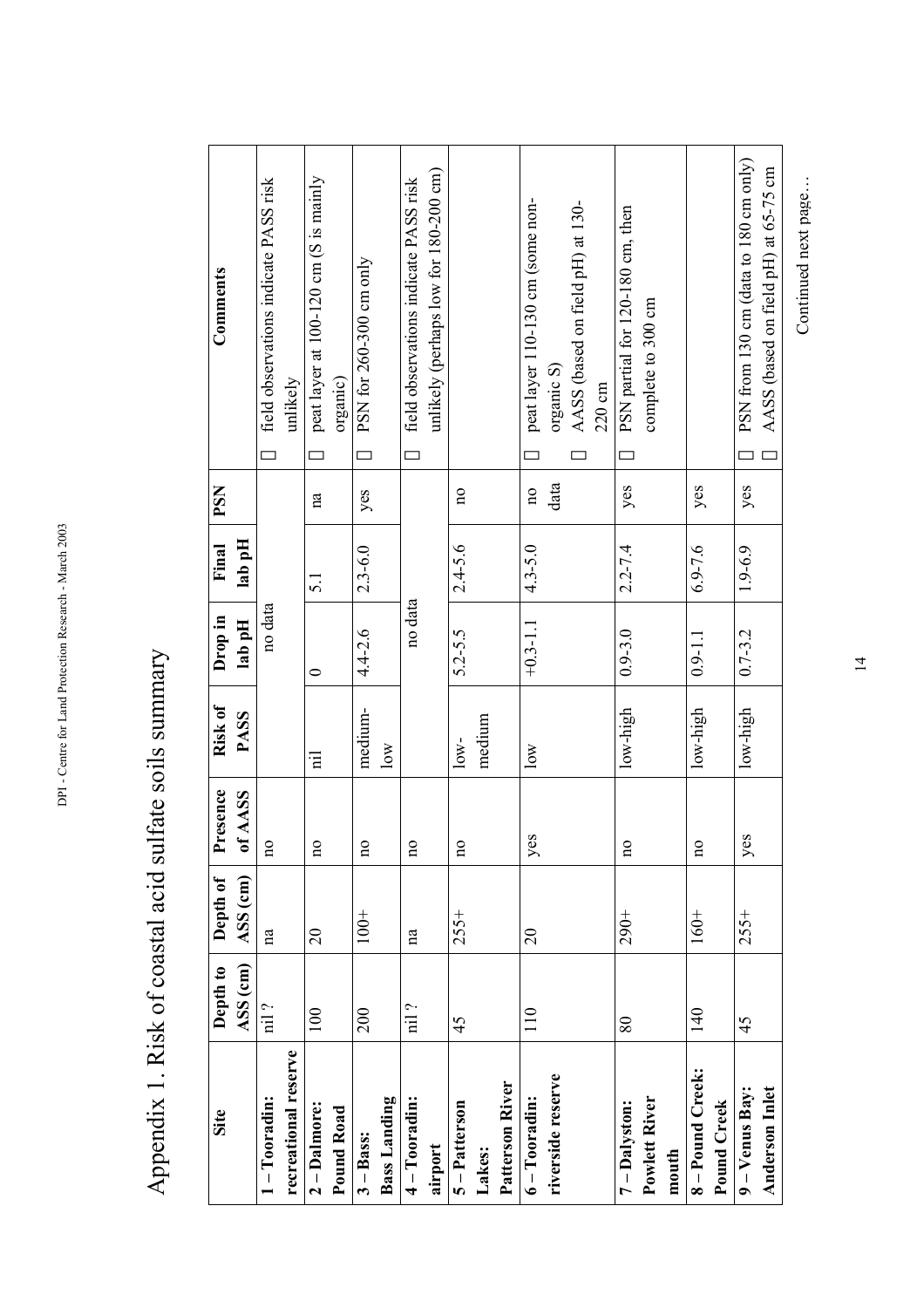| .<br>.           |
|------------------|
| i<br>I           |
|                  |
| $\frac{1}{2}$    |
| į<br>l           |
| $\overline{a}$   |
|                  |
| į                |
| J<br>l<br>I<br>l |
|                  |
| l                |
| l<br>l           |
| I                |
| l<br>ļ<br>l      |

Appendix 1. continued Appendix 1. continued

| Site                   | Depth to                | Depth of | esence<br>Ě             | Risk of                 | Drop in      | Final       | PSN                     | Comments                                   |
|------------------------|-------------------------|----------|-------------------------|-------------------------|--------------|-------------|-------------------------|--------------------------------------------|
|                        |                         |          |                         |                         |              |             |                         |                                            |
|                        | ASS (cm)                | ASS (cm) | <b>AASS</b><br>ð        | <b>PASS</b>             | lab pH       | lab pH      |                         |                                            |
| 10 - Sandy Point:      | $\mathcal{S}^0$         | $230+$   | $\overline{\mathbf{n}}$ | $\overline{\text{low}}$ | $0 - 1.1$    | $7.4 - 7.9$ | yes                     | no field pH for 200+ cm<br>š               |
| Shallow Inlet          |                         |          |                         |                         |              |             |                         |                                            |
| 11-Yanakie:            | 75                      | $175+$   | $\overline{\mathbf{n}}$ | medium-                 | $2.1 - 4.5$  | $2.3 - 2.6$ | $\overline{\mathbf{n}}$ |                                            |
| <b>Black Swamp</b>     |                         |          |                         | high                    |              |             |                         |                                            |
| 12 - Darriman:         | $\overline{a}$          | na       | $\overline{\mathbf{n}}$ | $\overline{a}$          | $+0.6$       | 6.5         | na                      |                                            |
| Jack Smith Lake        |                         |          |                         |                         |              |             |                         |                                            |
| 13 - Port Albert:      | 65                      | $235+$   | $\overline{\mathbf{n}}$ | $\overline{\text{low}}$ | $1.1 - 3.9$  | $3.3 - 6.4$ | yes                     | high organic layer at 20-25 cm: low<br>š   |
| new subdivision        |                         |          |                         |                         |              |             |                         | <b>PASS</b>                                |
|                        |                         |          |                         |                         |              |             |                         | PSN for 115-140 cm, then partial to<br>Š   |
|                        |                         |          |                         |                         |              |             |                         | 165 cm                                     |
| $14 -$ Foster:         | 120                     | $95+$    | $\overline{\mathbf{n}}$ | $low-$                  | $+0.1 - 0.4$ | $7.4 - 7.6$ | yes                     |                                            |
| <b>Old Hat Road</b>    |                         |          |                         | medium                  |              |             |                         |                                            |
| $15 - Sale:$           | 160                     | 145      | $\overline{\mathbf{n}}$ | $\overline{\text{low}}$ | 0.6          | 5.9         | yes                     |                                            |
| La Trobe River         |                         |          |                         |                         |              |             |                         |                                            |
| 16-Clydebank:          | nil ?                   | na       | $\overline{\mathbf{n}}$ |                         | no data      |             |                         | field observations indicate PASS risk<br>Š |
| telephone exchange     |                         |          |                         |                         |              |             |                         | unlikely                                   |
| 17-Clydebank:          | nil ?                   | na       | $\overline{\mathbf{n}}$ |                         | no data      |             |                         | field observations indicate PASS risk<br>š |
| Clydebank Morass       |                         |          |                         |                         |              |             |                         | unlikely                                   |
| 18 - Seacombe:         | 95                      | $215+$   | $\overline{\mathbf{n}}$ | $\overline{\text{low}}$ |              | no data     |                         |                                            |
| Lake Wellington        |                         |          |                         |                         |              |             |                         |                                            |
| 19 - Seacombe:         | $\rm 80$                | 95       | $\overline{\mathbf{n}}$ | medium-                 | $+0.5 - 5.8$ | $2.5 - 8.3$ | yes                     | PSN partial for 125-150 cm, then<br>š      |
| McLennans Strait       |                         |          |                         | $\log$                  |              |             |                         | complete                                   |
| $20 -$ Loch Sport:     | $\overline{\mathbf{H}}$ | na       | $\overline{\mathbf{n}}$ | $\overline{a}$          | $+2.8-$      | $5.8 - 6.6$ | na                      |                                            |
| <b>Gippsland Lakes</b> |                         |          |                         |                         | $+0.8$       |             |                         |                                            |
| <b>Coastal Park</b>    |                         |          |                         |                         |              |             |                         |                                            |

Continued next page... Continued next page...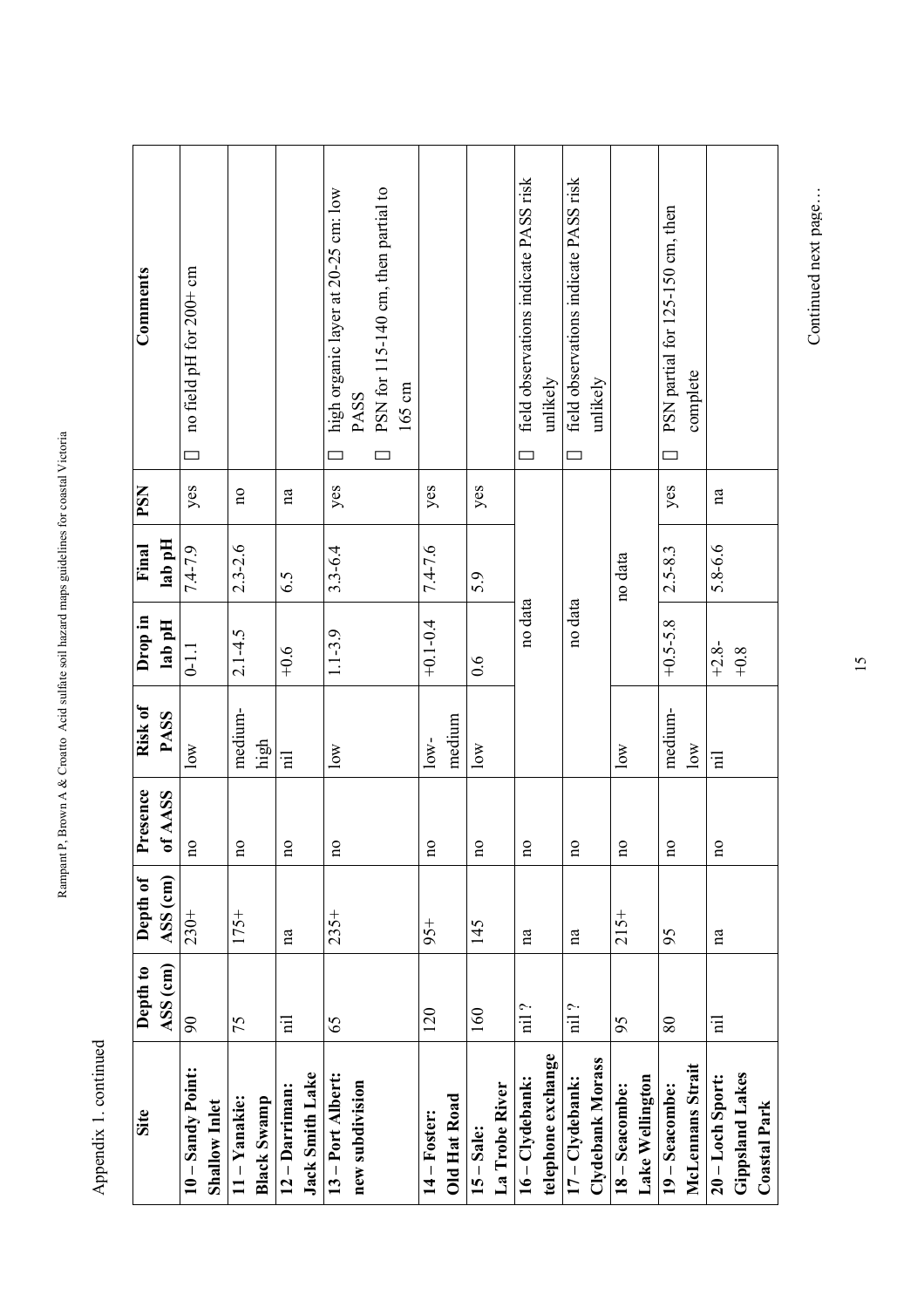| дренил 1. сонние       |                         |                      |                         |                         |                   |                 |                         |                                             |
|------------------------|-------------------------|----------------------|-------------------------|-------------------------|-------------------|-----------------|-------------------------|---------------------------------------------|
| Site                   | Depth to<br>ASS (cm)    | ASS (cm)<br>Depth of | Presence<br>of AASS     | Risk of<br><b>PASS</b>  | Drop in<br>lab pH | lab pH<br>Final | PSN                     | Comments                                    |
| 21 - Bairnsdale:       | 265                     | 65                   | $\overline{\mathbf{n}}$ | medium                  |                   | no data         |                         | a low PASS risk rating applies for 25-<br>Š |
| McLeod Morass          |                         |                      |                         |                         |                   |                 |                         | 70 cm but is partly due to organic S        |
| 22 - Bairnsdale:       | $\overline{a}$          | na                   | $\overline{\mathbf{n}}$ | 급                       | no data           |                 | na                      |                                             |
| Mitchell River         |                         |                      |                         |                         |                   |                 |                         |                                             |
| 23 - Bairnsdale:       | $100\,$                 | $30\,$               | $\overline{a}$          | medium                  |                   | no data         |                         |                                             |
| Point Bolodun          |                         |                      |                         |                         |                   |                 |                         |                                             |
| $24 - Lakes$           | $\overline{a}$          | na                   | <b>DO</b>               | 日                       | no data           |                 | na                      |                                             |
| Entrance:              |                         |                      |                         |                         |                   |                 |                         |                                             |
| coastal reserve        |                         |                      |                         |                         |                   |                 |                         |                                             |
| 25 - Sunny Banks:      | 205                     | $95+$                | <b>DO</b>               | $\overline{\text{low}}$ |                   | no data         |                         |                                             |
| <b>Tambo River</b>     |                         |                      |                         |                         |                   |                 |                         |                                             |
| $26 - Bruthen:$        | nil ?                   | na                   | <b>DO</b>               |                         | no data           |                 |                         | field observations indicate PASS risk<br>Š  |
| Tambo River            |                         |                      |                         |                         |                   |                 |                         | unlikely                                    |
| $27 -$ Paynesville:    | $\overline{\mathbf{H}}$ | na                   | $\overline{a}$          | $\overline{\mathbf{H}}$ | $0.6 - 1.9$       | $4.1 - 5.7$     | na                      |                                             |
| McMillan Strait        |                         |                      |                         |                         |                   |                 |                         |                                             |
| $28 -$ Tabbara:        | 210                     | $-60 +$              | $\overline{\mathbf{n}}$ | $\overline{\text{low}}$ |                   | no data         |                         | a low PASS risk rating applies to 20-<br>š  |
| Lake Curlipp           |                         |                      |                         |                         |                   |                 |                         | 75 cm but is due to organic S               |
| $29 -$ Orbost:         | 200                     | $rac{+}{40}$         | $\overline{\mathbf{n}}$ | $\overline{\text{low}}$ |                   | no data         |                         |                                             |
| <b>Snowy River</b>     |                         |                      |                         |                         |                   |                 |                         |                                             |
| 30 - Maribyrnong:      | 175                     | $125 +$              | $\overline{\mathbf{n}}$ | high                    | $1.6 - 3.0$       | $2.0 - 2.1$     | $\overline{\mathbf{n}}$ |                                             |
| <b>Coulson Gardens</b> |                         |                      |                         |                         |                   |                 |                         |                                             |
| $31 -$ Footscray:      | $\overline{E}$          | na                   | <b>no</b>               | $\overline{\mathbf{H}}$ |                   | no data         |                         |                                             |

Appendix 1 continued Appendix 1. continued

DPI - Centre for Land Protection Research - March 2003

DPI - Centre for Land Protection Research - March 2003

Continued next page... Continued next page...

**31** – **Footscray: Dynon Road**

Dynon Road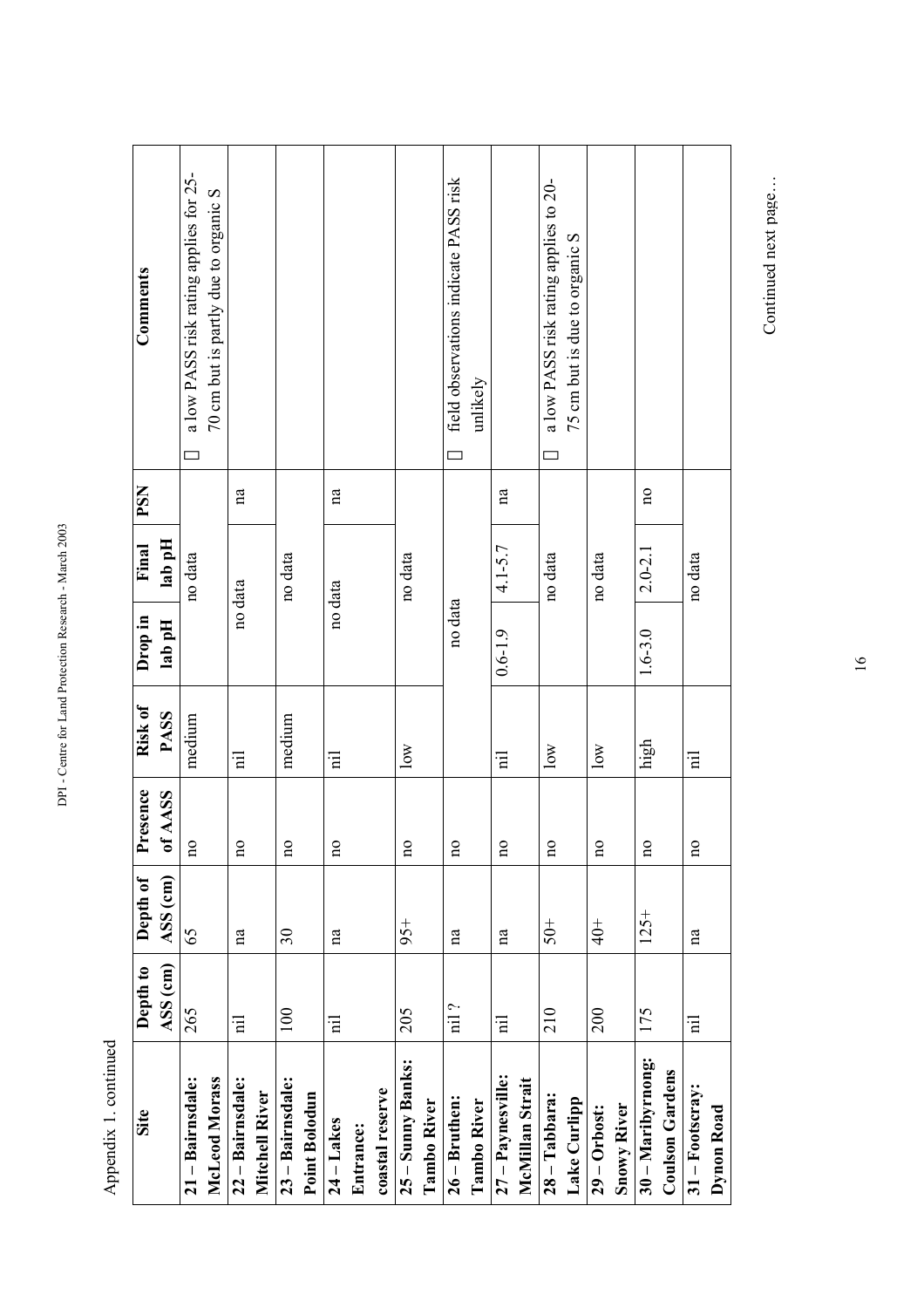| Î                    |
|----------------------|
| mondu<br>j<br>į<br>1 |

Rampant P, Brown A & Croatto Acid sulfate soil hazard maps guidelines for coastal Victoria

Rampant P, Brown A & Croatto Acid sulfate soil hazard maps guidelines for coastal Victoria

| Site                    | Depth to       | Depth of        | Presence                | Risk of                 | Drop in          | Final       | PSN                     | Comments                                      |
|-------------------------|----------------|-----------------|-------------------------|-------------------------|------------------|-------------|-------------------------|-----------------------------------------------|
|                         | ASS (cm)       | ASS (cm)        | of AASS                 | <b>PASS</b>             | lab pH           | lab pH      |                         |                                               |
| $32 - North$            | 210            | $\overline{c}$  | $\overline{\mathbf{n}}$ | $\overline{\text{low}}$ |                  | no data     |                         |                                               |
| Melbourne:              |                |                 |                         |                         |                  |             |                         |                                               |
| Vaughan Terrace         |                |                 |                         |                         |                  |             |                         |                                               |
| Reserve                 |                |                 |                         |                         |                  |             |                         |                                               |
| $33 -$ South            | 250            | $275+$          | <b>SQ</b><br>≧          | low-high                | $0.7 - 5.2$      | $1.9 - 6.1$ | $\overline{\mathbf{n}}$ | AASS (based on field pH) at 310-<br>Š         |
| Melbourne:              |                |                 |                         |                         |                  |             |                         | 380 cm                                        |
| Kings Way/Sturt         |                |                 |                         |                         |                  |             |                         |                                               |
| <b>Street</b>           |                |                 |                         |                         |                  |             |                         |                                               |
| 34 – Point Cook:        | 110            | $25 +$          | $\overline{\mathbf{n}}$ | $\overline{\text{low}}$ | $0.1 - 0.5$      | 8.0-8.5     | yes                     |                                               |
| <b>Cheetam Wetlands</b> |                |                 |                         |                         |                  |             |                         |                                               |
| 35 - Point Wilson:      | $90\,$         | $170+$          | $\overline{\mathbf{n}}$ | $low$ -high             | $+0.1 - 2.0$     | $7.4 - 8.8$ | yes                     |                                               |
| wildlife reserve        |                |                 |                         |                         |                  |             |                         |                                               |
| 36 - Connewarre:        | $\overline{n}$ | na              | $\overline{\mathbf{n}}$ | $\overline{\mathbf{n}}$ |                  | no data     |                         | no field pH<br>Š                              |
| Lake Connewarre         |                |                 |                         |                         |                  |             |                         |                                               |
| $37 - S$ wan Bay:       | $\equiv$       | $\overline{10}$ | $\overline{\mathbf{n}}$ | high                    | $\overline{0}$ : | 8.1         | yes                     | peat layer at 10-20 cm: partly organic S<br>š |
| foreshore               |                |                 |                         |                         |                  |             |                         | only                                          |
|                         |                |                 |                         |                         |                  |             |                         | no field pH<br>š                              |
| $38 - Baryon$           | $\ddot{a}$     | na              | $\overline{\mathbf{n}}$ | Ē                       | $0.0 - 0.5$      | 8.8-9.0     | na                      |                                               |
| Heads:                  |                |                 |                         |                         |                  |             |                         |                                               |
| Salt Swamp              |                |                 |                         |                         |                  |             |                         |                                               |
| 39 – Breamlea:          | 160            | $\supseteq$     | $\mathbf{p}$            | high                    | 1.2              | 6.3         | part                    |                                               |
| flora reserve           |                |                 |                         |                         |                  |             |                         |                                               |
| 40 - Peterborough:      | 95             | $55+$           | $\overline{a}$          | $low-$                  | $0 - 1.4$        | $8.0 - 8.3$ | yes                     |                                               |
| <b>Curdies Inlet</b>    |                |                 |                         | medium                  |                  |             |                         |                                               |

Continued next page... Continued next page...

T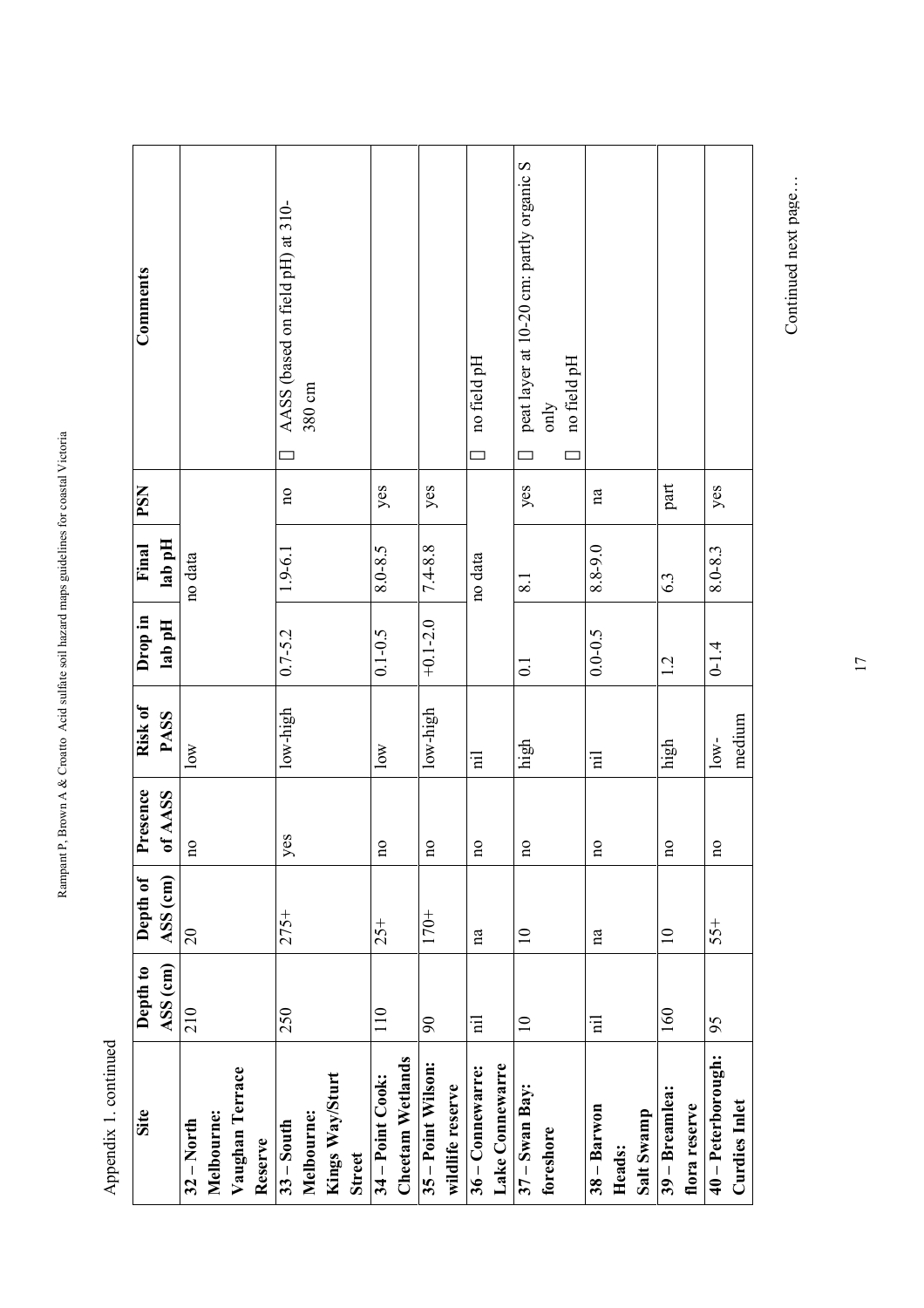| ׇ֠     |
|--------|
| i<br>֕ |
|        |
|        |
| ۱<br>٦ |
|        |
| l      |
| ı      |
| I      |
| i<br>ı |
| l      |
| ۱      |
|        |
|        |
| í      |
|        |
| l      |
| ۱      |
| ٦      |
|        |
| i      |
|        |
|        |
| ۱      |
| ı<br>í |
| Ï      |
| ı      |
| l      |
|        |
|        |
| í      |
| ۱<br>۱ |
| I<br>i |
|        |
| i      |
|        |
|        |
|        |
|        |

Appendix 1. continued Appendix 1. continued

| Site                    |                 | Depth to   Depth of    | Presence     | Risk of                 | Drop in                | Final       | <b>PSN</b>   | Comments                                                                                                                                             |
|-------------------------|-----------------|------------------------|--------------|-------------------------|------------------------|-------------|--------------|------------------------------------------------------------------------------------------------------------------------------------------------------|
|                         |                 | $ASS$ (cm) $ ASS$ (cm) | of AASS      | <b>PASS</b>             | lab pH                 | lab pH      |              |                                                                                                                                                      |
| 41 - Mepunga            | 150             | 70                     | $\mathbf{a}$ | $\overline{\text{Now}}$ | $0.1 - 1$              | $7.1 - 8.1$ | part         | 5 a low PASS risk rating applies to 30-                                                                                                              |
| West:                   |                 |                        |              |                         |                        |             |              | 90 cm but is partly due to organic S                                                                                                                 |
| <b>Killeens Road</b>    |                 |                        |              |                         |                        |             |              |                                                                                                                                                      |
| 42 – Warrnambool:       | 100             | $110+$                 | $\mathbf{p}$ | $low$ -high             | $  0.7 - 1.1$          | $7.3 - 8.3$ | yes          |                                                                                                                                                      |
| Kelly Swamp             |                 |                        |              |                         |                        |             |              |                                                                                                                                                      |
| 43 – Yambuk:            | Ē               | $\mathbf{a}$           | $\mathbf{a}$ | 日                       | $+0.1 - 0.6$   6.9-7.6 |             | $\mathbf{a}$ |                                                                                                                                                      |
| Eumeralla River         |                 |                        |              |                         |                        |             |              |                                                                                                                                                      |
| 44 – Princetown:        | $\overline{30}$ | $\overline{15}$        | $\mathbf{a}$ | $\bar{\mathrm{n}}$      |                        | no data     |              | S organic S layer at 30-45 cm                                                                                                                        |
| <b>Gellibrand River</b> |                 |                        |              |                         |                        |             |              |                                                                                                                                                      |
|                         |                 |                        |              |                         |                        |             |              | Depth: + indicates bottom of examined profile: Risk of PASS: based on POCAS (or TOS) acid production via subpressive rail = <25.000 medium = 2014000 |

organic matter and the acid is likely to derive from calculations of S as sulfate. Where PASS is nil, PSN is treated as not applicable. Potential Self Neutralising (PSN) [based on POCAS sulphidic S organic matter and the acid is likely to derive from calculations of S as sulfate. Where PASS is nil, PSN is treated as not applicable. Potential Self Neutralising (PSN) [based on POCAS sulphidic S Depth: + indicates bottom of examined profile; Risk of PASS: based on POCAS (or TOS) acid production via sulphur trail where nil = <25, low = 25-200, medium = 201-400, high = >400 Deptn: + mducates bottom of examined profile; Kisk of PASS: based on POCAS (or 10S) acid production via sulphur trail where nil = <25, low = 25-200, medium = 201-400, nigh = >40 mol H<sup>+</sup>/tome (note: In most situations <25 mol H+/tonne (note: In most situations <25 mol H+/tonne production for a nil risk more or less matched the action criteria used by DNR Queensland and was used here. Risk for PASS in surface samples (except for metropolitan soils) is regarded as nil, on the assumption that, despite acid production indicated by TOS or POCAS, these soils are aerated, generally high in surface samples (except for metropolitan soils) is regarded as nil, on the assumption that, despite acid production indicated by TOS or POCAS, these soils are aerated, generally high in minus Ca and Mg analyses where such are assumed to be in carbonate form]: PSN can only be determined where POCAS has been done); Comments relate to ASS layers. minus Ca and Mg analyses where such are assumed to be in carbonate form]: PSN can only be determined where POCAS has been done); Comments relate to ASS layers.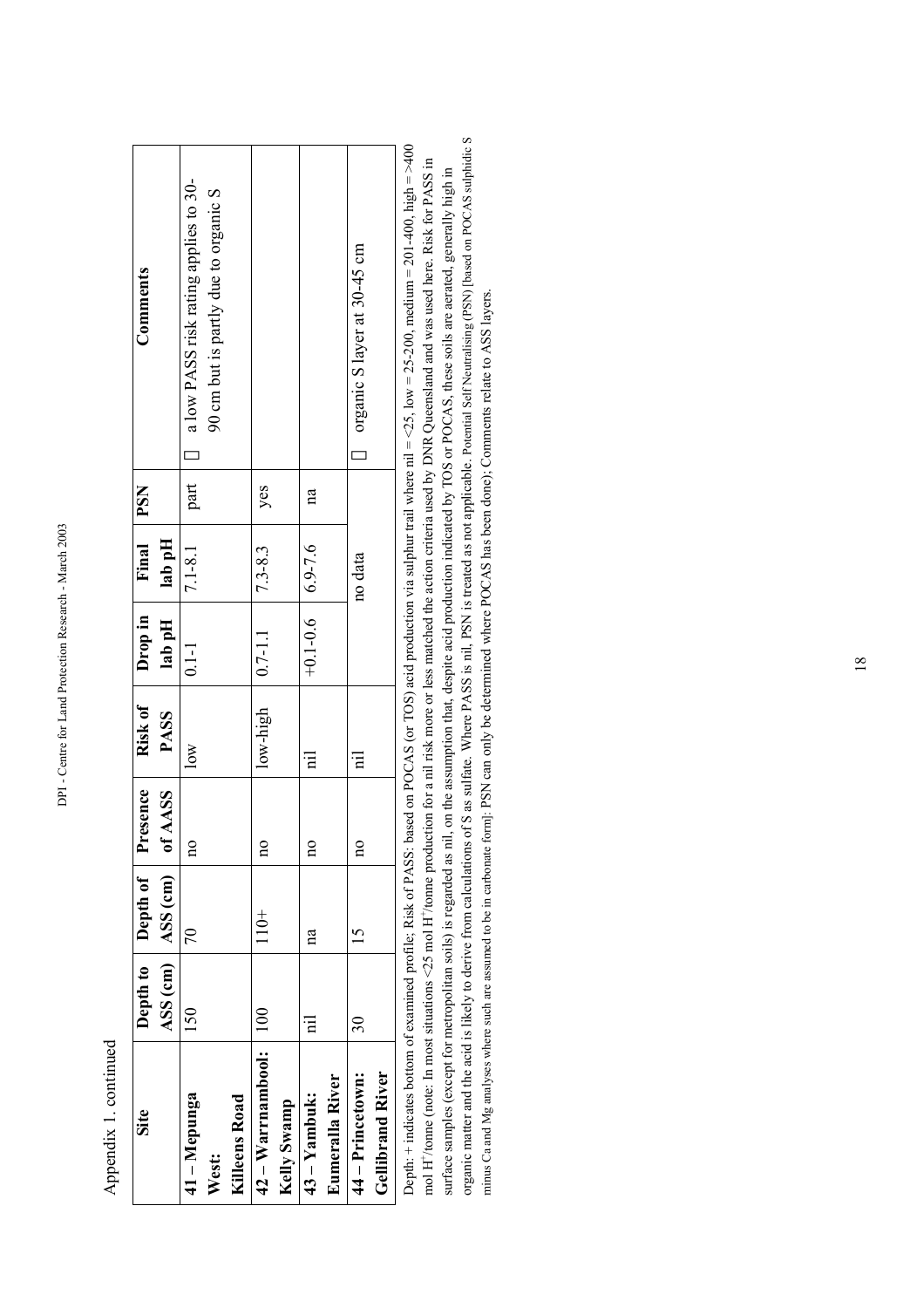| Site                 | Depth      | Texture        | $\Gamma$    | Shell &        | Soft        | Field          | Field pH         | Field pH    | Field pH        | Lab pH          | Lab pH          | <b>POCAS</b>    | POCAS <sub>S</sub>                    | TOS |
|----------------------|------------|----------------|-------------|----------------|-------------|----------------|------------------|-------------|-----------------|-----------------|-----------------|-----------------|---------------------------------------|-----|
|                      |            |                |             | Lime           | $\tilde{c}$ | Eff            | H <sub>2</sub> O | $H_2O_2$    | change          | oxidised        | change          | acid trail      | trail & PSN                           |     |
|                      | ්          |                | $\sqrt{6}$  |                |             |                |                  |             | (drop)          |                 | (drop)          |                 | acid prod., mol H <sup>+</sup> /tonne |     |
| $1 - Tooradin:$      | $0 - 60$   | ಕ              |             |                |             | ×              | 5.2              | 4.6         | 0.5             |                 |                 |                 | no data                               |     |
| recreational reserve | $60 - 120$ | ವ              |             |                |             | ×              | 53               | 3.7         | $\frac{5}{1}$   |                 |                 |                 | no data                               |     |
|                      | 120-200    | ಕ              |             |                |             | ×              | $\overline{5}$ . | 3.5         | $\ddot{5}$      |                 |                 |                 | no data                               |     |
|                      | 200-350    | 51             |             |                |             | ×              | 5.3              | 4.0         | 1.5             |                 |                 |                 | no data                               |     |
|                      | $350+$     | ವ              |             |                |             | ×              | 5.5              | 4.2         |                 |                 |                 |                 | no data                               |     |
| 2-Dalmore:           | $0 - 100$  | cl-mc          | $6.9 - 4.1$ |                |             | $X-U$          | $6.0 - 6.4$      | 2.9         | 3.5             |                 |                 |                 | no data                               |     |
| <b>Pound Road</b>    | 100-120    | peaty lc       | 12.6        |                |             | XX             | $\overline{61}$  | 3.4         | 2.5             | $\overline{51}$ | $\circ$         | 53              | 95                                    |     |
|                      | 120-300    | mc-mhc         | $1.3 - 0.4$ |                |             | XX             | $5.8 - 6.4$      | $3.5 - 4.0$ | $2 - 3.5$       | $5.4 - 5.9$     | $-0.5$          | $6-6$           | $2 - 7$                               |     |
| $3 - Bas:$           | $0 - 30$   |                | 8.4         |                |             | n              | 5.9              | 2.8         | 3               |                 |                 |                 | no data                               |     |
| <b>Bass Landing</b>  | 30-200     | mc-lys         | $2.2 - 0.3$ |                |             | n              | $5.9 - 6.4$      | $3.7 - 4.6$ | $1-3$           | 4.8             | $\circ$         | $\overline{15}$ | $\mathbf{\sim}$                       |     |
|                      | 200-260    | lys            | $0.5 - 0.7$ | $\overline{1}$ |             | ⋗              | 8.3-8.9          | $1.9-(6.2)$ | $\circ$         | 2.3             | 4               | 223-242         | 312-319                               |     |
|                      | 260-300    | lys            | 0.7         |                |             | $\blacksquare$ | 8.6              | 4.8         | 4               | 6.0             | $\mathbf{\sim}$ | $\circ$         | $59 - 62**$                           |     |
| 4-Tooradin:          | 100-180    | $\overline{c}$ |             |                |             | n              | $5.4 - 5.8$      | $3.7 - 3.8$ | $1.5 - 2$       |                 |                 |                 | no data                               |     |
| airport              | 180-200    | $\overline{c}$ |             |                |             | XX             | 6.3              | 3.0         | 3               |                 |                 |                 | no data                               |     |
|                      | 200-230    | mc             |             |                |             | XX             | 5.9              | 3.9         | $\mathbf{\sim}$ |                 |                 |                 | no data                               |     |
|                      | 230-250    | mc-mhc         |             |                |             | XX             | $6.9 - 5.8$      | $4.5 - 4.8$ | $1 - 2.5$       |                 |                 |                 | no data                               |     |

Appendix 2. Coastal acid sulfate soils summary results Appendix 2. Coastal acid sulfate soils summary results

 $\overline{1}$ 

٦

Rampant P, Brown A & Croatto Acid sulfate soil hazard maps guidelines for coastal Victoria

Rampant P, Brown A & Croatto Acid sulfate soil hazard maps guidelines for coastal Victoria

Continued next page... Continued next page...

19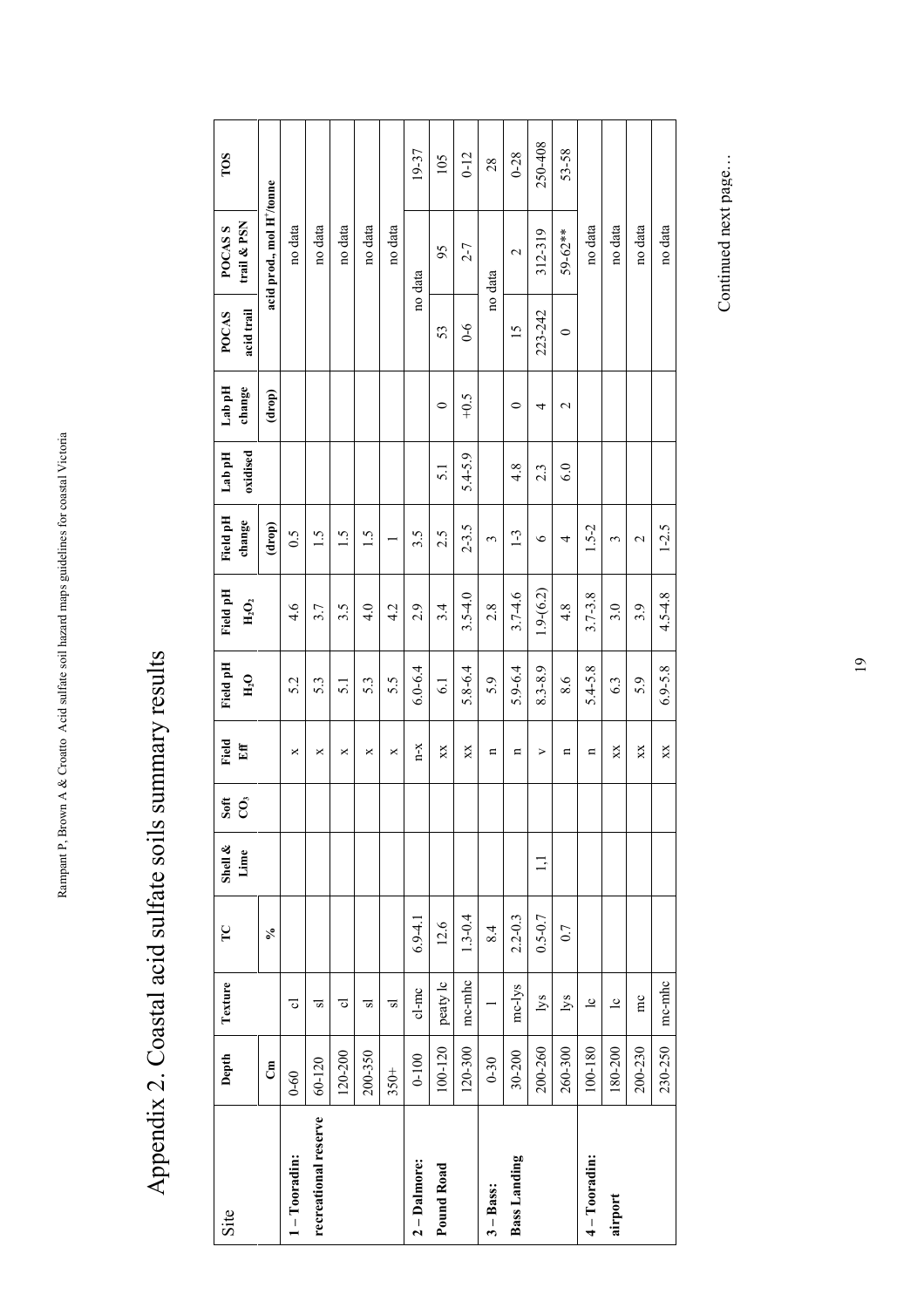| Site               | Depth      | Texture                | $\Gamma$         | Shell &<br>Lime | Soft<br>Ĉ, | Field<br>Eff     | Field pH    | Field pH       | Field pH<br>change | Lab pH      | Lab pH<br>change | <b>POCAS</b>    | trail & PSN<br><b>POCASS</b>          | TOS             |
|--------------------|------------|------------------------|------------------|-----------------|------------|------------------|-------------|----------------|--------------------|-------------|------------------|-----------------|---------------------------------------|-----------------|
|                    | ්          |                        | $\aleph$         |                 |            |                  | $H_2O$      | $H_2O_2$       | (drop)             | oxidised    | (drop)           | acid trail      | acid prod., mol H <sup>+</sup> /tonne |                 |
|                    |            |                        |                  |                 |            |                  |             |                |                    |             |                  |                 |                                       |                 |
| 5-Patterson Lakes: | $0 - 30$   |                        | 14.7             |                 |            | ×                | 6.5         | 3.8            | 2.5                |             |                  |                 | no data                               | 133             |
| Patterson River    | $30 - 45$  | $c s - l c$            | $1.0 - 2.1$      | $5,1-2$         |            | ×                | $6.9 - 7.3$ | $5.5 - 6.3$    | $1 - 1.5$          |             |                  |                 | no data                               | $7 - 13$        |
|                    | 45-90      | S                      | $0.\overline{8}$ | $2,2-3$         |            | XX               | 7.6         | 6.2            | $\ddot{5}$         |             |                  |                 | no data                               | $\Xi$           |
|                    | 90-160     | S                      | $0.7 - 0.4$      | $1-2, 1-3$      |            | ⋗                | $6.8 - 7.7$ | $1.6 - 1.8$    | $5.5 - 6$          | 2.5         | 5.5              | 152-155         | 269-271                               | 262-481         |
|                    | 160-200    | S                      | $0.\overline{3}$ |                 |            | ⋗                | $7.5 - 8.0$ | $1.8 - (5.7)$  | $\circ$            | 2.4         | 5                | 232-246         | 278-297                               | 317-358         |
|                    | 200-300    | S                      | 0.2              | $2,2-3$         |            | $X$ -D           | $7.4 - 7.7$ | $4.8 - 6.0$    | $2 - 3$            |             |                  |                 | no data                               | 19-29           |
| $6 - Tooradin:$    | $0 - 25$   |                        | 11.3             |                 |            | ×                | 6.5         | $\frac{4}{10}$ | 1.5                |             |                  |                 | no data                               | 51              |
| riverside reserve  | $25 - 110$ | mhc-lc                 | $1.9 - 1.2$      |                 |            | $n - x$          | $5.1 - 7.1$ | $3.1 - 4.5$    | $2 - 2.5$          |             |                  |                 | no data                               | $\overline{11}$ |
|                    | 110-130    | peat                   | 20.7             |                 |            | ×                | 4.5         | 2.4            | $\mathbf{\sim}$    |             |                  |                 | no data                               | 400             |
|                    | 130-220    | SC <sub>1</sub>        | $0.8 - 0.4$      |                 |            | $X-XX$           | $3.7 - 3.8$ | $2.0 - 2.5$    | $\mathbf{\sim}$    | $4.3 - 5.0$ | $-0.5$           | $2 - 18$        | $13-19$                               | $12 - 30$       |
|                    | 220-300    | $rac{1}{2}$            | 0.2              |                 |            | $\geq$           | 6.4         | $4\cdot$       | $\mathbf{\sim}$    | 4.9         | $\ddot{0}$       | $\overline{17}$ | $\circ$                               | $\overline{0}$  |
| 7-Dalyston:        | $0 - 20$   | $1-sc$                 | $5.5 - 3.6$      |                 |            | ×                | $7.3 - 7.4$ | $5.1 - 5.6$    | $2 - 2.5$          |             |                  |                 | no data                               | 27-45           |
| Powlett River      | $20 - 60$  | $lc$ -sc               | $1.3 - 0.3$      |                 |            | ×                | $7.1 - 7.2$ | $4.8 - 4.9$    | $\mathbf{\Omega}$  |             |                  |                 | no data                               | $10 - 18$       |
| mouth              | $60 - 80$  | scl                    | 0.4              |                 |            | XX               | 6.9         | $\frac{6}{1}$  | 5.5                |             |                  |                 | no data                               | $\equiv$        |
|                    | 80-120     | CS                     | 0.9              |                 |            | ⋗                | 7.6         | $\overline{1}$ | 6.0                |             |                  |                 | no data                               | 143             |
|                    | 120-180    | $\mathbf{c}\mathbf{s}$ | $\frac{1}{3}$    |                 |            | $\triangleright$ | 7.1         | 1.8            | 5                  | 2.2         | 3                | 529-575         | 567-608*                              | 974             |
|                    | 180-300    | $S-SC$                 | $1.3 - 3.5$      | $5, 1-2$        |            | ×                | $8.4 - 8.5$ | $6.0 - 6.5$    | $2 - 2.5$          | 7.4         | $\mathbf{\sim}$  | $\circ$         | 323-1160**                            | 280-1065        |
|                    | 300-350    | S                      | $\frac{0}{1}$    |                 |            | ×                | 9.0         | 6.3            | 2.5                |             |                  |                 | no data                               | 183             |

DPI - Centre for Land Protection Research - March 2003 DPI - Centre for Land Protection Research - March 2003

 $\mathsf{r}$ 

T ٦

T

Appendix 2. continued Appendix 2. continued

Continued next page... Continued next page...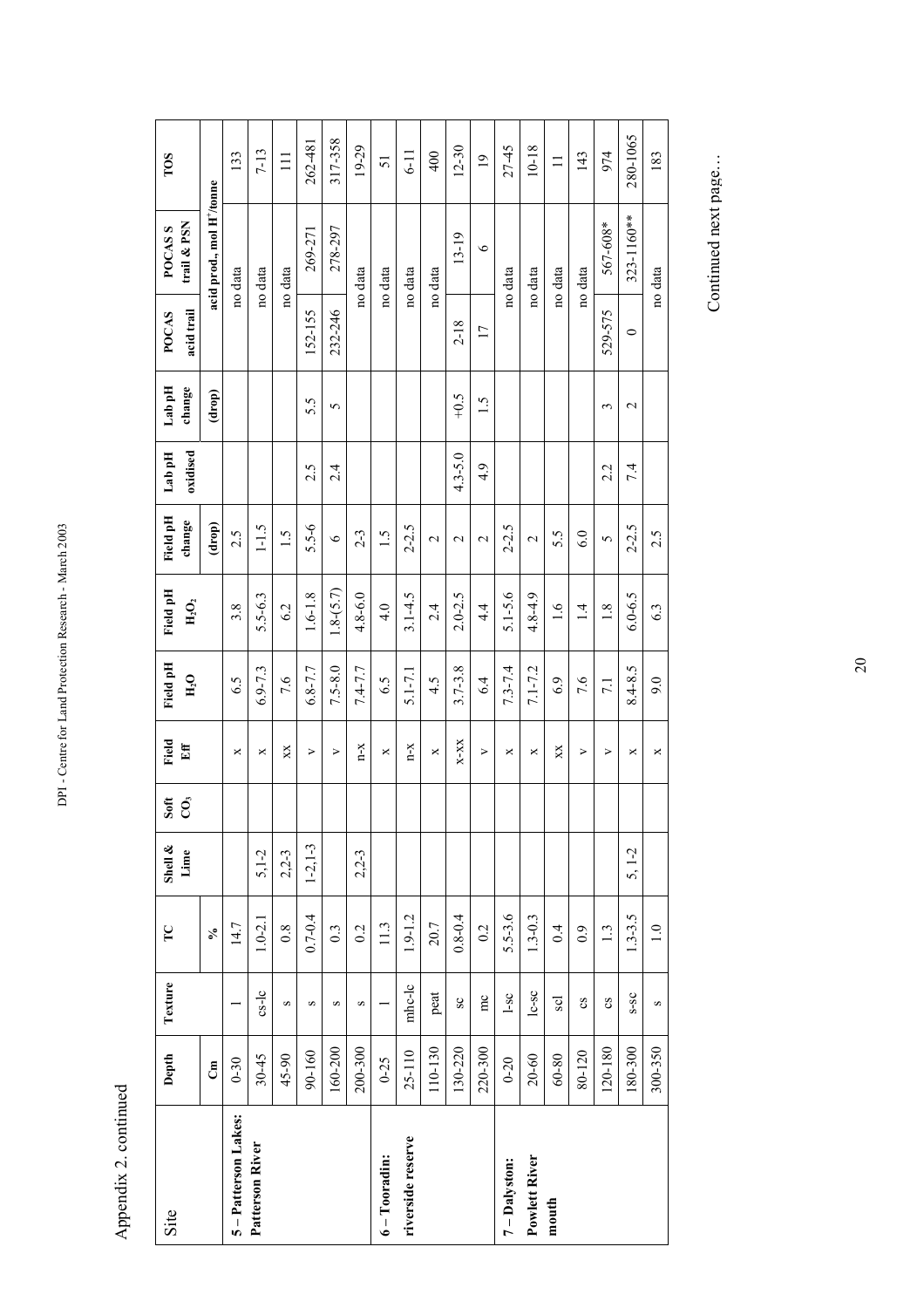| Site              | Depth        | Texture                 | $\Gamma$         | Shell $\&$<br>Lime | Soft<br>CÔ, | Field<br>Eff | Field pH<br>H <sub>2</sub> O | Field pH<br>$H_2O_2$ | Field pH<br>change | oxidised<br>Lab pH | Lab pH<br>change | acid trail<br><b>POCAS</b> | trail & PSN<br><b>POCASS</b>          | TOS      |
|-------------------|--------------|-------------------------|------------------|--------------------|-------------|--------------|------------------------------|----------------------|--------------------|--------------------|------------------|----------------------------|---------------------------------------|----------|
|                   | $\mathbf{g}$ |                         | $\mathcal{S}$    |                    |             |              |                              |                      | (drop)             |                    | (drop)           |                            | acid prod., mol H <sup>+</sup> /tonne |          |
| 8-Pound Creek:    | $0 - 15$     | $\overline{\circ}$      | 8.2              |                    |             | ×            | 6.0                          | 3.6                  | 2.5                |                    |                  |                            | no data                               | 37       |
| Pound Creek       | $15 - 40$    | mc                      | $\equiv$         |                    |             | ×            | 6.4                          | 4.7                  | $\mathbf{\sim}$    |                    |                  |                            | no data                               | $\equiv$ |
|                   | 40-140       | $\overline{s}$          | $3.4 - 4.0$      | $2-3, 2-3$         |             | n            | $8.4 - 8.5$                  | $6.4 - 6.5$          | $\mathbf{\sim}$    | $7.6 - 7.8$        | $0.5 - 1$        | $\circ$                    | $3 - 8$                               | $7 - 8$  |
|                   | 140-170      | scl                     | $3.\overline{3}$ |                    |             | XX           | 8.3                          | 5.6                  | 3                  | 7.6                |                  | $\circ$                    | $144**$                               | 133-144  |
|                   | 170-200      | $\overline{c}$          | 1.9              |                    |             | ⋗            | 8.3                          | 2.8                  | 5.5                | 6.9                | $\mathbf 2$      | $\circ$                    | 618**                                 | 653      |
|                   | 200-225      | $lc$ - $lmc$            | $_{0.9}$         |                    |             | XX           | 8.4                          | 54                   | 3                  |                    |                  |                            | no data                               | 479      |
|                   | 225-300      | $\ln c$                 | $0.5 - 0.4$      |                    |             | XX           | 8.7-8.8                      | $5.5 - 6.7$          | $2 - 3$            |                    |                  |                            | no data                               | 90-137   |
| 9 - Venus Bay:    | $0 - 15$     | $\overline{c}$          | 12.7             |                    |             | ×            | 5.5                          | 5.4                  | $\circ$            |                    |                  |                            | no data                               | 82       |
| Anderson Inlet    | $15 - 45$    | $\ln c$                 | $\overline{1.9}$ |                    |             | ×            | 6.5                          | 5.0                  | $\ddot{5}$         |                    |                  |                            | no data                               | Ó        |
|                   | 45-75        | $\ln c$                 | $1.2 - 2.4$      |                    |             | ×            | $3.9 - 4.2$                  | $2.8 - 2.9$          | $1 - 1.5$          |                    |                  |                            | no data                               | $0 - 33$ |
|                   | 75-130       | $\overline{c}$          | $3.1 - 1.3$      |                    |             | XX           | $\frac{1}{4}$                | 3.0                  |                    | $1.9 - 2.2$        | $2 - 3$          | 673-1590                   | 683-1597                              | 935-2098 |
|                   | 130-155      | S                       | $\equiv$         |                    |             | XX           | 6.9                          | 5.7                  |                    | 6.9                | $\mathbf 2$      | $\circ$                    | $343**$                               | 307      |
|                   | 155-300      | $\mathbf{\Omega}$       | $1.4 - 1.9$      |                    |             | $n-xx$       | $7.4 - 8.8$                  | $6.2 - 6.4$          | $1 - 2$            | 6.8                |                  | $\circ$                    | 177-179**                             | 102-190  |
| 10 - Sandy Point: | $0 - 10$     | mat-scl                 | 29.5-9.8         |                    |             | XX           | $7.8 - 8.2$                  | $4.4 - 4.7$          | 3.5                |                    |                  |                            | no data                               | 78-156   |
| Shallow Inlet     | $10 - 25$    | $\ln c$                 | 1.9              |                    |             | n            | 7.7                          | $\overline{5.1}$     | 2.5                |                    |                  |                            | no data                               | 28       |
|                   | 25-85        | $\overline{s}$          | $0.4 - 0.7$      | $2, 1-2$           |             | $X-X-X$      | $6.7 - 7.6$                  | $4.9 - 5.3$          | $2 - 2.5$          |                    |                  |                            | no data                               | $0 - 2$  |
|                   | 85-90        | $\overline{\mathbf{s}}$ |                  | $2, 1-2$           |             | XXX          | 7.0                          | $\overline{1}$ .9    |                    |                    |                  |                            | no data                               |          |
|                   | 90-100       | $\overline{\mathbf{s}}$ | 2.0              | $2, 1-2$           |             | ×            | 8.3                          | 6.3                  | $\mathbf{\sim}$    | 7.5                | $\circ$          | $\circ$                    | $124**$                               | 121      |
|                   | 100-320      | ksl-ks                  | $2.5 - 1.2$      | $2, 1-2$           |             | $X-XX$       | 8.4-8.6                      | $6.3 - 6.6$          | $\mathbf{\sim}$    | $7.4 - 7.9$        | $\overline{0}$   | $\circ$                    | 50-116**                              | 44-177   |

Rampant P, Brown A & Croatto Acid sulfate soil hazard maps guidelines for coastal Victoria Rampant P, Brown A & Croatto Acid sulfate soil hazard maps guidelines for coastal Victoria

> Appendix 2. continued Appendix 2. continued

Continued next page... Continued next page...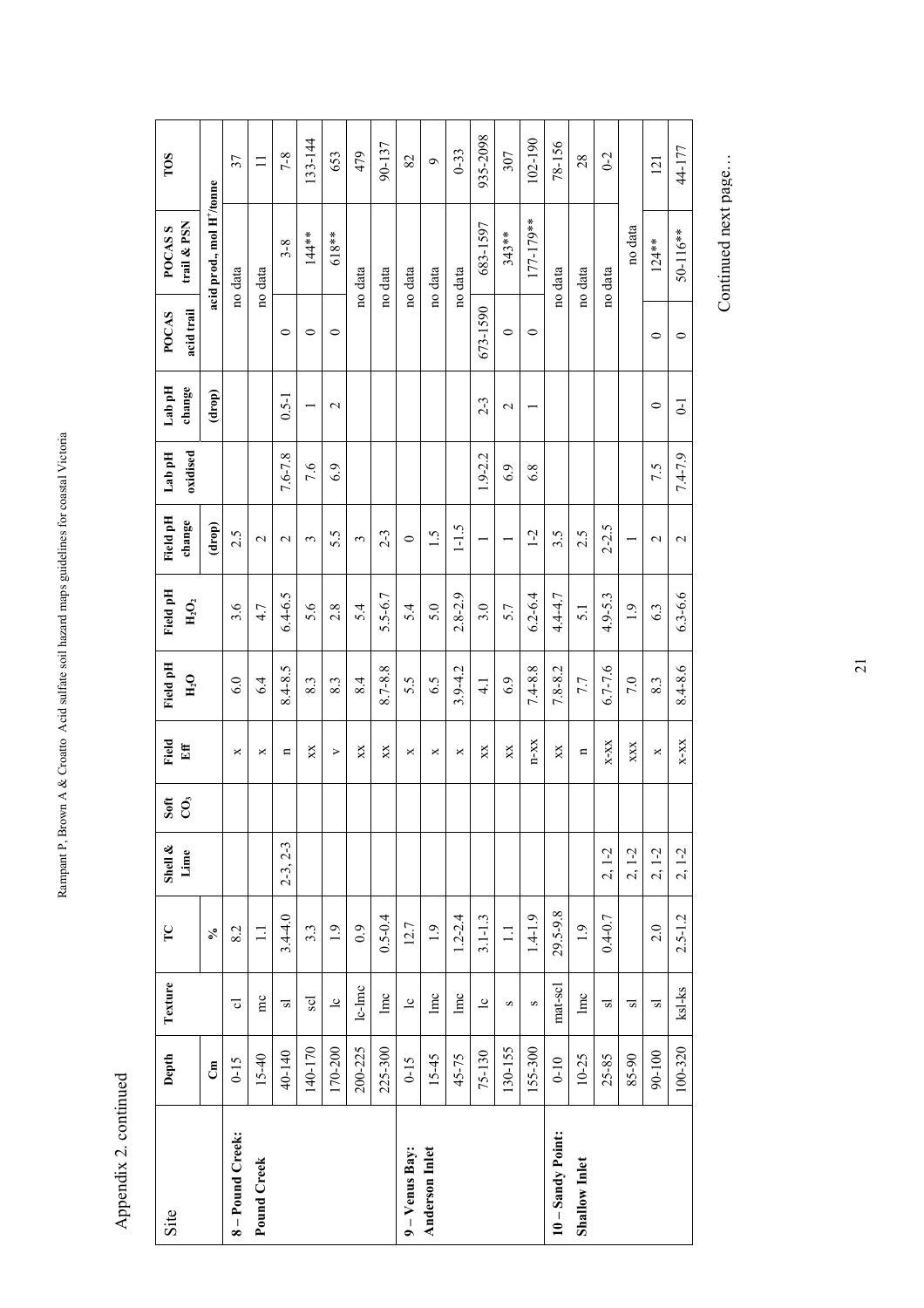| Site               | Depth     | Texture                 | $\Gamma$         | Shell $\&$<br>Lime              | Soft<br>Ĉ, | Field<br>缸 | Field pH<br>$H_2O$ | Field pH<br>$H_2O_2$ | Field pH<br>change       | oxidised<br>Lab pH | Lab pH<br>change | acid trail<br><b>POCAS</b> | trail & PSN<br><b>POCASS</b>          | TOS                      |
|--------------------|-----------|-------------------------|------------------|---------------------------------|------------|------------|--------------------|----------------------|--------------------------|--------------------|------------------|----------------------------|---------------------------------------|--------------------------|
|                    | ්         |                         | $\mathcal{S}$    |                                 |            |            |                    |                      | (drop)                   |                    | (drop)           |                            | acid prod., mol H <sup>+</sup> /tonne |                          |
| 11-Yanakie:        | $5 - 15$  | ಕ                       | 7.3              |                                 |            | ×          | 5.0                | 3.0                  | $\overline{\mathcal{C}}$ |                    |                  |                            | no data                               | 49                       |
| <b>Black Swamp</b> | $15 - 30$ | lmc                     | 1.5              |                                 |            | ×          | $\overline{5}$ .   | $3.\overline{3}$     | $\mathbf{\Omega}$        |                    |                  |                            | no data                               | $\overline{\phantom{0}}$ |
|                    | 30-75     | $\overline{c}$          | $0.7 - 0.9$      | 1, 2                            |            | ×          | $5.4 - 5.6$        | $3.7 - 5.1$          | $0.5 - 1.5$              | $5.0 - 5.2$        | $1.5 - 0.5$      | $0 - 10$                   | $0 - 12$                              | $0 - 7$                  |
|                    | 75-225    | $\overline{c}$          | $0.9 - 2.3$      | 1, 2                            |            | $X-X-X$    | $6.1 - 7.1$        | $1.4 - 2.1$          | 5                        | $2.3 - 2.6$        | $2 - 4$          | 221-417                    | 270-577                               | 222-940                  |
|                    | 225-250   | $\overline{c}$          | 0.8              |                                 |            | ×          | 7.3                | 5.9                  | $\ddot{5}$               |                    |                  |                            | no data                               | 279                      |
| $12 -$ Darriman:   | $0 - 20$  | cl-mhc                  | $4.6 - 2.2$      |                                 |            | XX         | $6.8 - 7.2$        | $3.7 - 4.4$          | 3                        |                    |                  |                            | no data                               | $22 - 42$                |
| Jack Smith Lake    | 20-300    | $l$ c-m $hc$            | $0.9 - 0.2$      |                                 |            | $X-XX$     | $7.1 - 7.9$        | $5.1 - 6.4$          | $\overline{1.5}$         | 6.5                | $\overline{1.5}$ | $\circ$                    | $\circ$                               | $6-9$                    |
| 13 - Port Albert:  | $5 - 20$  | scl                     | 3.1              |                                 |            | ×          | 5.8                | $\frac{1}{4}$        | $\overline{1.5}$         |                    |                  |                            | no data                               | 33                       |
| new subdivision    | $20 - 25$ |                         | 16.5             |                                 |            | ×          | 54                 | $\frac{1}{4}$        | $\overline{\phantom{0}}$ |                    |                  |                            | no data                               | 166                      |
|                    | $25 - 65$ | $\overline{c}$          | 0.8              |                                 |            | ×          | 5.4                | 4.2                  | $\overline{\phantom{0}}$ |                    |                  |                            | no data                               | $\circ$                  |
|                    | 65-115    | $\overline{\mathbf{s}}$ | $0.6 - 0.3$      | 1, 1                            |            | XX-XXX     | $6.6 - 6.8$        | $1.4 - 2.2$          | $4 - 4.5$                | $2.9 - 3.3$        | $3 - 3.5$        | 64-89                      | 80-94                                 | 80-98                    |
|                    | 115-140   | $\overline{\mathbf{s}}$ | 0.5              | $\overline{1}$ , $\overline{1}$ |            | XXX        | 6.8                | $\overline{1}$       | 5                        | $4.5 - 6.5$        | $1-3$            | $\circ$                    | 138-146**                             | 132                      |
|                    | 140-165   | $\overline{\mathbf{s}}$ | 0.6              | $\overline{1}$ ,                |            | $\geq$     | 7.8                | $\overline{0}$       | $\circ$                  |                    |                  | $\circ$                    | $153*$                                | 171                      |
|                    | 165-265   | $\overline{\mathbf{s}}$ | $0.3 - 0.6$      |                                 |            | XX-XXX     | $7.1 - 7.3$        | $1.5 - 1.9$          | $\circ$                  |                    |                  | $12 - 33$                  | 76-79                                 | 85-97                    |
|                    | 265-300   | $\overline{\mathbf{s}}$ | $0.2 - 0.5$      |                                 |            | ×          | 6.8                | 2.7                  | 4                        |                    |                  |                            | no data                               | 56-65                    |
| $14 -$ Foster:     | $0-10$    |                         | 23.8             |                                 |            | XX         | 4.6                | 3.9                  | 0.5                      | 5.9                | $-0.5$           | $\circ$                    | 190-191                               | 196                      |
| Old Hat Road       | 10-95     | mc-Imc                  | $1.9 - 0.3$      |                                 |            | $X-XX$     | $5.5 - 5.9$        | $3.6 - 3.7$          | $\mathbf{\Omega}$        |                    |                  |                            | no data                               | $0 - 24$                 |
|                    | 95-120    | $\overline{\mathbf{s}}$ | $0.\overline{3}$ |                                 |            | XX         | 6.2                | $(1.5)$ ?            | 4.5                      |                    |                  |                            | no data                               | 5                        |
|                    | 120-190   | $\overline{s}$          | $0.6 - 0.7$      | $1-2, 1-2$                      |            | $X-XX$     | $8.3 - 8.8$        | $6.1 - 6.2$          | 2.5                      | $7.4 - 7.5$        | $\circ$          | $\circ$                    | 120-129**                             | 68-120                   |
|                    | 190-315   | scl                     | $0.9 - 1.0$      |                                 |            | $XX-XXX$   | $8.2 - 8.6$        | $6.2 - 6.1$          | 2.5                      | $7.5 - 7.6$        | $\circ$          | $\circ$                    | $163 - 211**$                         | 133-198                  |

Appendix 2. continued

Appendix 2. continued

DPI - Centre for Land Protection Research - March 2003

DPI - Centre for Land Protection Research - March 2003

Continued next page... Continued next page...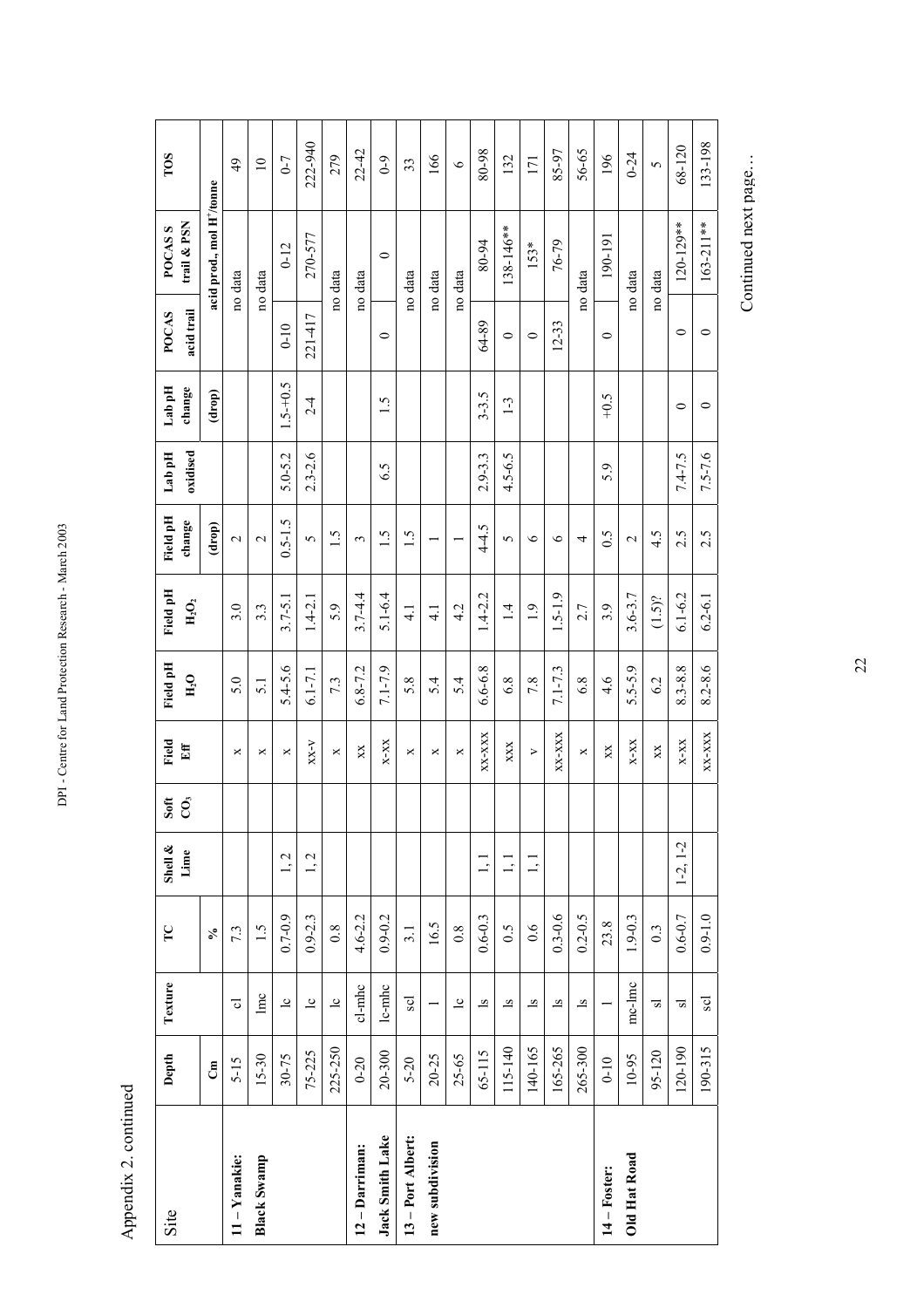| Site               | Depth        | Texture                 | $\Gamma$                | Shell &<br>Lime | Soft<br>$\tilde{\mathrm{c}}$ | Field<br>Eff | Field pH<br>H <sub>2</sub> O | Field pH<br>${\rm H}_2{\rm O}_2$ | Field pH<br>change | oxidised<br>Lab pH | Lab pH<br>change | acid trail<br>POCAS | trail & PSN<br>POCAS <sub>S</sub>     | TOS             |
|--------------------|--------------|-------------------------|-------------------------|-----------------|------------------------------|--------------|------------------------------|----------------------------------|--------------------|--------------------|------------------|---------------------|---------------------------------------|-----------------|
|                    | $\mathbf{G}$ |                         | $\mathcal{S}_{\bullet}$ |                 |                              |              |                              |                                  | (drop)             |                    | $(\text{drop})$  |                     | acid prod., mol H <sup>+</sup> /tonne |                 |
| $15 - Salec$       | $0 - 65$     | ಕ                       | $16.8 - 5.1$            |                 |                              | $X-XX$       | $4.3 - 5.3$                  | $3.5 - 3.8$                      | $1 - 1.5$          |                    |                  |                     | no data                               | 76-145          |
| La Trobe River     | 65-140       | $cI-Ic$                 | $2.1 - 0.5$             |                 |                              | $X-U$        | $4.9 - 5.1$                  | $2.6 - 3.5$                      | $1.5 - 2.5$        |                    |                  |                     | no data                               | $0 - 14$        |
|                    | 140-160      | $\overline{c}$          | $\tilde{S}$ :0          |                 |                              | >            | $\overline{61}$              | 7.0                              | $\overline{+}$     | 5.9                | 0.5              | $0-2$               | $18-21**$                             | $\overline{c}$  |
|                    | 160-200      | $\overline{c}$          | 0.4                     |                 |                              | >            | 5.9                          | 2.8                              | 3                  |                    |                  |                     | no data                               | 57              |
|                    | 200-305      | $\overline{c}$          | $0.6 - 0.9$             |                 |                              | XXX          | $5.7 - 6.3$                  | $2.5 - 3.9$                      | $2 - 4$            |                    |                  |                     | no data                               | 13-36           |
|                    | 305-320      | $\overline{c}$          | 0.5                     |                 |                              | $\mathbf{u}$ | 6.4                          | 5.2                              |                    |                    |                  |                     | no data                               | $\bullet$       |
| 16-Clydebank:      | $0 - 10$     | ಕ                       |                         |                 |                              | XXX          | 6.5                          | $\frac{4}{4}$                    | $\mathbf{\Omega}$  |                    |                  |                     | no data                               |                 |
| telephone exchange | 10-190       | scl-lc                  |                         |                 |                              | XXX          | $5.9 - 6.4$                  | $5.2 - 5.7$                      | $0.5 - 1$          |                    |                  |                     | no data                               |                 |
|                    | 190-330      | $mc-sl$                 |                         |                 |                              | $X-U$        | $7.0 - 7.1$                  | $5.4 - 5.5$                      | 1.5                |                    |                  |                     | no data                               |                 |
| 17-Clydebank:      | $0 - 15$     | ಕ                       |                         |                 |                              | XX           | 5.4                          | 3.1                              | 1.5                |                    |                  |                     | no data                               |                 |
| Clydebank Morass   | $15 - 60$    | $lc-sc$                 |                         |                 |                              | XX           | $5.0 - 5.4$                  | $3.4 - 3.9$                      | $\ddot{5}$         |                    |                  |                     | no data                               |                 |
|                    | 60-320       | $lc$ -m $c$             |                         |                 |                              | $X-XX$       | 5.9-6.7                      | $4.6 - 5.6$                      |                    |                    |                  |                     | no data                               |                 |
| 18 - Seacombe:     | $5 + 0$      | $\overline{\mathbf{s}}$ | $5.5 - 4.4$             |                 |                              | XX           | $5.6 - 5.8$                  | $3.0 - 4.0$                      | 1.5                |                    |                  |                     | no data                               | $14 - 15$       |
| Lake Wellington    | 45-55        | S                       | 0.2                     |                 |                              | XX           | 5.8                          | $\frac{1}{4}$                    | 1.5                |                    |                  |                     | no data                               | $\mathbf{\sim}$ |
|                    | 55-95        | S                       | 0.7                     |                 |                              | >            | 4.6                          | 1.8                              | 2.5                |                    |                  |                     | no data                               | 4               |
|                    | 95-180       | S                       | $0.1 - 0.2$             |                 |                              | XXX          | 5.3                          | $1.3 - 1.4$                      | 4                  |                    |                  |                     | no data                               | 33-38           |
|                    | 180-265      | S                       | $\overline{0}$ .        |                 |                              | XX           | $4.0 - 5.3$                  | $1.8 - 2.2$                      | $2 - 3$            |                    |                  |                     | no data                               | 20-25           |
|                    | 265-310      | S                       | $\overline{0}$ .        |                 |                              | ×            | 5.4                          | 4.7                              |                    |                    |                  |                     | no data                               | 22              |

Appendix 2. continued Appendix 2. continued

Rampant P, Brown A & Croatto Acid sulfate soil hazard maps guidelines for coastal Victoria

Rampant P, Brown A & Croatto Acid sulfate soil hazard maps guidelines for coastal Victoria

Continued next page... Continued next page...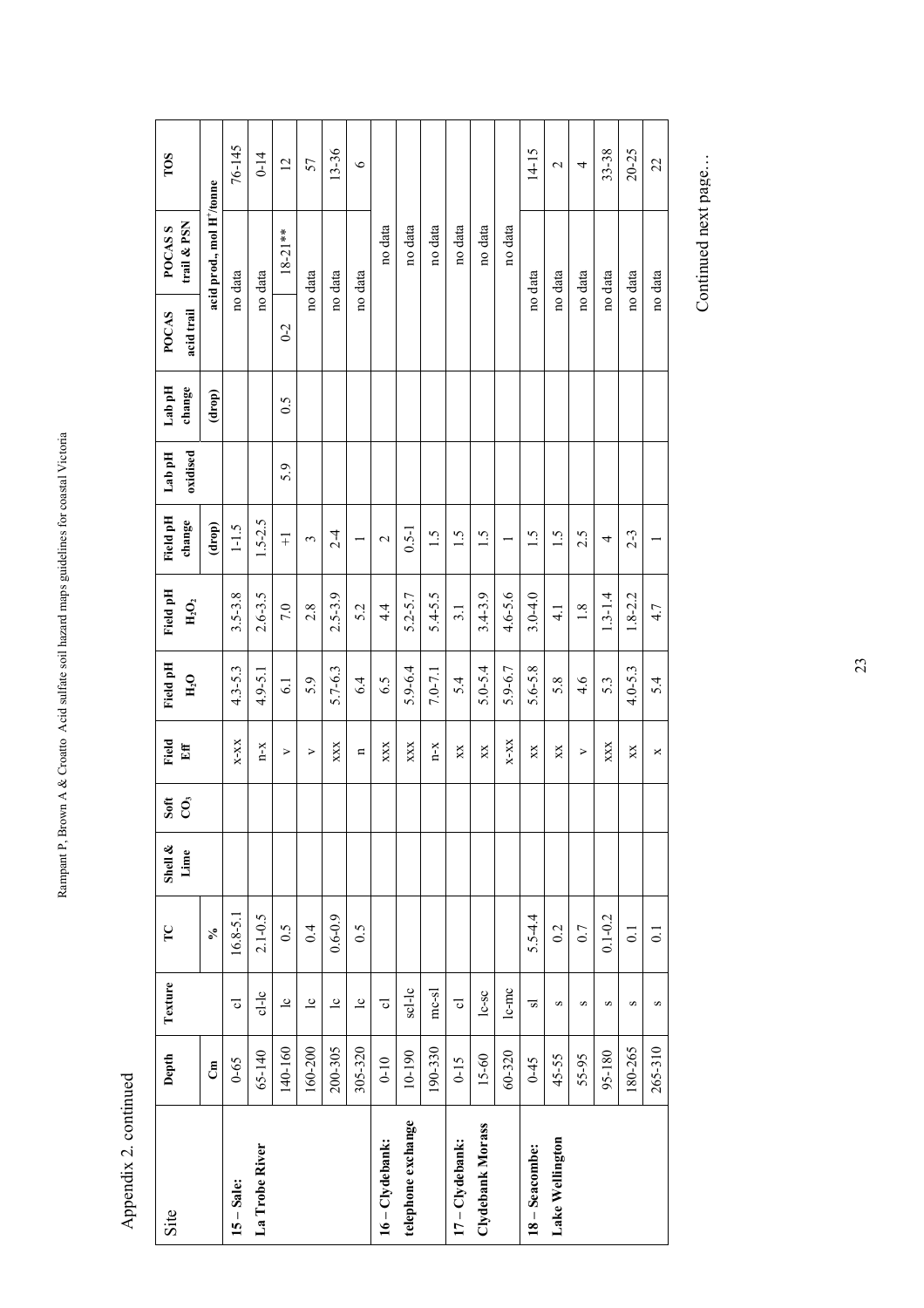| Site                   | Depth        | Texture                 | $\Gamma$         | Shell &<br>Lime   | Soft<br>$\rm C0$ | Field<br>Eff           | Field pH<br>$H_2O$ | Field pH<br>$H_2O_2$ | Field pH<br>change       | oxidised<br>Lab pH | Lab pH<br>change         | acid trail<br>POCAS | trail & PSN<br>POCAS <sub>S</sub>     | TOS             |
|------------------------|--------------|-------------------------|------------------|-------------------|------------------|------------------------|--------------------|----------------------|--------------------------|--------------------|--------------------------|---------------------|---------------------------------------|-----------------|
|                        | $\mathbf{g}$ |                         | $\aleph$         |                   |                  |                        |                    |                      | (drop)                   |                    | (drop)                   |                     | acid prod., mol H <sup>+</sup> /tonne |                 |
| 19-Seacombe:           | $0 - 35$     | $\overline{\circ}$      | 6.0              |                   |                  | XX                     | 5.7                | 2.7                  | 3                        |                    |                          |                     | no data                               | $\overline{4}$  |
| McLennans Strait       | 35-100       | $S-SC$                  | 0.2              |                   |                  | $X-XX$                 | $6.0 - 6.5$        | $5.0 - 5.3$          | $\overline{\phantom{0}}$ |                    |                          |                     | no data                               | $3 - 35$        |
|                        | 100-125      | $\overline{c}$          | 0.2              |                   | S                | ⋗                      | 7.6                | 2.4                  | 5                        | S<br>$\sim$        | $\circ$                  | 180                 | 272                                   | 318             |
|                        | $125 - 150$  | $\overline{c}$          | $0.\overline{3}$ |                   | S                | XX                     | 7.9                | $\overline{61}$      | $\mathbf{\sim}$          | 3.5                | $\sigma$                 | 27                  | $128*$                                | 218             |
|                        | 150-200      | $\overline{c}$          | $0.3 - 0.6$      |                   | S                | $_{\rm XXX\mbox{-}X}$  | $8.1 - 8.2$        | $6.4 - 8.5$          | $0 - 1.5$                | $8.2 - 8.3$        | $0.5 - 0.5$              | $\circ$             | $17-59**$                             | $16 - 33$       |
|                        | 200-315      | $s-lc$                  | $0.3 - 1.4$      | $1-4, 1-3$        | S                | ×                      | $8.3 - 8.5$        | $6.0 - 6.4$          | $2 - 2.5$                | $8.0 - 8.6$        | $\overline{\phantom{0}}$ | $\circ$             | $0 - 34**$                            | $0 - 27$        |
| 20-Loch Sport:         | $0 - 40$     | $\overline{\mathbf{s}}$ | 2.4              |                   |                  | ×                      | 5.5                | $\frac{4}{6}$        | $\overline{\phantom{0}}$ | 6.6                | $\ddot{ }$               | $\circ$             | 4                                     | $\circ$         |
| <b>Gippsland Lakes</b> | 40-110       | S                       | $0.\overline{3}$ |                   |                  | Ч                      | 6.0                | $\overline{5}$ .     |                          | 5.8                | $\overline{+}$           | 5                   | $\circ$                               | $\circ$         |
| <b>Coastal Park</b>    | 110-120      | $\overline{\mathbf{s}}$ | 1.7              |                   |                  | ×                      | 5.7                | 2.9                  | 2.5                      |                    |                          |                     | no data                               | 5               |
|                        | 120-245      | $s-s$                   | $0.4 - 0.2$      |                   |                  | ×                      | $4.9 - 6.3$        | $3.8 - 4.9$          | $1.5 - 2$                |                    |                          |                     | no data                               | $\zeta$ -1      |
|                        | 245-320      | S                       | $0.2 - 0.1$      |                   |                  | XX                     | $4.9 - 5.0$        | $2.6 - 3.7$          | $1.5 - 2.5$              |                    |                          |                     | no data                               | $5 - 10$        |
| 21 - Bairnsdale:       | $0 - 25$     | ಕ                       | 6.7              |                   |                  | XX                     | 5.0                | $2.\overline{3}$     | 2.5                      |                    |                          |                     | no data                               | $\frac{4}{5}$   |
| McLeod Morass          | $25 - 70$    | ್ರ                      | 3.2              |                   |                  | XX                     | 4.2                | $\overline{1}$ .9    | $\mathbf{\mathcal{L}}$   |                    |                          |                     | no data                               | 36              |
|                        | 70-265       | $lmc-ls$                | $1.5 - 0.3$      |                   |                  | $X-XX$                 | $4.0 - 4.5$        | $1.6 - 2.9$          | $1.5 - 2.5$              | 4.9                | $-0.5$                   | $\circ$             | $12 - 19$                             | $1 - 24$        |
|                        | 265-330      | $\overline{\mathbf{s}}$ | $0.3 - 0.5$      |                   |                  | ⋗                      | $4.0 - 4.2$        | $1.8 - 1.9$          | $\mathbf{c}$             |                    |                          |                     | no data                               | 318-343         |
| 22 – Bairnsdale:       | $0 - 20$     | $\vec{\circ}$           | 5.5              |                   |                  | XX                     | 5.6                | 2.6                  | 3                        |                    |                          |                     | no data                               | 8 <sup>o</sup>  |
| Mitchell River         | $20 - 300$   | $cl-mc$                 | $2.1 - 0.8$      | $\mathbf 2$<br>3, | Е                | $X-XX$                 | $5.7 - 6.3$        | $2.8 - 3.6$          | $2.5 - 3$                |                    |                          |                     | no data                               | $18-31$         |
| 23 - Bairnsdale:       | $0 - 55$     | cl-scl                  | $5.2 - 3.0$      |                   |                  | XX                     | $4.8 - 5.4$        | $2.7 - 3.1$          | $1.5 - 2.5$              |                    |                          |                     | no data                               | $\overline{11}$ |
| <b>Point Bolodun</b>   | 55-100       | $mc$ - $lc$             | $0.6 - 0.9$      |                   |                  | $X-XX$                 | $4.4 - 5.0$        | $3.0 - 3.3$          | $1.5 - 2$                |                    |                          |                     | no data                               | $\circ$         |
|                        | 100-130      | $\overline{c}$          | 0.3              |                   |                  | XX                     | 4.7                | $3.\overline{3}$     | $\frac{1}{2}$            |                    |                          |                     | no data                               | 308             |
|                        | 130-160      | $\overline{c}$          | 0.2              |                   |                  | XX                     | 5.0                | 3.5                  | 1.5                      | $\overline{5}$ .   | ن<br>$\frac{1}{+}$       | 0                   | $\circ$                               |                 |
|                        | 160-225      | $\overline{c}$          | $0.\overline{3}$ |                   |                  | $\mathbf{X}\mathbf{X}$ | $5.0 - 5.3$        | $2.8 - 3.5$          | $1.5 - 2.5$              | $5.7 - 6.0$        | 0                        | $\circ$             | $1 - 2$                               |                 |
|                        | 225-300      | <b>Scl</b>              | $0.\overline{3}$ |                   |                  | XXX                    | $5.6 - 5.8$        | $4.0 - 4.1$          | 1.5                      | $5.6 - 5.9$        | $\circ$                  | $\circ$             | $6 - 5$                               | $\circ$         |

DPI - Centre for Land Protection Research - March 2003 DPI - Centre for Land Protection Research - March 2003

24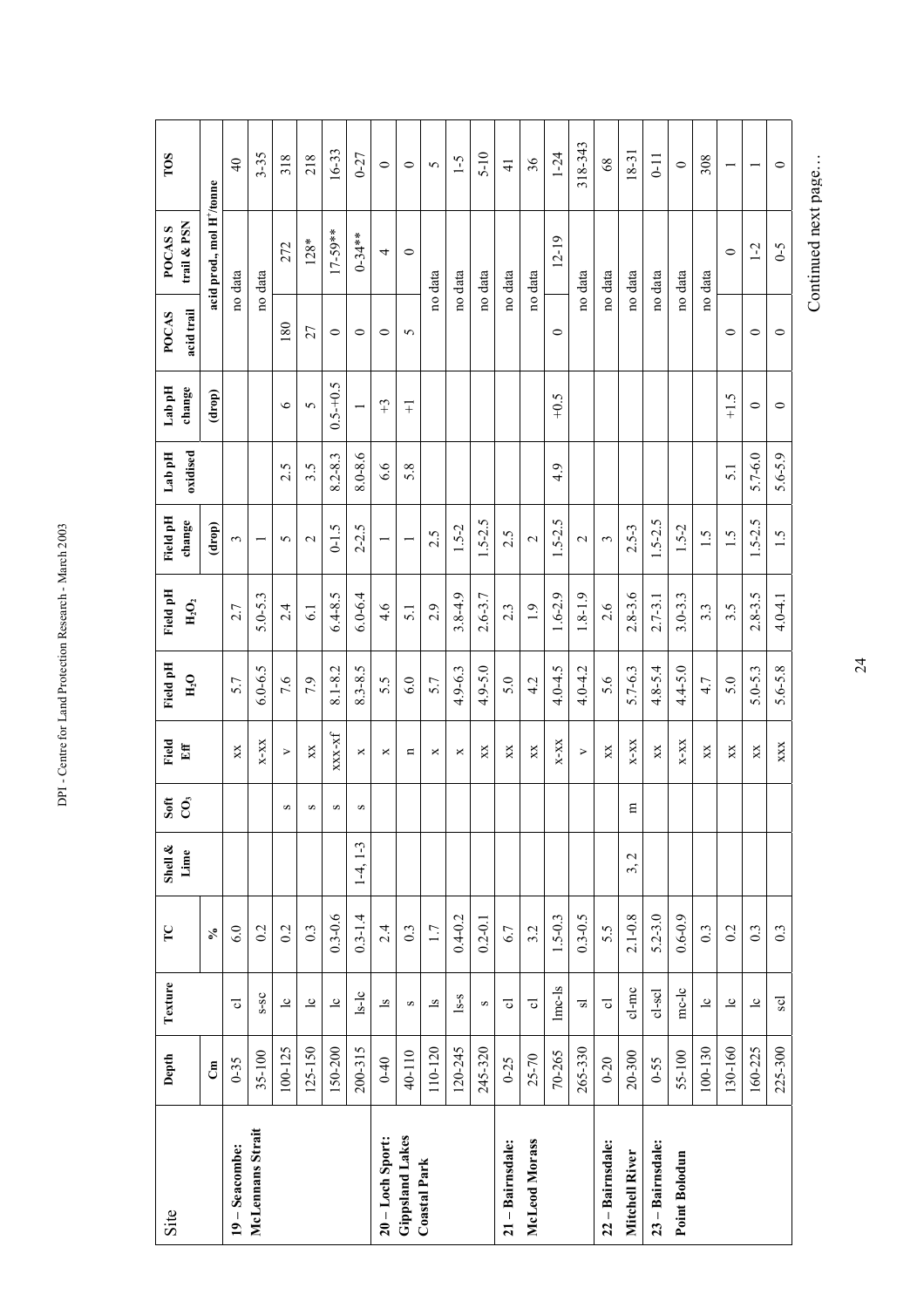Appendix 2. continued Appendix 2. continued

Rampant P, Brown A & Croatto Acid sulfate soil hazard maps guidelines for coastal Victoria

Rampant P, Brown A & Croatto Acid sulfate soil hazard maps guidelines for coastal Victoria

| Site               | Depth       | Texture               | $\mathbf{C}$                       | Shell $\&$ | Soft           | Field                          | Field pH         | Field pH            | Field pH       | Lab pH        | Lab pH            | POCAS      | POCAS <sub>S</sub>                    | TOS             |
|--------------------|-------------|-----------------------|------------------------------------|------------|----------------|--------------------------------|------------------|---------------------|----------------|---------------|-------------------|------------|---------------------------------------|-----------------|
|                    |             |                       |                                    | Lime       | $\overline{c}$ | $\mathbf{E}$ ff                | $H_2O$           | $H_2O_2$            | change         | oxidised      | change            | acid trail | trail & PSN                           |                 |
|                    | $\tilde{c}$ |                       | $\sim$                             |            |                |                                |                  |                     | (drop)         |               | (drop)            |            | acid prod., mol H <sup>+</sup> /tonne |                 |
| $24 - Lakes$       | $6-5$       | S                     | 6.9                                |            |                | XX                             | 6.8              | 5.2                 | 1.5            |               |                   |            | no data                               | 22              |
| Entrance: coastal  | $5 - 25$    | $\boldsymbol{\Omega}$ | $0.8 - 0.4$                        |            |                | XX                             | $6.9 - 7.0$      | $5.0 - 5.4$         | $1.5 - 2$      |               |                   |            | no data                               | $5 - 6$         |
| reserve            | 25-100      | S                     |                                    |            |                | $n-xx$                         | $6.3 - 6.4$      | $4.3 - 5.0$         | $1.5 - 2$      |               |                   |            | no data                               |                 |
|                    | $00 - 300$  | $\boldsymbol{\Omega}$ |                                    |            |                | $\mathbf{n}\text{-}\mathbf{x}$ | $7.5 - 8.6$      | $5.7 - 5.8$         | $2 - 3$        |               |                   |            | no data                               |                 |
| 25 - Sunny Banks:  | $0 - 70$    | sl-scl                | $3.3 - 1.0$                        |            |                | $X-XX$                         | $5.4 - 5.6$      | $3.5 - 3.7$         | $1.5 - 2$      |               |                   |            | no data                               | $7 - 14$        |
| <b>Tambo River</b> | 70-180      | $\overline{c}$        | $0.5 - 0.2$                        |            |                | $\mathbf{n}\text{-}\mathbf{x}$ | $5.8 - 6.1$      | $3.7 - 4.8$         | $1.5 - 2$      |               |                   |            | no data                               | $6 - 5$         |
|                    | 180-205     | $_{\rm{SC}}$          | $0.\overline{3}$                   |            |                | XX                             | 6.2              | 2.7                 | 3.5            |               |                   |            | no data                               | $\circ$         |
|                    | 205-300     | $c s-lc$              | $0.\overline{3}$                   |            |                | $X-X-X$                        | $6.0 - 6.5$      | $1.6 - 2.1$         | 4              |               |                   |            | no data                               | 75-134          |
| $26 - Bruthen:$    | $0 - 300$   | s-scl                 |                                    |            |                | $X-XXX$                        | $6.1 - 6.6$      | $4.0 - 5.0$         | $1 - 1.5$      |               |                   |            | no data                               |                 |
| Tambo River        |             |                       |                                    |            |                |                                |                  |                     |                |               |                   |            |                                       |                 |
| 27 - Paynesville:  | $0 - 40$    | <b>Scl</b>            | 2.9                                |            |                | n                              | 6.4              | 4.7                 | $\mathbf 2$    |               |                   |            | no data                               | $\overline{0}$  |
| McMillan Strait    | 40-75       | mc-hc                 | $\frac{0}{1}$                      |            |                | n                              | 5.2              | 2.5                 | 2.5            |               |                   |            | no data                               | $\overline{18}$ |
|                    | 75-160      | mc-hc                 | $0.3 - 0.2$                        |            |                | n                              | $4.5 - 4.7$      | $8 - 3.5$<br>$\sim$ | $1 - 1.5$      |               |                   |            | no data                               | $0-6$           |
|                    | 160-180     | mc-hc                 | 0.2                                |            |                | Ч                              | $\overline{61}$  | 6.8                 | $-0.5$         | $\frac{1}{4}$ | $\mathbf{\Omega}$ | $\circ$    | $\overline{c}$                        | 37              |
|                    | 180-280     | mc-hc                 | $0.2 - 0.1$                        |            |                | ⋗                              | $6.6 - 7.3$      | $7.3 - 7.5$         | $0 - +0.5$     | $5.3 - 5.7$   | 0.5               | $0 - 7$    | $1 - 19$                              | $0 - 32$        |
| $28 -$ Tabbara:    | $0 - 20$    | $\overline{c}$        | 4.6                                |            |                | XX                             | $\overline{61}$  | 3.7                 | 2.5            |               |                   |            | no data                               | 54              |
| Lake Curlipp       | 20-75       | $cl-scl$              | $2.8 - 1.2$                        |            |                | XX-XXX                         | $6.1 - 6.2$      | $3.3 - 3.6$         | 2.5            |               |                   |            | no data                               | 18-37           |
|                    | 75-125      | $\overline{c}$        | $0.9 - 1.0$                        |            |                | $XX-XXX$                       | $5.0 - 5.2$      | $3.3 - 4.1$         | $1 - 1.5$      |               |                   |            | no data                               | 19-24           |
|                    | $125 - 210$ | $mc-sc$               | $0.8 - 2.1$                        |            |                | $X-XX$                         | $4.0 - 4.4$      | 1.9-3.3             | $1-2$          |               |                   |            | no data                               | 18-45           |
|                    | 210-260     | $\boldsymbol{\Omega}$ | 0.5                                |            |                | $\blacktriangleright$          | 4.6              | 1.3                 | 3              |               |                   |            | no data                               | $\overline{5}$  |
| $29 -$ Orbost:     | $0 - 40$    | $\overline{\circ}$    | 2.0                                |            |                | $\uparrow$                     | 6.9              | 3.9                 | $\epsilon$     |               |                   |            | no data                               | 38              |
| <b>Snowy River</b> | 40-175      | $c1-lc$               | $1.4 - 0.6$                        |            |                | $_{\rm XX\mbox{-}Vf}$          | $7.2 - 7.6$      | $5.3 - 6.2$         | $\overline{c}$ |               |                   |            | no data                               | 20-28           |
|                    | 175-200     | $\overline{z}$ cl     | $\begin{array}{c} 1.0 \end{array}$ |            |                | XX                             | $\overline{7.1}$ | 3.0                 | 4              |               |                   |            | no data                               | 29              |
|                    | 200-240     | $zcl-cs$              | $1.8 - 1.4$                        |            |                | $XX - XXX$                     | $6.9 - 7.2$      | $3.7 - 4.5$         | 2.5            |               |                   |            | no data                               | 72-94           |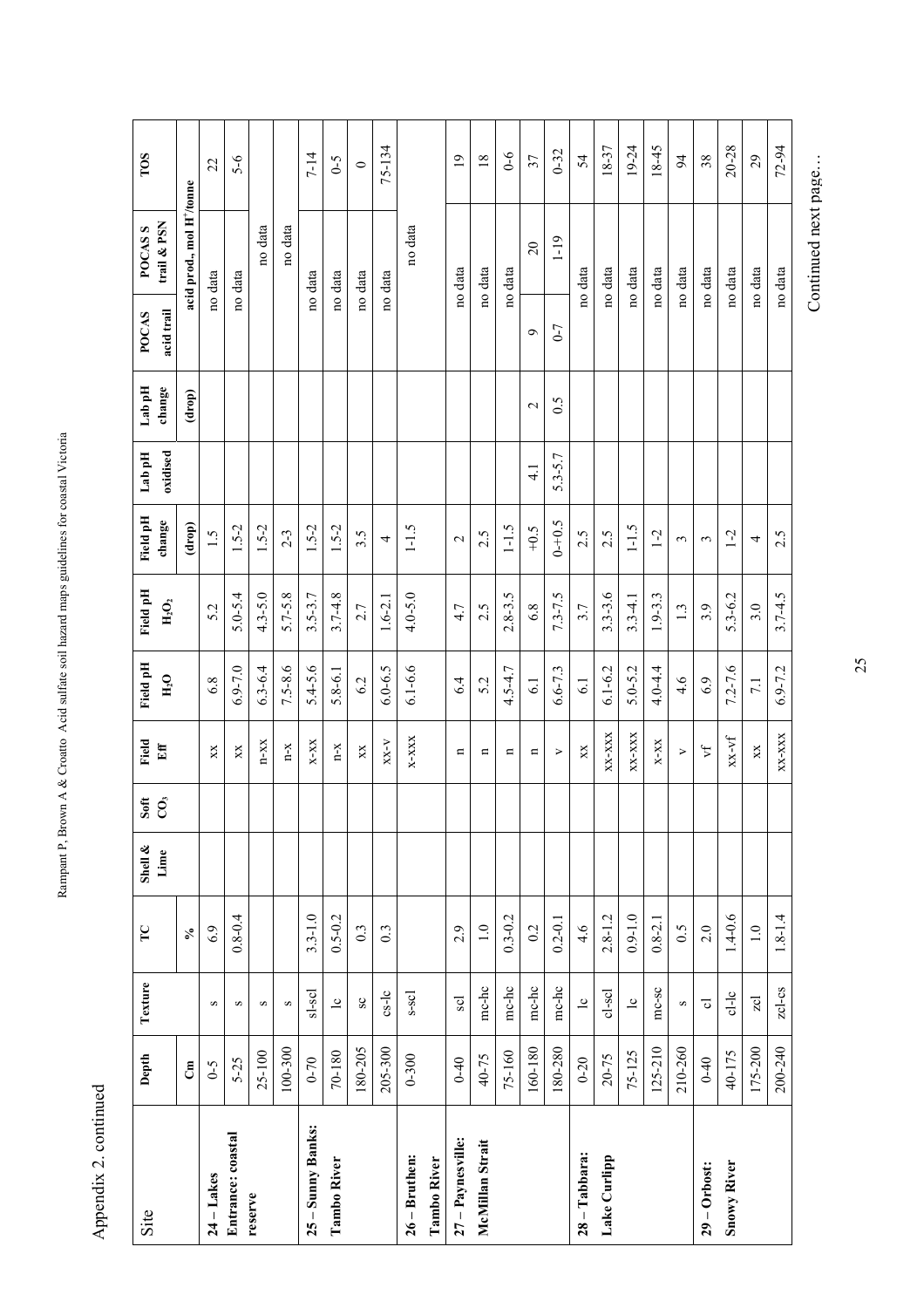Appendix 2. continued Appendix 2. continued

DPI - Centre for Land Protection Research - March 2003

DPI - Centre for Land Protection Research - March 2003

| Site                   | Depth       | Texture                 | $\Gamma$                | Shell $\&$<br>Lime    | Soft<br>$\tilde{c}$ | Field<br>Eff           | Field pH<br>H <sub>2</sub> O | Field pH<br>$H_2O_2$ | Field pH<br>change | oxidised<br>Lab pH | Lab pH<br>change | acid trail<br><b>POCAS</b> | trail & PSN<br><b>POCASS</b>          | TOS            |
|------------------------|-------------|-------------------------|-------------------------|-----------------------|---------------------|------------------------|------------------------------|----------------------|--------------------|--------------------|------------------|----------------------------|---------------------------------------|----------------|
|                        | $\tilde{c}$ |                         | $\mathcal{S}_{\bullet}$ |                       |                     |                        |                              |                      | (drop)             |                    | (drop)           |                            | acid prod., mol H <sup>+</sup> /tonne |                |
| 30 - Maribyrnong:      | $0 - 115$   | $cl$ - $lmc$            | $3.5 - 1.3$             |                       |                     | XX                     | $6.3 - 6.6$                  | $3.4 - 4.2$          | 2.5                |                    |                  |                            | no data                               | $0 - 13$       |
| <b>Coulson Gardens</b> | 115-175     | $lmc-lc$                | $2.2 - 0.9$             |                       |                     | $XX-VI$                | $8.1 - 8.4$                  | $5.5 - 6.6$          | 2.5                | $5.9 - 6.0$        |                  | $\circ$                    | $0 - 16$                              | 33-37          |
|                        | 175-240     | $\overline{\mathbf{c}}$ | 5.4                     |                       |                     | ⋗                      | 7.8                          | $\overline{2.4}$     | 5                  | 2.0                | 3                | 859                        | 1312                                  | 1769           |
|                        | 240-300     | $\overline{c}$          | $5.3 - 3.1$             |                       |                     | ⋗                      | $7.5 - 8.0$                  | 2.4                  | $5 - 5.5$          | $2.0 - 2.1$        | $2 - 2.5$        | 729-925                    | 1045-1374                             | 1480-1869      |
| $31 -$ Footscray:      | $0 - 50$    | ್ರ                      |                         | $\mathbf 2$<br>$\sim$ |                     | XX                     | $6.3 - 6.9$                  | $5.2 - 5.8$          |                    |                    |                  |                            | no data                               |                |
| Dynon Road             | 50-80       | <b>Scl</b>              |                         |                       |                     | ×                      | 5.2                          | 3.9                  | $\overline{1.5}$   |                    |                  |                            | no data                               |                |
|                        | 80-140      | scl-lc                  | $0.5 - 1.4$             |                       |                     | $X-XX$                 | $5.1 - 5.3$                  | $3.6 - 4.8$          | $0.5 - 1.5$        |                    |                  |                            | no data                               | $\circ$        |
|                        | 140-220     | $scl-Ic$                | $0.4 - 3.1$             |                       |                     | XX                     | $5.5 - 5.7$                  | $2.5 - 2.8$          | $\sim$             |                    |                  |                            | no data                               | $0 - 11$       |
|                        | 220-260     | lmc                     | $1.9 - 1.1$             |                       |                     | $X-XX$                 | $6.0 - 6.1$                  | 4.0-4.7              | $1.5 - 2$          |                    |                  |                            | no data                               | $\circ$        |
| $32 - North$           | 155-180     | $l_{c-mc}$              | $0.6 - 0.9$             |                       |                     | $\geq$                 | $7.8 - 7.9$                  | $5.5 - 6.5$          | $1.5 - 2.5$        |                    |                  |                            | no data                               | $23-41$        |
| Melbourne:             | 180-210     | $\overline{z}$ cl       | $1.3 - 0.3$             |                       |                     | XX                     | 8.0-8.7                      | $5.4 - 6.1$          | 2.5                |                    |                  |                            | no data                               | $0 - 14$       |
| Vaughan Terrace        | 210-230     | $\overline{z}$ cl       | 0.2                     |                       |                     | XX                     | 9.1                          | 5.6                  | 3.5                |                    |                  |                            | no data                               | 106            |
| Reserve                | 230-240     | $\overline{z}$ cl       | 0.2                     |                       |                     | XX                     | 9.3                          | 5.9                  | 3.5                |                    |                  |                            | no data                               | $\equiv$       |
|                        | 240-290     | $\overline{\circ}$      | 0.2                     | $\sim$<br>$\sim$      |                     | $\mathbf{X}\mathbf{X}$ | $8.2 - 8.7$                  | $5.8 - 6.3$          | 2.5                | 5.8                |                  | $\circ$                    | $0 - 4$                               | $\overline{c}$ |
|                        | 290-300     | $\overline{c}$          | 0.7                     |                       |                     | XX                     | 8.0                          | 6.2                  | $\mathbf{\sim}$    | 7.8                | 0.5              | $\circ$                    | $\circ$                               | $\overline{4}$ |
|                        | 300-410     | $lc$ -sc                | 0.2                     |                       |                     | XX                     | $7.7 - 8.3$                  | $5.8 - 7.3$          | $-1.5$             | 5.9                | 0.5              | $\circ$                    | $\mathbf{\sim}$                       | $8 - 12$       |
|                        | 410-500     | $lnc$ - $lc$            | 0.2                     |                       |                     | $X-Y$                  | $7.8 - 8.4$                  | $5.7 - 7.6$          | $0 - 2.5$          |                    |                  |                            | no data                               | $13 - 17$      |
| $33 - South$           | 200-250     | $lc$ -fscl              | $2.1 - 0.7$             |                       |                     | XX                     | $3.8 - 4.0$                  | 1.9-2.2              | $\mathbf{\sim}$    |                    |                  |                            | no data                               | $\circ$        |
| Melbourne:             | 250-330     | fscl-lc                 | $0.7 - 2.1$             |                       |                     | $X-XX$                 | $3.5 - 3.8$                  | $1.5 - 1.8$          | $\mathbf{\sim}$    |                    |                  |                            | no data                               | 18-51          |
| Kings Way/Sturt St     | 330-350     | $\overline{c}$          | 3.4                     |                       |                     | ×                      | Ν.<br>2.                     | $\frac{1}{2}$        | $\mathbf{\sim}$    |                    |                  |                            | no data                               | 652            |
|                        | 350-380     | $\overline{c}$          | 2.8                     |                       |                     | ×                      | 3.4                          | 2.2                  |                    |                    |                  |                            | no data                               | 2037           |
|                        | 380-500     | scl-mc                  | $2.3 - 1.5$             | 2, 1                  |                     | ⋗                      | $4.1 - 6.4$                  | $2.0 - 2.3$          | $2 - 4$            | $1.9 - 2.1$        | 5                | 732-924                    | 1123-1194                             | 1710-2149      |
|                        | 500-525     | $\mathbf{m}$            | 0.5                     |                       |                     | $\geq$                 | $7.9 - 8.0$                  | $3.2 - 6.0$          | $2 - 5$            | $\overline{61}$    | 0.5              | $\circ$                    | $\overline{81}$                       | 134            |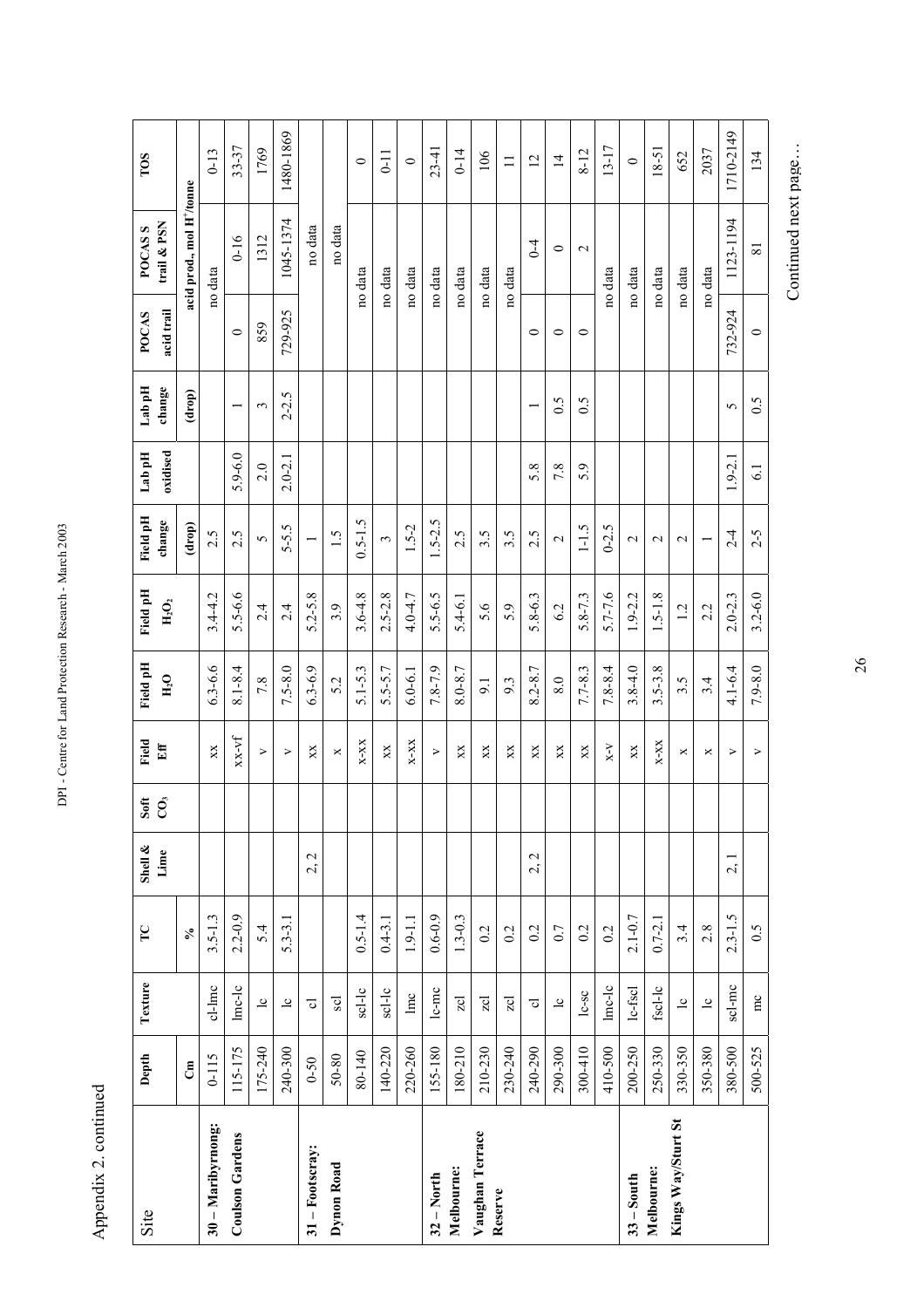| Site               | Depth       | Texture        | $\Gamma$                   | Shell &<br>Lime | Soft<br>$\overline{c}$ | Field<br>Eff     | Field pH<br>$\rm H_2O$ | Field pH<br>$H_2O_2$ | Field pH<br>change | oxidised<br>Lab pH | Lab pH<br>change | acid trail<br>POCAS | trail & PSN<br>POCAS <sub>S</sub>     | TOS             |
|--------------------|-------------|----------------|----------------------------|-----------------|------------------------|------------------|------------------------|----------------------|--------------------|--------------------|------------------|---------------------|---------------------------------------|-----------------|
|                    | $\tilde{c}$ |                | $\mathcal{S}_{\mathbf{0}}$ |                 |                        |                  |                        |                      | (drop)             |                    | (drop)           |                     | acid prod., mol H <sup>+</sup> /tonne |                 |
| 34 – Point Cook:   | $0 - 50$    | cl-lmc         |                            | $0-6, 1-2$      | $V$ -U                 | n                | $7.4 - 8.2$            | $6.3 - 7.7$          | $0.5 - 1$          |                    |                  |                     | no data                               |                 |
| Cheetam Wetlands   | 50-100      | $\ln c$        | 0.9                        | 4, 1            | S                      | n                | 7.8-7.9                | $6.5 - 8.5$          | $+0.5 - 1.5$       |                    |                  |                     | no data                               | $\sigma$        |
|                    | 100-110     | $_{\rm shell}$ | 7.3                        | $5, 2-3$        | ⋗                      | $\blacksquare$   | 7.8                    | 8.3                  | 0.5                | 8.5                | 0.5              | $\circ$             | $\mathbf{C}$                          | $\Theta$        |
|                    | 110-120     | lmc            | $0.\overline{3}$           |                 | S                      | n                | 8.0                    | 2.5                  | 5.5                | 8.0                | 0.5              | $\circ$             | $67**$                                | $\mathcal{O}$   |
|                    | 120-135     | mc             | 0.2                        |                 |                        | Ξ                | $\overline{81}$        | 6.9                  | $\mathcal{L}$      | 5.6                | $\circ$          | $\circ$             | $31**$                                | 32              |
| 35 - Point Wilson: | $0 - 70$    | 2              |                            | $2-6, 1-2$      | >                      | $n-xx$           | 8.7-9.1                | $6.4 - 6.6$          | $2 - 2.5$          |                    |                  |                     | no data                               |                 |
| wildlife reserve   | 70-90       | ksl            |                            | $6, 1-2$        | $\geq$                 | $\mathbf{u}$     | 8.2                    | 8.3                  | $\circ$            |                    |                  |                     | no data                               |                 |
|                    | 90-180      | ksl            | 7.1                        | $6, 1-2$        | $\triangleright$       | XX               | 9.0                    | 6.8                  | $\mathbf{\sim}$    | 7.5                | $\mathbf{\sim}$  | $\circ$             | 99**                                  | 126             |
|                    | 180-190     | $\overline{c}$ | $\overline{1}$ .           |                 |                        | >                | 9.1                    | 8.4                  | 0.5                | 7.8                | 0.5              | $\circ$             | $126**$                               | 126             |
|                    | 190-200     | $\overline{c}$ | 0.9                        |                 |                        | ⋗                | 9.2                    | 8.7                  | 0.5                | 7.4                |                  | $\circ$             | 417*                                  | 509             |
|                    | 200-260     | $lc$ - $lmc$   | $4.5 - 2.5$                |                 | n-h                    | ⋗                | $9.2 - 9.3$            | 8.2-10.0             | $\overline{1}$     | 8.6-8.8            | $\circ$          | $\circ$             | $28 - 51**$                           | 55-204          |
| 36-Connewarre:     | $0 - 70$    | Imc-fscl       |                            |                 |                        |                  |                        |                      |                    |                    |                  |                     | no data                               |                 |
| Lake Connewarre    | 70-340      | $lc$ - $lmc$   | $0.7 - 0.2$                |                 |                        | n                |                        |                      |                    |                    |                  |                     | no data                               | $0 - 7$         |
| $37 - Swan Bay:$   | $10 - 20$   | peat-scl       | 9.7                        | 2, 2            | E                      |                  |                        |                      |                    | 8.1                | $\circ$          | $\circ$             | 562**                                 | 658             |
| foreshore          | $20 - 35$   | $^{2}$         | $\overline{7.1}$           | $6, 2-3$        |                        |                  |                        |                      |                    | ۰<br>∞ं            | 0.5              | $\circ$             | $\equiv$                              | 22              |
|                    | 35-60       | $\overline{s}$ | $\overline{14}$            | $6, 2-3$        |                        |                  |                        |                      |                    | 9.3                | 0.5              | $\circ$             | 3                                     | $\mathbf{\sim}$ |
| 38 - Barwon Heads: | $0 - 15$    | Scl            | 2.8                        |                 | $\mathbf{u}$           | XX               | 7.5                    | 5.7                  | $\mathbf{\sim}$    |                    |                  |                     | no data                               | $\overline{ }$  |
| Salt Swamp         | $15 - 75$   | $scl-lc$       | $0.5 - 0.4$                |                 | 日                      | XX               | $8.3 - 8.4$            | $6.1 - 6.6$          | $\mathbf{\Omega}$  |                    |                  |                     | no data                               | $\overline{c}$  |
|                    | 75-100      | $_{\rm sc}$    | 4.7                        |                 | 드                      | $\triangleright$ | 8.8                    | $10.1 - 10.3$        | $-1.5$             | 8.8                | $\circ$          | $\circ$             | $\circ$                               | $\infty$        |
|                    | 100-150     | $_{\rm{SC}}$   | $4.\overline{3}$           |                 | h,                     | XXX              | 8.6-8.7                | $8.3 - 9.0$          | $\circ$            | 8.8                | $\circ$          | $\circ$             | $\overline{ }$                        | $\overline{c}$  |
|                    | 150-230     | S              | 5.9                        |                 | $\triangleright$       | ×                | $8.3 - 8.4$            | $6.3 - 6.7$          | $1.5 - 2$          | 9.0                | 0.5              | $\circ$             | $20 - 21$                             | $\overline{4}$  |

Rampant P, Brown A & Croatto Acid sulfate soil hazard maps guidelines for coastal Victoria Rampant P, Brown A & Croatto Acid sulfate soil hazard maps guidelines for coastal Victoria

> Appendix 2. continued Appendix 2. continued

Continued next page... Continued next page...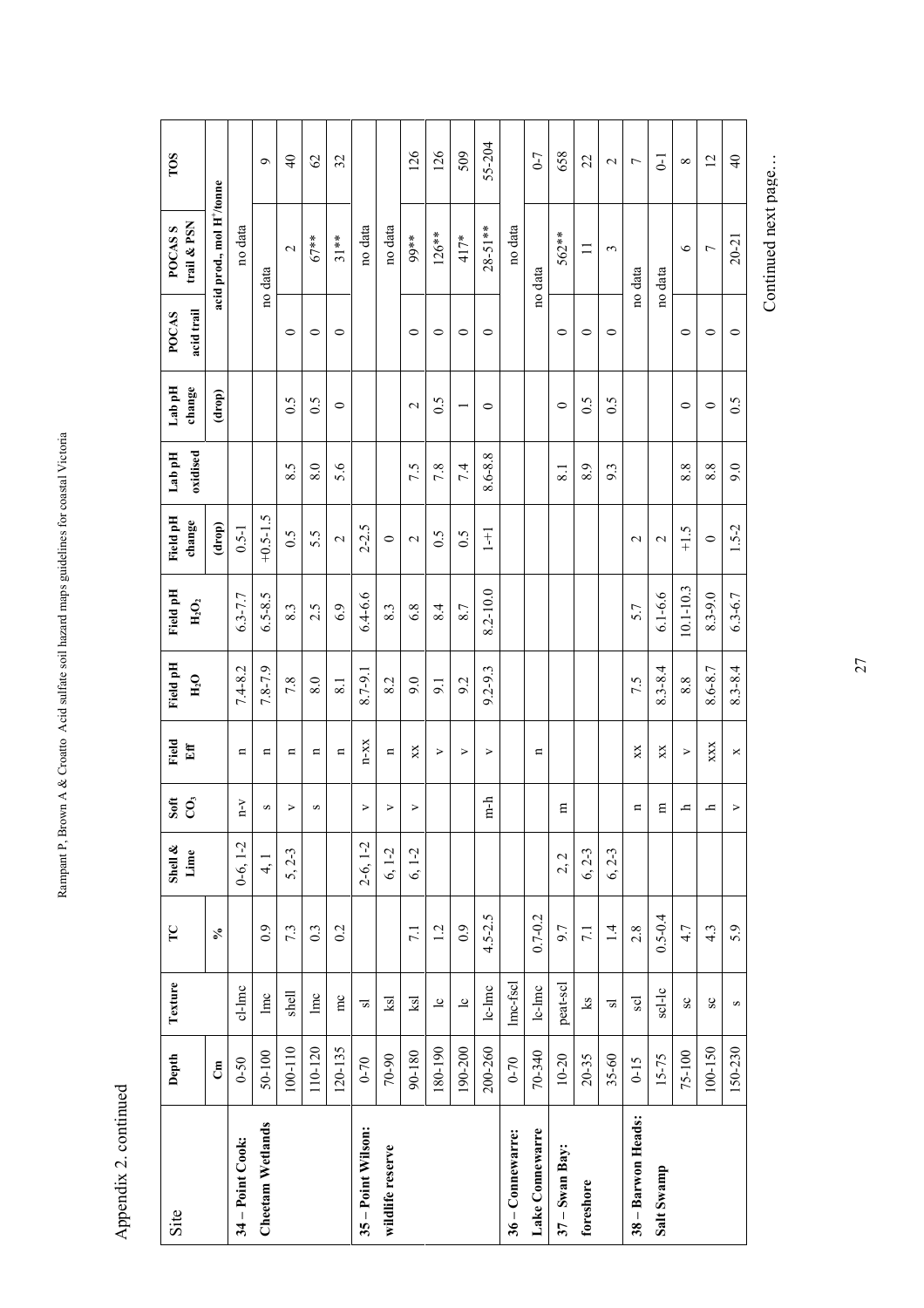|                      |              |                         | $\Gamma$                   |                                 |                        | Field                              |                    |                      |                    |                    |                   | <b>POCAS</b> | <b>POCASS</b>                         | TOS             |
|----------------------|--------------|-------------------------|----------------------------|---------------------------------|------------------------|------------------------------------|--------------------|----------------------|--------------------|--------------------|-------------------|--------------|---------------------------------------|-----------------|
| Site                 | Depth        | Texture                 |                            | Shell &<br>Linne                | Soft<br>$\overline{c}$ | Eff                                | Field pH<br>$H_2O$ | Field pH<br>$H_2O_2$ | Field pH<br>change | oxidised<br>Lab pH | Lab pH<br>change  | acid trail   | trail & PSN                           |                 |
|                      | $\mathbf{E}$ |                         | $\mathcal{S}_{\mathbf{0}}$ |                                 |                        |                                    |                    |                      | (drop)             |                    | (drop)            |              | acid prod., mol H <sup>+</sup> /tonne |                 |
| 39 - Breamlea:       | $0 - 15$     | $lc$ -peat              | $5.6 - 9.6$                |                                 |                        | ×                                  | $5.9 - 6.5$        | $3.4 - 3.6$          | $2.5 - 3$          |                    |                   |              | no data                               | $\equiv$        |
| flora reserve        | 15-160       | $_{\rm{SC}}$            | $0.3 - 0.6$                | $1-3, 1-2$                      | Ę<br>S                 | n                                  | $7.0 - 8.2$        | $5.4 - 6.4$          | $2 - 2.5$          | 8.4-8.5            | 0.5               | $\circ$      | $0 - 19$                              | $\circ$         |
|                      | 160-170      | $_{\rm{SC}}$            | 1.2                        | 2, 2                            |                        | ⋗                                  | 7.8                | 3.0                  | 5                  | $\overline{61}$    |                   | $\circ$      | 388*                                  | 491             |
|                      | 170-200      | $_{\rm sc}$             | 0.2                        |                                 | $S - D$                | $X-XX$                             | 7.9                | $5.8 - 6.0$          | $\sim$             | $6.3 - 7.0$        | 0.5               | $\circ$      | $1-17$                                | $12 - 33$       |
| 40 - Peterborough:   | $0 - 25$     | $\overline{\mathbf{s}}$ | 11.6                       |                                 | $\geq$                 | ×                                  | 8.9                | 5.8                  | 3                  |                    |                   |              | no data                               | $\overline{13}$ |
| <b>Curdies Inlet</b> | 25-95        | $\boldsymbol{\Omega}$   | $10.3 - 9.7$               |                                 | $m-h$                  | $n - x$                            | $8.3 - 8.7$        | $6.1 - 6.4$          | $\mathbf{\sim}$    |                    |                   |              | no data                               | $0-3$           |
|                      | 95-100       | $_{\rm{SC}}$            | 8.8                        |                                 | $\Xi$                  | ×                                  | 8.2                | 6.3                  | $\mathbf{\sim}$    | 8.3                | $\circ$           | $\circ$      | $36**$                                | 89              |
|                      | 100-150      | $\overline{\mathbf{s}}$ | 9.4                        | 1, 1                            |                        | XX                                 | $\circ$<br>∞ं      | 5.9                  | 2.5                | 8.0                |                   | $\circ$      | $205**$                               | 282             |
|                      | $150+$       | $\overline{\mathbf{s}}$ | 9.5                        | $\overline{1}$ , $\overline{1}$ |                        | $\blacktriangleright$              | 5<br>∞ं            | $\circ$<br>n         | 3                  | 8.0                | $\frac{5}{1}$     | $\circ$      | $131**$                               | 189             |
| 41 - Mepunga         | $0 - 30$     | ಕ                       | 25.8                       | 2, 1                            | $\mathbf{p}$           | XX                                 | 7.2                | 5.8                  | $\frac{1}{5}$      |                    |                   |              | no data                               | 178             |
| West: Killeens Road  | $30 - 90$    | zcl-scl                 | $13.4 - 10.4$              | $2-3,$                          | $\lambda$ -q           | $X-XX$                             | $7.3 - 7.4$        | $6.3 - 6.4$          |                    |                    |                   |              | no data                               | $23 - 45$       |
|                      | 90-140       | $\overline{\mathbf{s}}$ | $0.9 - 0.5$                |                                 | $m-s$                  | XX                                 | $7.1 - 7.3$        | $4.9 - 5.5$          | $1.5 - 2$          |                    |                   |              | no data                               | $0 - 2$         |
|                      | 140-150      | $\ln c$                 |                            |                                 | S                      | XX                                 | 7.5                | $3.\overline{3}$     | 4                  |                    |                   |              | no data                               |                 |
|                      | 150-220      | lmc-mc                  | $0.7 - 0.4$                |                                 | $\Xi$                  | $X-X-X$                            | $7.5 - 7.7$        | 5.3-7.3              | $0 - 1.5$          | $7.1 - 8.1$        | $\overline{C}$    | $\circ$      | $31 - 74*$                            | 37-78           |
|                      | 220-270      | $rac{1}{2}$             | 0.2                        |                                 | S                      | $\geq$                             | 7.9                | $6.2 - 7.7$          | $1.0 - 1.5$        | 7.4                | $\widetilde{0}$ . | $\circ$      | $\mathbf{\sim}$                       | $\overline{10}$ |
|                      | 270-320      | mc-mhc                  | $0.2 - 0.3$                |                                 | $m-s$                  | $X-XX$                             | $7.7 - 8.0$        | $5.9 - 6.3$          | $\frac{1}{5}$      | $6.6 - 7.3$        | $0 - 0.5$         | $\circ$      | $\mathbf{\sim}$                       | 7-9             |
| 42 – Warrnambool:    | $6 - 5$      | $\infty$                | 15.2                       |                                 | $\geq$                 | ×                                  | 7.2                | 5.9                  |                    |                    |                   |              | no data                               | $\overline{4}$  |
| Kelly Swamp          | 5-100        | ls-scl                  | $10.5 - 10.4$              | $0-2, 1$                        | $m - v$                | $n - x$                            | $7.4 - 8.2$        | $6.1 - 6.5$          | $1.5 - 2$          | 8.4                |                   | $\circ$      | $\geq$                                | $3 - 34$        |
|                      | 100-210      | kscl                    | $10.1 - 10.6$              | $1-2, 1$                        | $\mathbf{r}$           | $\mathbf{x} \mathbf{x} \mathbf{f}$ | $7.4 - 7.8$        | $6.0 - 6.8$          | $0.5 - 2$          | S<br>$8.2 - 8.$    |                   | $\circ$      | 86-155**                              | $129 - 209$     |
|                      | 210-220      | kscl                    | $\ddot{5}$                 | 1, 1                            |                        | ⋗                                  | 7.8                | 2.9                  | 5                  | 7.3                | 0.5               | $\circ$      | 636**                                 | 558             |
| $43 - Yambuk:$       | $0 - 15$     | peaty lc                | $6.5 - 5.1$                |                                 |                        | XX                                 | $7.1 - 7.5$        | $4.8 - 5.9$          | $\mathbf{\sim}$    |                    |                   |              | no data                               | 34-43           |
| Eumeralla River      | $15 - 80$    | $\overline{c}$          | $2.2 - 1.0$                | 3, 2                            |                        | $\mathbf{X} \mathbf{X}$            | $7.6 - 8.1$        | $5.6 - 6.4$          | $1.5 - 2$          | $6.9 - 7.1$        | $\circ$           | $\circ$      | $6-10$                                | $10 - 22$       |
|                      | 80-185       | $\overline{c}$          | $1.0 - 0.4$                | $1-2, 2$                        |                        | $X-Y$                              | $7.5 - 8.0$        | $5.9 - 8.0$          | $+0.5 - 2$         | $7.2 - 7.6$        | 0.5               | $\circ$      | $6 - 1$                               | $11 - 17$       |

DPI - Centre for Land Protection Research - March 2003 DPI - Centre for Land Protection Research - March 2003

Appendix 2. continued Appendix 2. continued

28

Continued next page... Continued next page...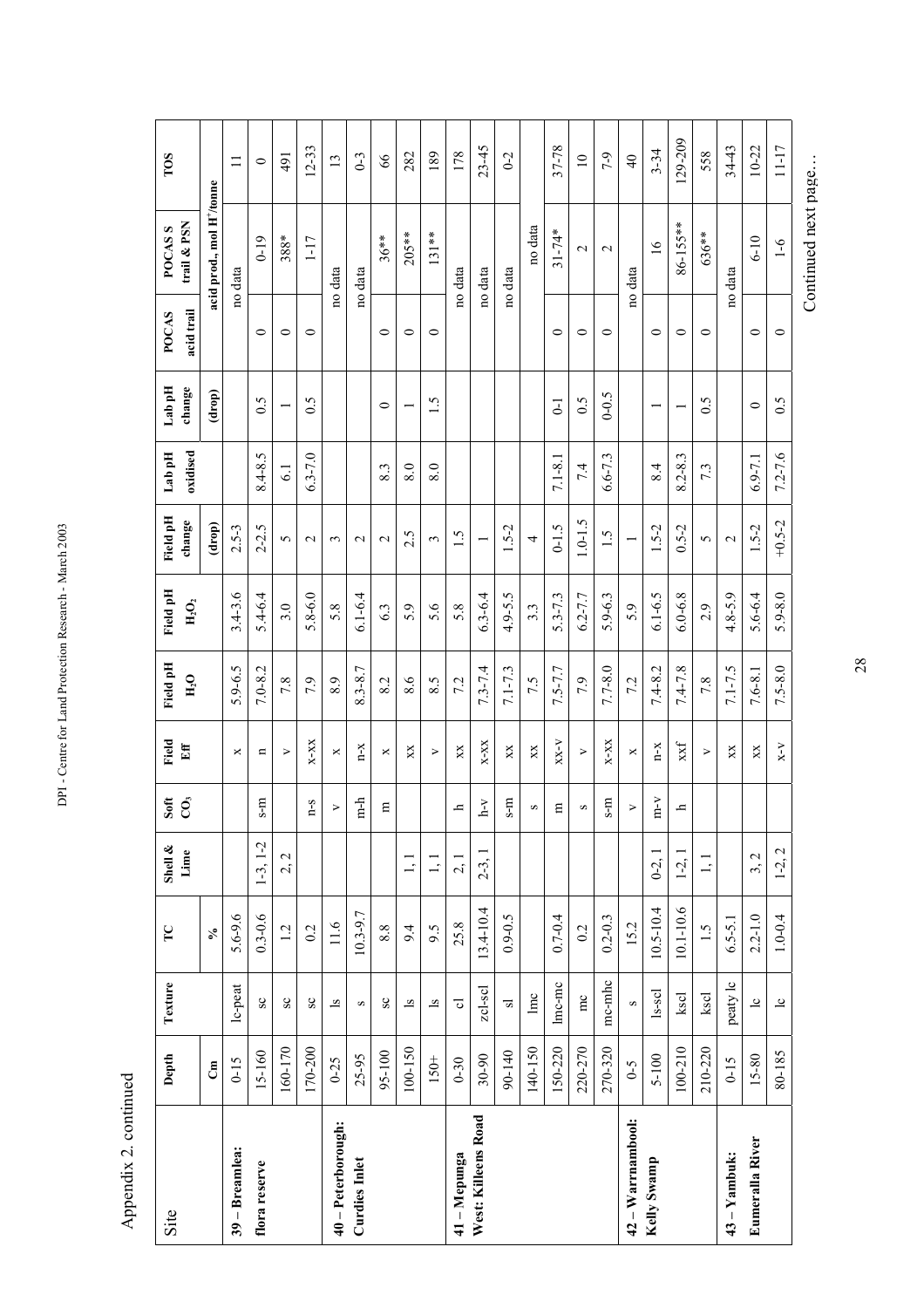| i                       |
|-------------------------|
| l                       |
|                         |
|                         |
| į<br><b>SACARE</b><br>l |
| I                       |
|                         |
| l                       |
| l<br>J                  |
|                         |
|                         |
|                         |
| I<br>l<br>l<br>į<br>I   |

Appendix 2. continued Appendix 2. continued

| TOS                                 |                                       | 115              |                         | $11 - 20$                       |                 |
|-------------------------------------|---------------------------------------|------------------|-------------------------|---------------------------------|-----------------|
| trail & PSN<br><b>POCASS</b>        | acid prod., mol H <sup>+</sup> /tonne | no data          | no data                 | $4 - 16$                        | no data         |
| POCAS<br>acid trail                 |                                       |                  |                         |                                 |                 |
| Field pH   Lab pH   Lab pH   change | (drop)                                |                  |                         | $\overline{\phantom{0}}$        |                 |
| oxidised                            |                                       |                  |                         |                                 |                 |
|                                     | (drop)                                |                  | 2.5                     |                                 | $\frac{1.5}{1}$ |
| Field pH<br>${\rm H}_2{\rm O}_2$    |                                       | $\frac{4.6}{4}$  | 5.7                     | 8.1-8.2 6.6-7.6 0.5-1.5 7.7-7.9 | 4.              |
| Field pH<br>$\rm H_2O$              |                                       | 7.3              | 8.2                     |                                 | $\frac{81}{2}$  |
| Field<br>Eff                        |                                       | XX               | X                       | $\overline{a}$                  | $\times$        |
| Soft<br>CO,                         |                                       |                  |                         | $s-m$                           | E               |
| Shell &<br>Lime                     |                                       |                  |                         |                                 | $\frac{2}{3}$   |
| TC<br>T                             | Š                                     | 16.6             | 4.2                     | $2.4 - 1.4$                     | $\frac{4.6}{2}$ |
| Depth   Texture                     |                                       | $\overline{c}$   |                         | $\ln c$                         | $\frac{1}{2}$   |
|                                     | ථ්                                    | $0 - 30$         | $30 - 45$               | 45-80                           | 80-110          |
| Site                                |                                       | 14 - Princetown: | <b>Gellibrand River</b> |                                 |                 |

Texture, Shell & Limestone (aggregates: size and abundance) and Soft CO<sub>3</sub> (segregations): codes as per handbook; Field Eff: N = nil, X = slight, XX = moderate, XXX = vigorous, V = volcanic, f = froth; TC, %:<br>Total Carbon Texture, Shell & Limestone (aggregates: size and abundance) and Soft CO3 (segregations): codes as per handbook; Field Eff: N = nil, X = slight, XX = moderate, XXX = vigorous, V = volcanic, f = froth; TC, %: Total Carbon (largely organic matter where shell and carbonates are undetected but will include the latter where present); Drop in pH has been rounded off to the nearest 0.5 of a pH unit;

Potential Self Neutralising (PSN) [based on POCAS Sulphidic S minus Ca and Mg analyses where such are assumed to be in carbonate form]: \* partial neutralisation = at least 30% decrease in acid production<br>(often from one PA Potential Self Neutralising (PSN) [based on POCAS Sulphidic S minus Ca and Mg analyses where such are assumed to be in carbonate form]: \* partial neutralisation = at least 30% decrease in acid production (often from one PASS category to another), \*\* complete neutralisation = complete or near complete negation of acid production (note. data less than 20 mol H+/tonne have not been assigned a PSN rating).